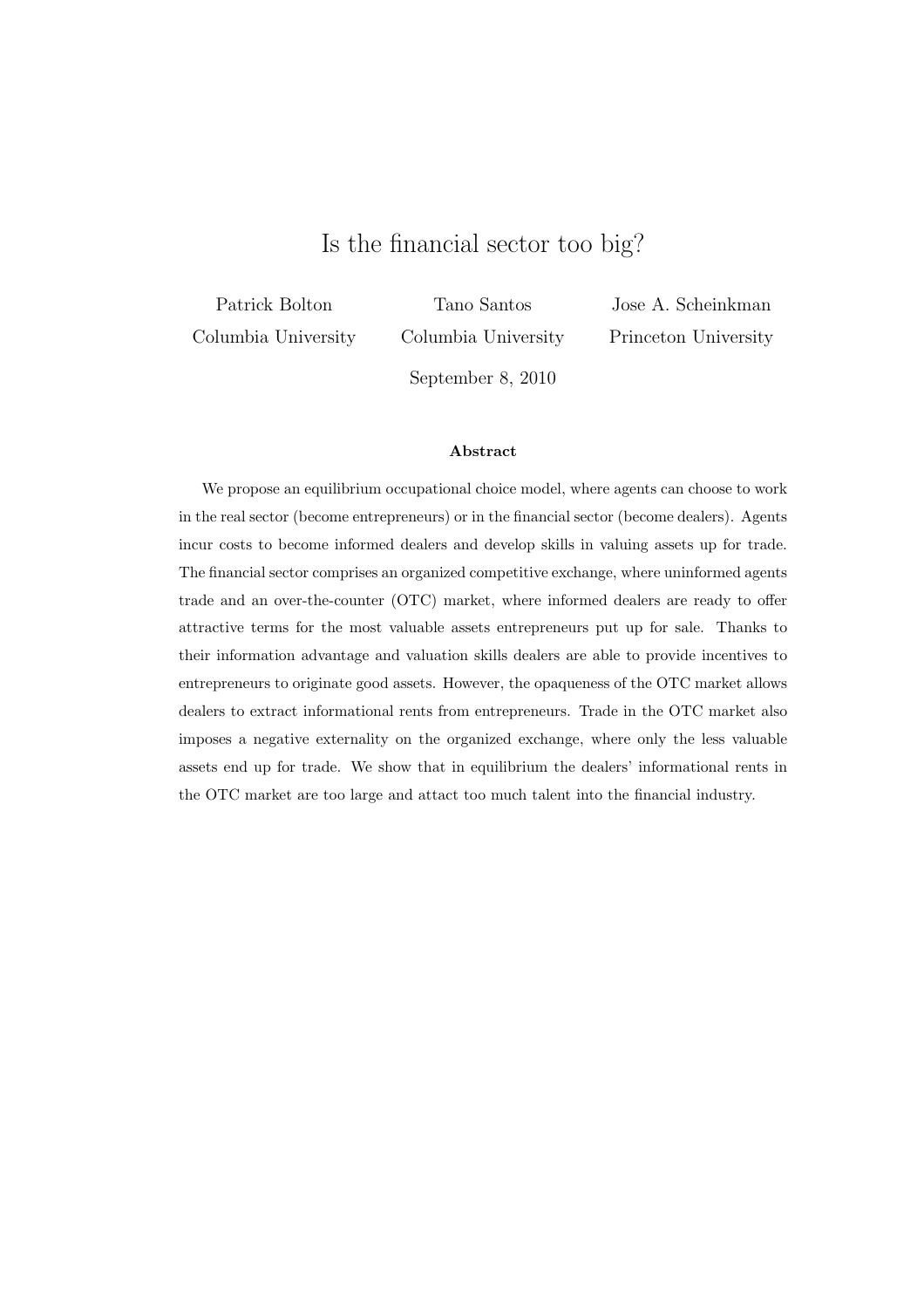## 1 Introduction

What does the financial industry add to the real economy? What is the optimal size of the financial sector relative to the economy? We revisit these fundamental questions in light of recent events and criticisms of the financial industry. Most notably, the former chairman of the Federal Reserve Board, Paul Volcker, recently asked:

How do I respond to a congressman who asks if the financial sector in the United States is so important that it generates 40% of all the profits in the country, 40%, after all of the bonuses and pay? Is it really a true reflection of the financial sector that it rose from  $2\frac{1}{2}\%$  of value added according to GNP numbers to  $6\frac{1}{2}\%$  in the last decade all of a sudden? Is that a reflection of all your financial innovation, or is it just a reflection of how much you pay? What about the effect of incentives on all our best young talent, particularly of a numerical kind, in the United States? [Wall Street Journal, December 14, 2009]

The issue is not so much whether the financial industry helps channel household savings to fund real investments, or whether it is a provider of liquidity and helps investors diversify risk. The fact that the financial industry performs these basic functions is all well understood. Rather, the issue is whether the financial industry extracts excessively *high rents* from these activities and whether it attracts too much young talent. In this paper we propose an equilibrium model with endogenous occupational choice between the financial and the real sector, in which the financial industry does indeed extract excessive informational rents and attracts too much talent.

In his survey of the literature on financial development and growth, Levine (2005) synthesizes existing theories of the role of the financial industry into five broad functions: 1) information production about investment opportunities and allocation of capital; 2) mobilization and pooling of household savings; 3) monitoring of investments and performance; 4) financing of trade and consumption; 5) provision of liquidity, facilitation of secondary market trading, diversification, and risk management. As he highlights, most of the models of the financial industry focus on the first three functions, and if anything, conclude that from a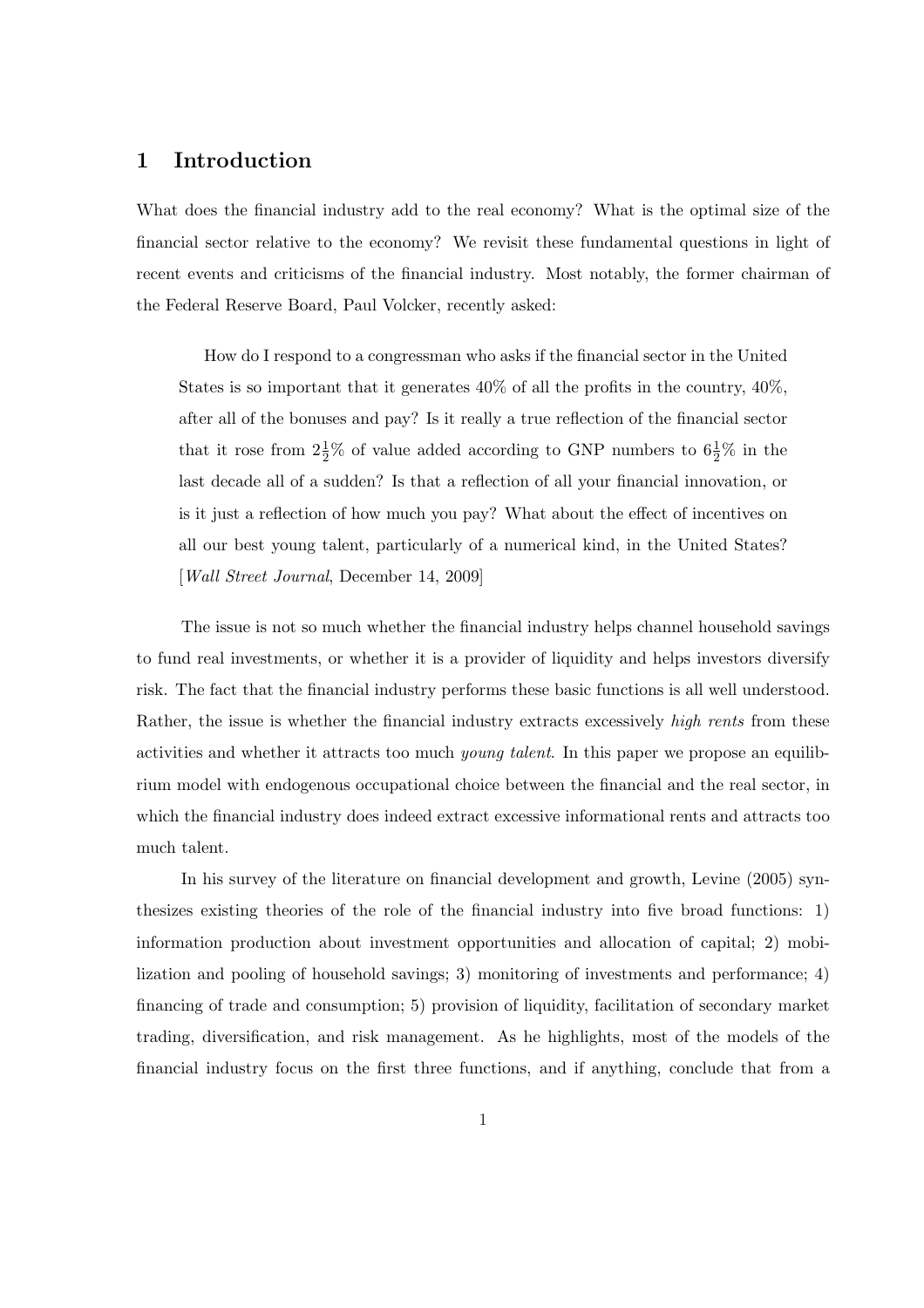social efficiency standpoint the financial sector is too small. That is, if lending and capital provision by the financial industry were to grow, output and welfare would also grow. In other words, most of these models conclude that due to asymmetries of information, and incentive or contract enforceability constraints, there is underinvestment in equilibrium and financial underdevelopment. These models provide theoretical underpinnings to the empirical findings from cross-country regressions that financial development leads growth.

In contrast to this literature, our model mainly emphasizes the fifth function of the financial industry in Levine's list: secondary market trading and liquidity provision. In addition, where the finance and growth literature only distinguishes between bank-based and marketbased systems (e.g. Allen and Gale, 2000), a key departure of our model is the distinction we draw between *organized exchanges* and over-the-counter  $(OTC)$  markets.

As is illustrated in Figure 1, which plots the evolution of wages in the U.S. banking, insurance and 'other finance' sectors from the great depression onwards, the key growth in remuneration in the financial industry at large has taken place in investment banking, derivatives trading and OTC markets. Thus, in order to understand whether the financial industry extracts too high rents and as a result attracts too much talent, one needs to focus on why remuneration in these markets is so high.

In our model, secondary market trading requires information about underlying asset quality and valuation skills. When an entrepreneur is looking to sell his firm in the secondary market the buyer must be able to determine the value of the firm that is up for sale. This is where the *young talent* employed in the financial industry manifests itself. *Informed dealers* in the OTC market are able to determine the value of assets for sale and can offer to buy the most valuable assets from entrepreneurs. By identifying the most valuable assets and by offering more attractive terms for those assets than are available in the organized market, informed dealers in the OTC market provide incentives to entrepreneurs to originate good assets. However, the central efficiency question for agents' occupational choices between the financial and real sectors is what share of the incremental value of these good assets dealers get to appropriate. Valuation skills in reality and in our model are costly to acquire and generally scarce. This is why not all asset sales can take place in the OTC market. Those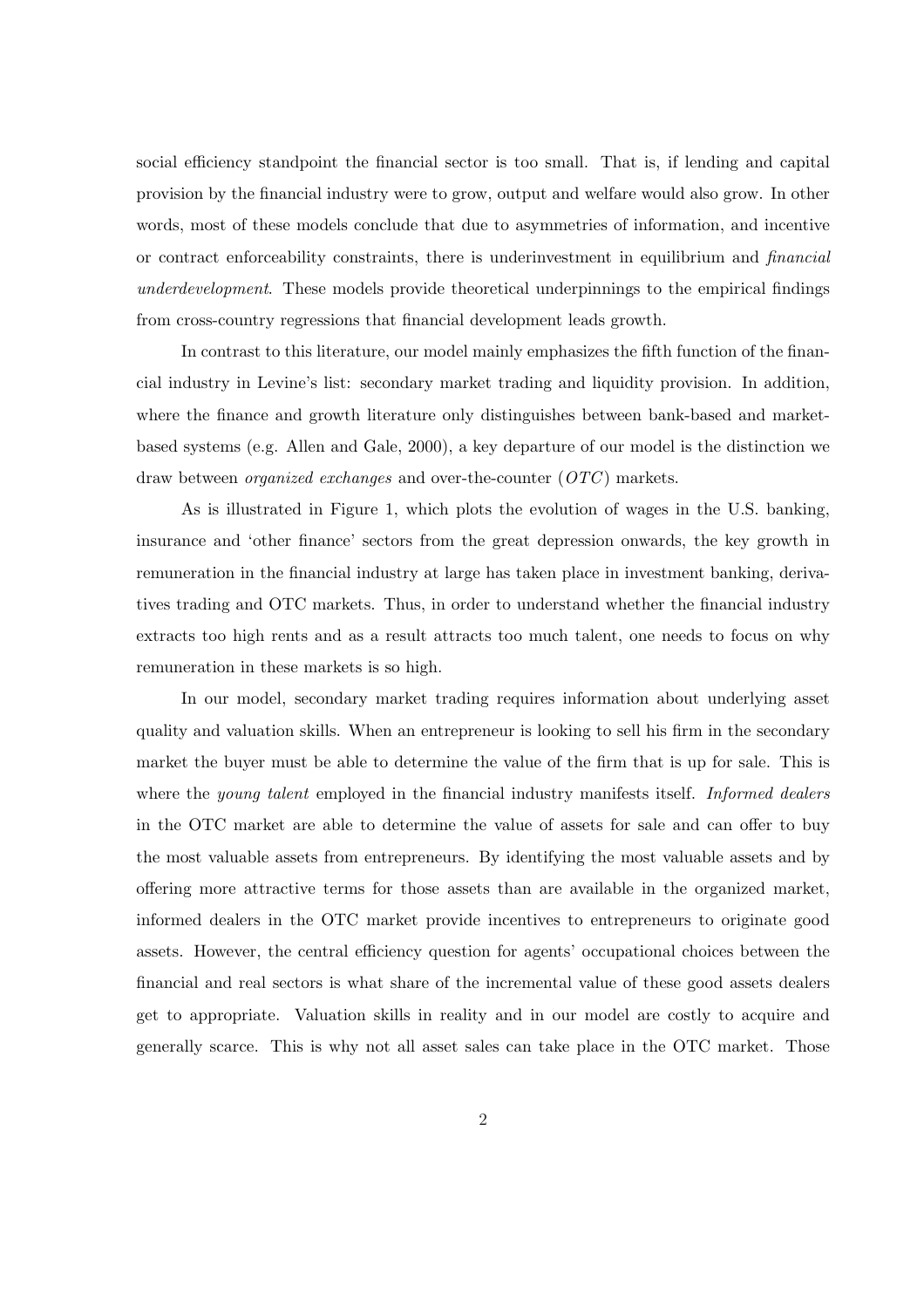assets that cannot be absorbed by the OTC market end up on the organized exchange. The relative scarcity of informed capital in the OTC market is a key determinant of the size of the information rents that are extracted by the financial sector in equilibrium.

The OTC market is an informal market where sellers of assets match with informed dealers and negotiate terms bilaterally. Importantly, in this market price offers of dealers and negotiated transactions are not disclosed. This is in contrast to the organized market where all quotes and transactions are disclosed. As a result of the scarcity of informed dealers and opacity of the OTC market, informed dealers are able to extract an informational rent from the entrepreneurs selling the most valuable assets to them. Indeed, entrepreneurs with good assets can either sell their asset in the organized market, where it gets pooled with all other assets and therefore will be undervalued, or they can negotiate a better price with an informed dealer in the OTC market.

In other words, as in Rothschild and Stiglitz (1976), informed dealers in the OTC market are able to cream-skim the best assets and thus extract an informational rent. This creamskimming activity of informed dealers imposes a negative price externality on the organized market, as uninformed investors operating in this market understand that they only get to buy an adversely selected pool of assets. This negative price externality in turn weakens the bargaining position of entrepreneurs selling good assets in the OTC market, as their threatpoint of selling the asset in the organized market becomes less attractive.

This is why in our model rent-extraction by informed dealers actually increases as the OTC market expands. This is also the key mechanism which:  $i)$  gives rise to an excessively large financial industry in equilibrium;  $ii)$  is why there is excessive information rent-extraction in the OTC market; and, *iii*) is why the financial sector-in particular the OTC market-attracts too much talent. All the human capital invested in young talent to train an informed dealer in the end mainly serves to extract informational rents rather than create social surplus by allowing entrepreneurs who originate valuable assets to realize a fair value for those assets when they sell them in secondary markets. Our model thus helps explain how excessive rent extraction and entry into the financial industry can be an *equilibrium outcome*, and why competition for rents doesn't eliminate excessive rent extraction.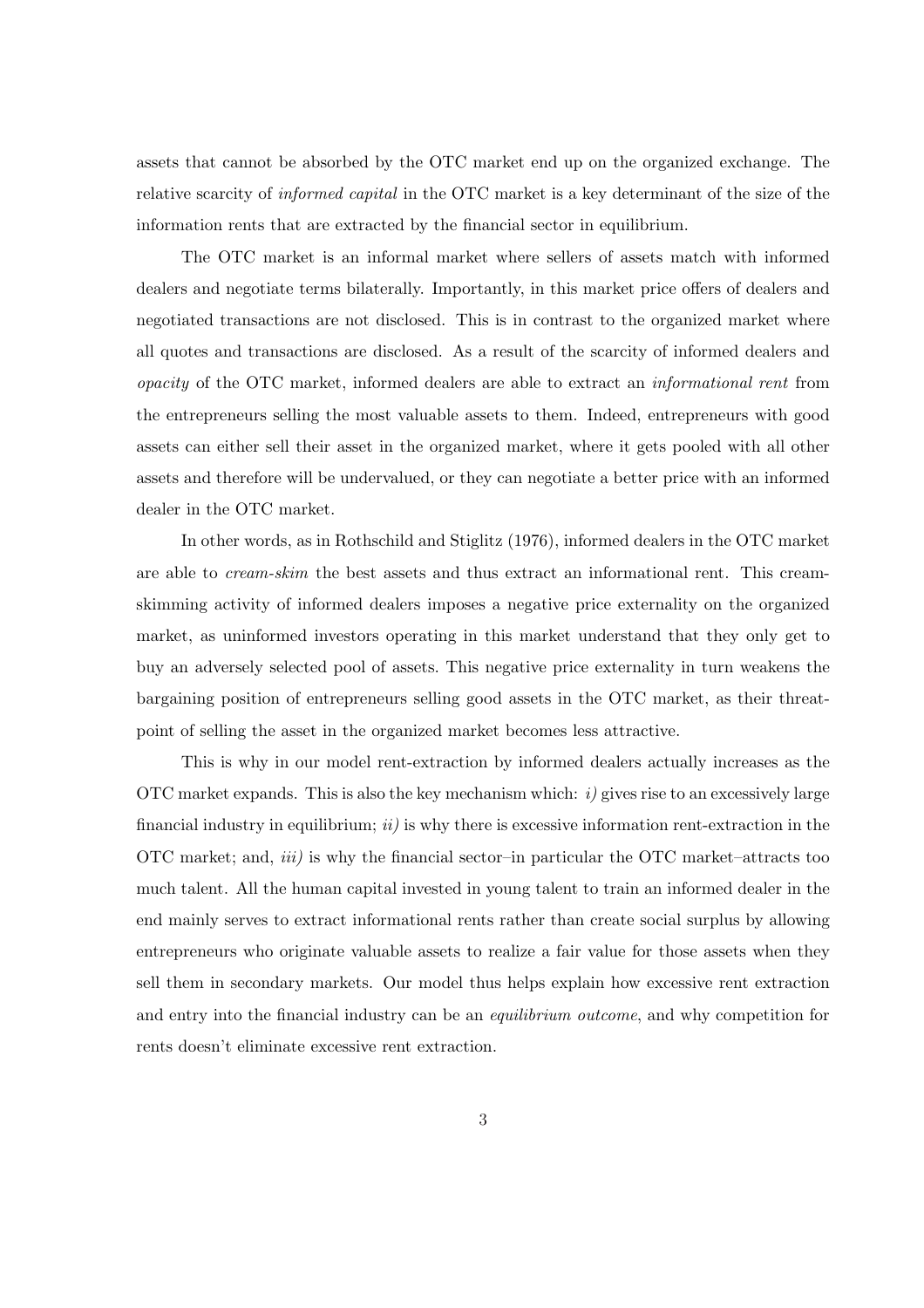The structure of the financial industry, combining an informal OTC market and an organized exchange is a key feature of our theory. Unlike models of informed trading in the tradition of Grossman and Stiglitz (1980) in our model dealer information in the OTC market is asset specific and cannot be reflected in a market price, as each transaction is an undisclosed bilateral deal between the dealer and the seller of the asset. Therefore, when more dealers compete in the OTC market, this does not result in more information being transmitted through prices. On the contrary, more competition by informed dealers simply results in more cream-skimming and more information rent extraction. Our highly stylized model of the financial industry can be seen as an allegory of a general phenomenon in the financial industry, where informed parties have an incentive to trade and remove themselves from organized markets. This is not just true for derivatives and swaps, which are mostly traded in OTC markets, but also for secondary stock markets, where trading by institutions often takes place in an informal 'upstairs market' or more recently in so called 'dark pools'. Similarly, for primary markets, private equity funding or private placements have the same cannibalizing effect on organized exchanges, of removing the better and hardest to value assets from uninformed investors' reach.

Our paper contributes to a small literature on the optimal size of the financial industry. An early theory by Murphy, Shleifer and Vishny (1991) (see also Baumol, 1990) builds on the idea of increasing returns to ability and rent seeking to show that in a two-sector model there may be inefficient equilibrium occupational outcomes, where too much talent enters one market since the marginal private returns from talent exceed the social returns. More recently, Philippon (2008) has proposed an occupational choice model where agents can choose to become workers, financiers or entrepreneurs. The latter originate projects which have a higher social than private value, and need to obtain funding from financiers. In general, as social and private returns from investment diverge it is optimal in his model to subsidize entrepreneurship. Neither the Murphy et al. (1991) nor the Philippon (2008) models distinguish between organized exchanges and OTC markets in the financial sector, nor do they allow for excessive informational rent extraction through cream-skimming. In independent work Glode, Green and Lowery (2010) also model the idea of excessive investment in information as a way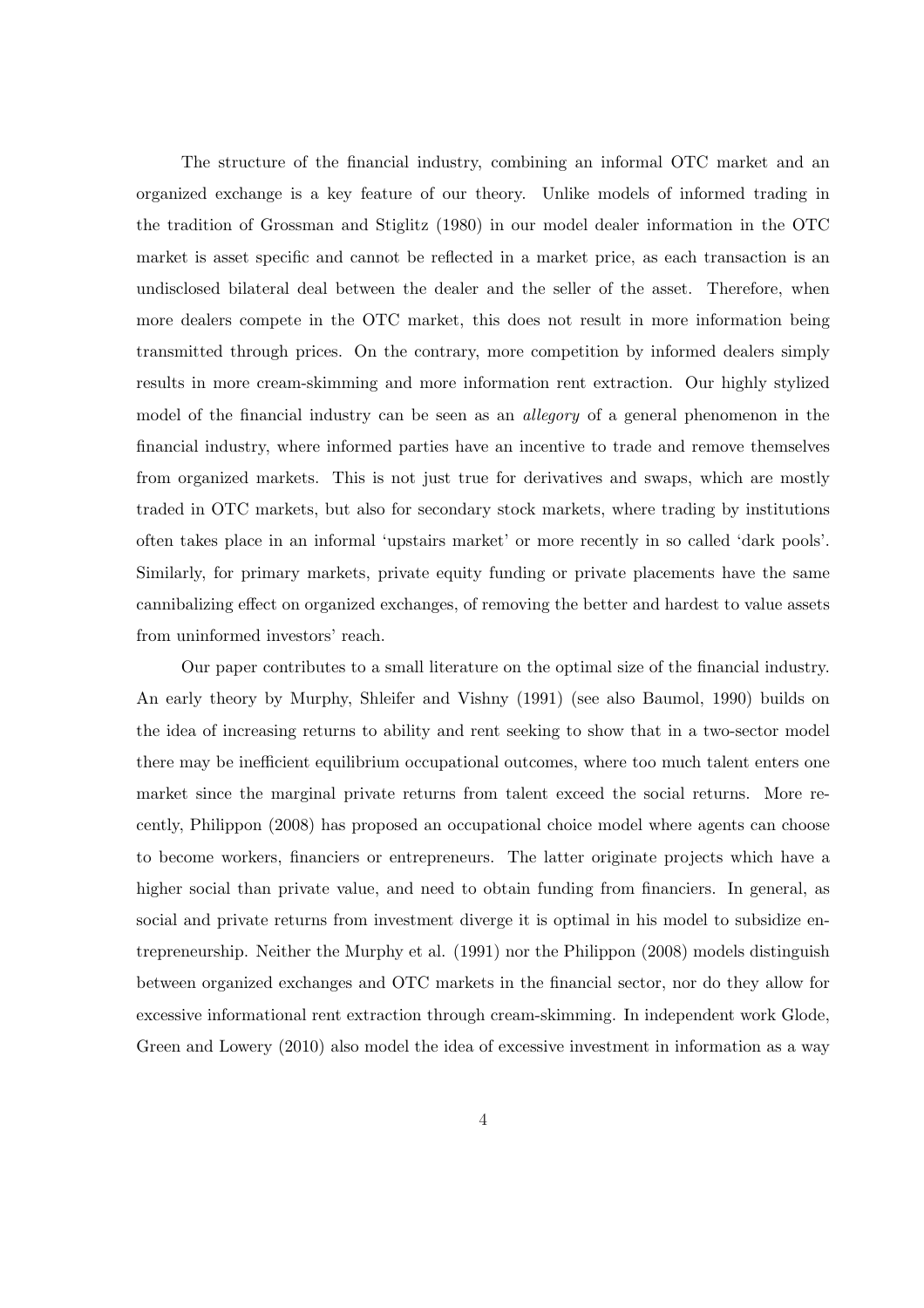of strengthening a party's bargaining power. However, Glode et al. (2010) do not consider the occupational choice question of whether too much young talent is attracted towards the financial industry. Finally, Lagos, Rocheteau and Weill (2009) propose a model of the OTC market that has common elements to ours. However, their focus is on the liquidity of this market and they do not address issues of cream-skimming or occupational choice.

The paper is organized as follows: Section 2 outlines the model. Section 3 analyzes entrepreneurs' moral hazard in origination problem. Section 4 considers agents' ex-ante occupational choice problem between the financial and real sectors and characterizes the general equilibrium. Section 5 examines the efficiency of equilibrium occupational choices. Finally, Section 6 concludes.

## 2 The model

We consider a competitive economy divided into two sectors: a real, productive, sector and a financial sector.

#### 2.1 Agents.

The economy is comprised of a continuum of three-period lived, risk-neutral, agents who can be of two different types. Type 1 agents are uninformed rentiers, who start out in period 0 with a given endowment  $\omega$  (their savings), which they consume in either period 1 or 2. Their preferences are represented by the utility function

$$
u(c_1, c_2) = c_1 + c_2,\tag{1}
$$

Type 2 agents are the active population. Each type 2 agent can work either as a (self-employed) entrepreneur in the real sector, or as a *dealer* in the financial sector. Type 2 agents make an occupational choice decision in period 0 to which they are committed to for the remainder of their life.

The core of our model centers on the interaction between the real and financial sectors. On the one hand, these two sectors complement each other, as the real sector can be an efficient source of assets only to the extent that the financial sector provides funding, liquidity,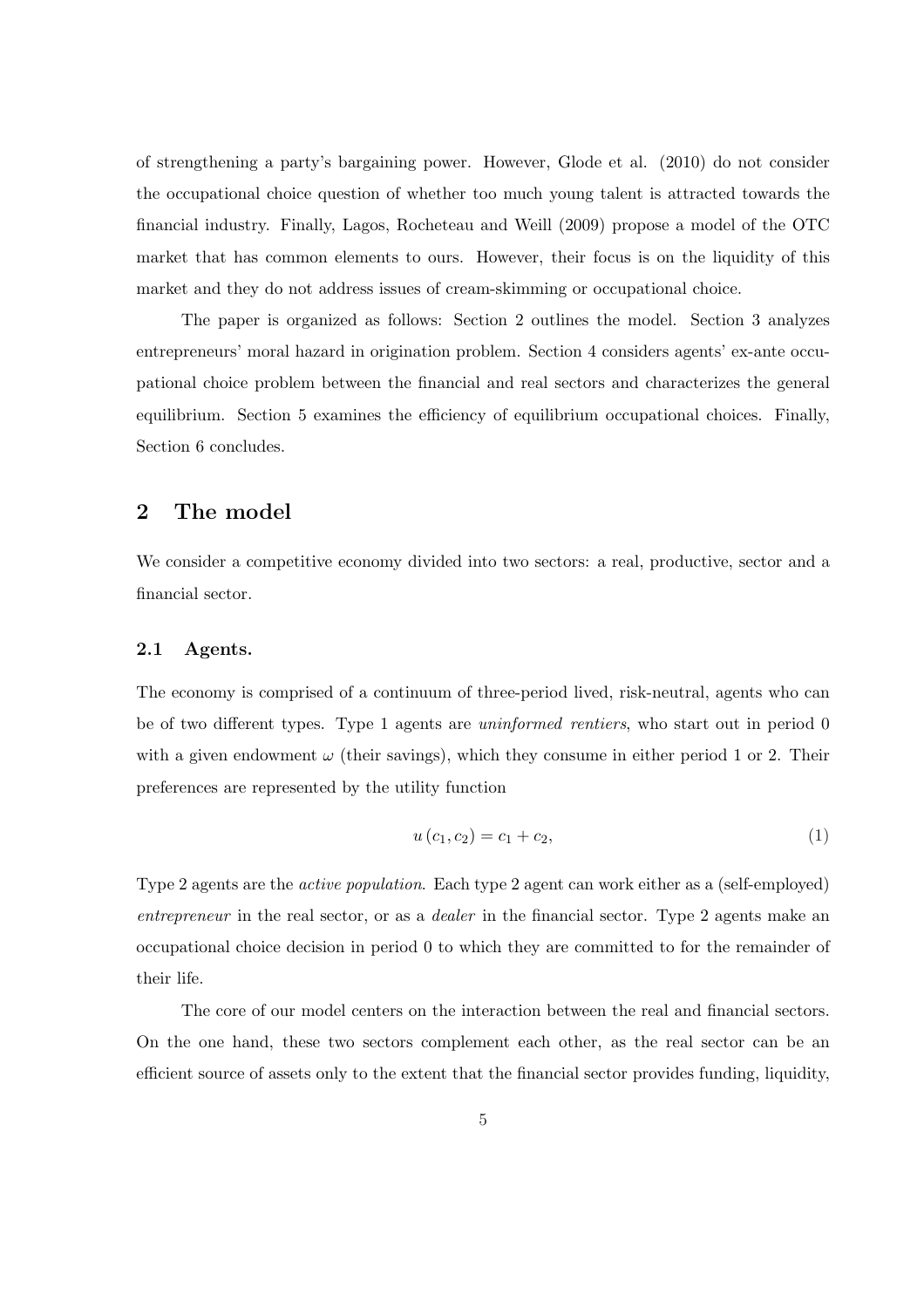and valuation services for the assets originated in the real sector. On the other hand, these two sectors are also compete for scare human capital, the type 2 agents in our model.

We simplify the model without much loss in generality by assuming that all type 2 agents start in period 1 with the same unit endowment,  $\omega = 1$ , have the same preferences over consumption, face the same idiosyncratic liquidity shocks, and are equally able entrepreneurs. Type 2 agents can only differ in their ability to become well-informed dealers. Specifically, we represent the mass of type 2 agents by the unit interval [0, 1] and order these agents  $d \in [0,1]$ in the increasing order of the costs they face of acquiring the human capital to become well informed dealers:  $\varphi(d)$ . We then assume that  $\varphi(d)$  is non-decreasing and that in addition there is an agent  $\bar{d}$  < 1 that effectively bounds the maximum size of the financial sector:

$$
\lim_{d \to d} \varphi(d) = +\infty. \tag{2}
$$

In all other respects, type 2 agents are identical:

1. They face the same i.i.d. liquidity shocks<sup>1</sup> and value consumption only in period 1 with probability  $\pi$  and only in period 2 with probability  $(1 - \pi)$ . Their liquidity preferences, whether they choose to become entrepreneurs or dealers, are thus represented by the utility function

$$
U(c_1, c_2) = \delta_1 c_1 + (1 - \delta)c_2,
$$
\n(3)

where  $\delta \in \{0, 1\}$  is an indicator variable and prob  $(\delta = 1) = \pi$ <sup>2</sup>

2. If a type 2 agent chooses to work in the real sector as an entrepreneur, he invests his unit endowment in a project in period 0. He then manages the project more or less well by choosing a hidden action  $a \in \{a_l, a_h\}$  at private effort cost  $\psi(a)$ , where  $0 < a_l < a_h \leq 1$ .<sup>3</sup> If he chooses  $a = a_l$  then his *effort cost*  $\psi(a_l)$  is normalized to zero, but he is then only

<sup>&</sup>lt;sup>1</sup>We could have instead attached the liquidity shock to the activity rather than to the agent and thus allowed for different liquidity shocks for entrepreneurs and dealers. The analysis would have been conceptually identical to the present one though more notationally intensive. To present the simplest case we opt to assume that all type 2 agents face the same liquidity shocks.

<sup>&</sup>lt;sup>2</sup>To keep our notation as streamlined as possible we use the lower case  $u(\cdot)$  for the utility function of type 1 agents and the upper case  $U(\cdot)$  for the utility function of type 2 agents.

<sup>&</sup>lt;sup>3</sup>In the robustness subsection we relax the assumption that  $a_l > 0$  and allow for the possibility that  $a_l = 0$ .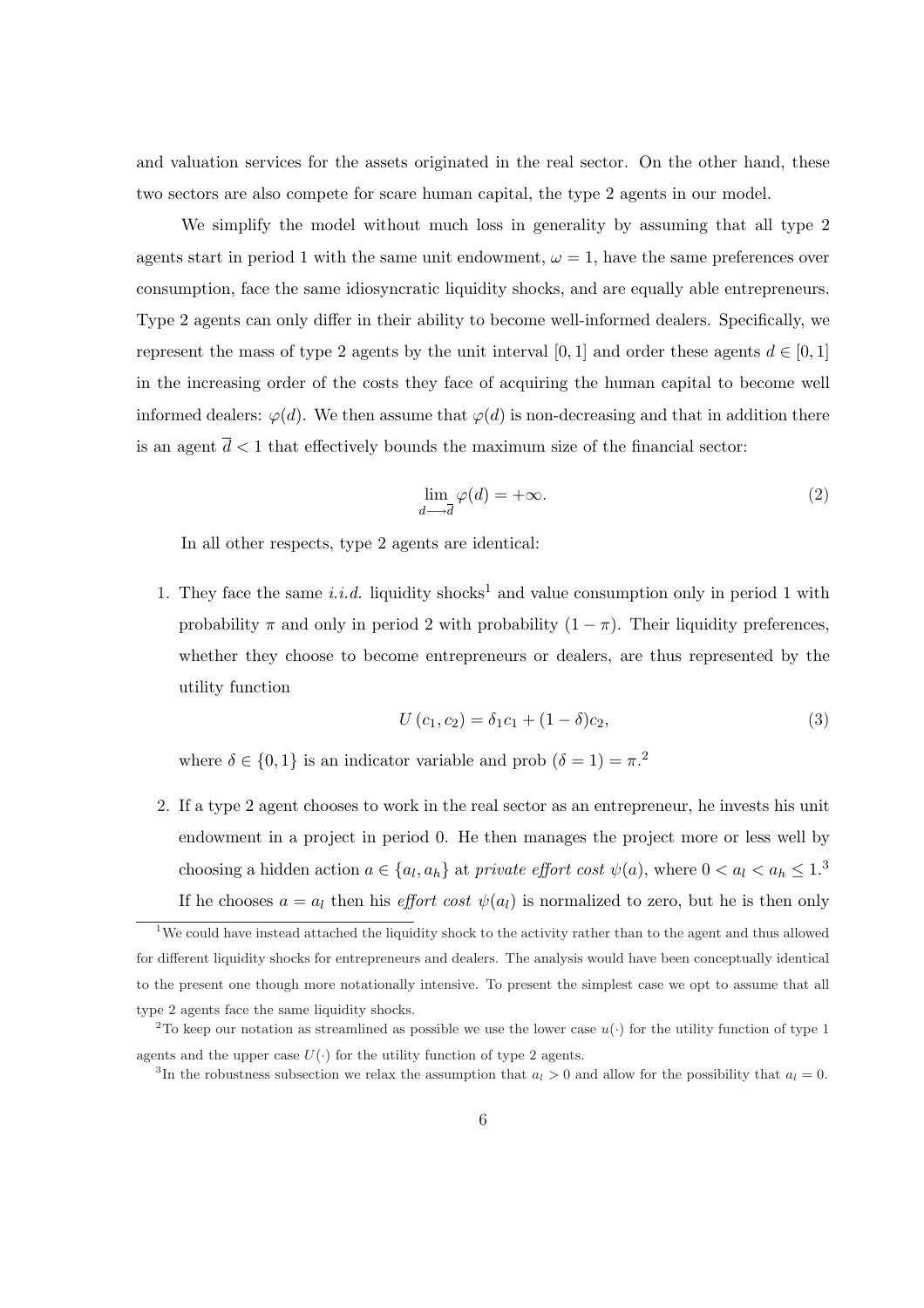able to generate a high output  $\gamma \rho$  with probability  $a_l$  (and a low output  $\rho$  with probability  $(1 - a_l)$ , where  $\rho \ge 1$  and  $\gamma > 1$ . If he chooses the high effort  $a = a_h$ , then his effort cost is  $\psi(a_h) = \psi > 0$ , but he then generates a high output  $\gamma \rho$  with probability  $a_h$ . We assume, of course, that it is efficient for an entrepreneur to choose effort  $a_h$ :

$$
(\gamma - 1)\rho\Delta a > \psi
$$
 where  $\Delta a = a_h - a_l$ .

The output of the project is obtained only in period 2. Thus, if the entrepreneur learns that he wants to consume in period 1 ( $\delta = 1$ ) he needs to sell claims to the output of his project in a financial market to either patient dealers, who are happy to consume in period 2, or rentiers, who are indifferent as to when they consume. Note that patient entrepreneurs have no output in period 1 that they could trade with impatient entrepreneurs.

3. If type 2 agent d chooses to work in the financial sector as a dealer, he saves his unit endowment to period 1, but incurs a non-pecuniary cost  $\varphi(d)$  to build up human capital in period 0. This human capital gives agent  $d$  the skills to value assets originated by entrepreneurs and that are up for sale in period 1. Specifically, we assume that a dealer is able to perfectly ascertain the output of any asset in period 2, so that dealers are *perfectly informed*. If dealers learn that they are patient  $(\delta = 0)$  they use their endowment, together with any collateralized borrowing, to purchase assets for sale by impatient entrepreneurs. If they learn that they are impatient they simply consume their unit endowment. For simplicity in what follows we assume that patient dealers can only acquire one unit of the asset at date 1, an assumption to which we return below and that we also discuss at length in in the robustness section.

### 2.2 Financial Markets

A central innovation of our model is to allow for a dual financial system, in which assets can be traded either in an over-the-counter (OTC) dealer market or on an organized exchange. Information about asset values resides in the OTC market, where informed dealers negotiate asset sales on a bilateral basis with entrepreneurs. On the organized exchange assets are only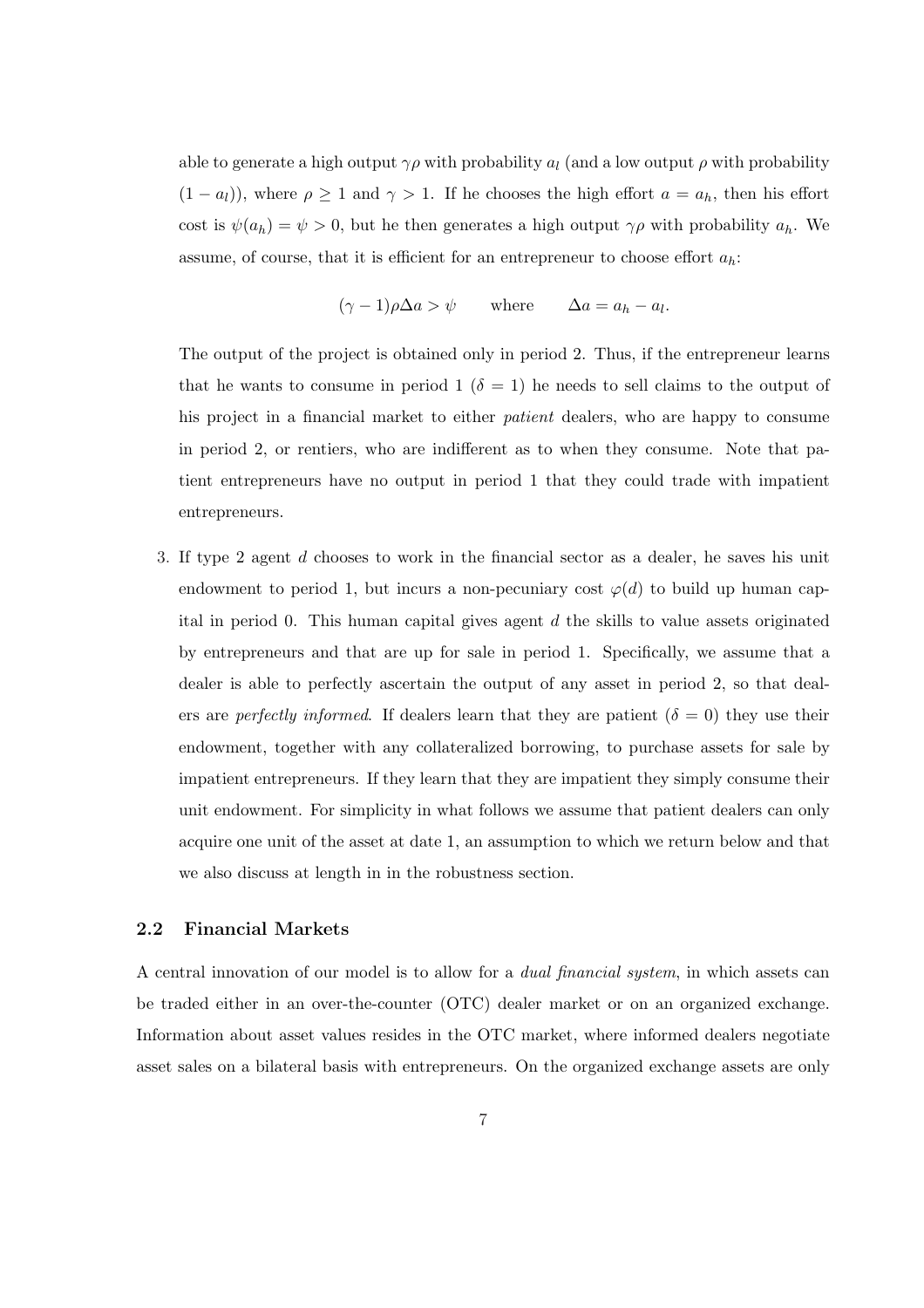traded between uninformed rentiers and entrepreneurs. We also allow for a debt market where borrowing and lending in the form of default-free collateralized loans can take place. In this market a loan can be secured against an entrepreneur's asset. Since the lowest value of this asset is  $\rho$ , the default-free loan can be at most equal to  $\rho$ .

Thus, in period 1 an impatient entrepreneur has several options: i) he can borrow against his asset; ii) he can go to the organized exchange and sell his asset for the competitive equilibrium price  $p$ ; iii) he can go to a dealer in the OTC market and negotiate a sale for a price  $p^d$ .

Consider first the OTC market. This market is composed of a measure  $d(1 - \pi)$  of patient dealers ready to buy assets from the mass  $(1 - d)\pi$  of *impatient* entrepreneurs. Each of the dealers is able to trade a total output of at most  $1 + \rho$ , his endowment plus a maximum collateralized loan from rentiers of  $\rho$ , in exchange for claims on entrepreneurs' output in period 2. Impatient entrepreneurs turn to dealers for their information: they are the only agents that are able to tell whether the entrepreneur's asset is worth  $\gamma \rho$  or just  $\rho$ . However, just as in Grossman and Stiglitz (1980), dealers' information must be in scarce supply in equilibrium, as dealers must be compensated for their cost  $\varphi(d)$  or acquiring their valuation skills. As will become clear below, this means not only that dealers only purchase high quality assets worth  $\gamma \rho$  in equilibrium, but also that not all entrepreneurs with high quality assets will be able to sell to a dealer.

Thus, in period 1 a dominant strategy for impatient entrepreneurs is to attempt to first approach a dealer. They understand that with probability  $a \in \{a_l, a_h\}$  the underlying value of their asset is high, in which case they are able to negotiate a sale with a dealer at price  $p^d > p$ with probability  $m \in [0,1]$ . If they are not able to sell their asset for price  $p^d$  to a dealer, entrepreneurs have no choice but to turn to the organized market in which they can sell their asset for price p.

We assume that the probability  $m$  is simply given by the ratio of the total mass of patient dealers  $d(1-\pi)$  divided by the total mass of high quality assets up for sale by impatient entrepreneurs, which in a symmetric equilibrium where all entrepreneurs choose the same effort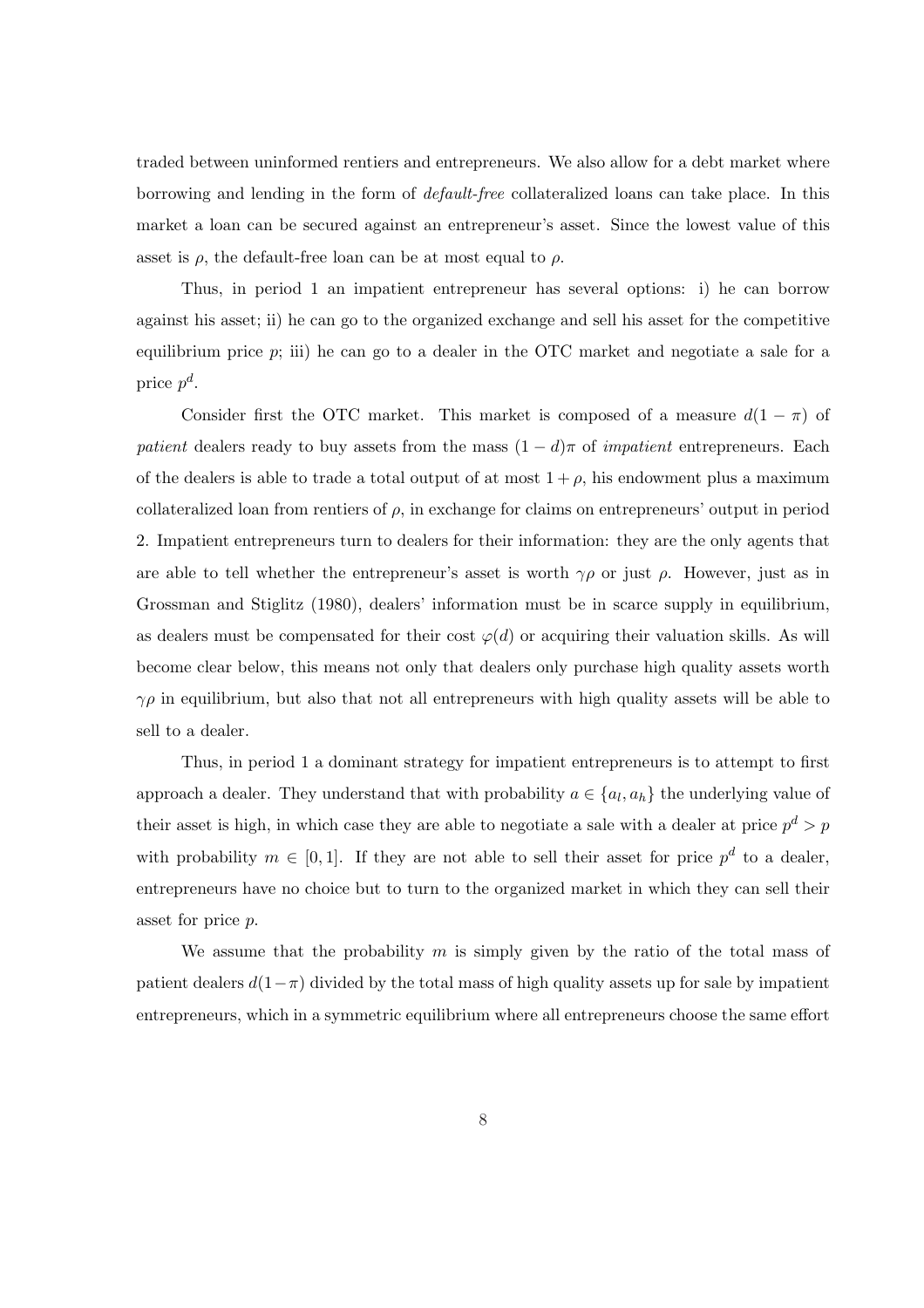level a is given by  $a(1-d)\pi$ , so that

$$
m(a,d) = \frac{d(1-\pi)}{a(1-d)\pi}.
$$
\n(4)

Note that  $m(a, d) < 1$  as long as d is sufficiently small and  $\pi$  is sufficiently large. The idea behind this assumption is, first that any individual dealer is only able to manage one project at a time, and/or to muster enough financing to buy only one high quality asset. Second, in a symmetric equilibrium the probability of a sale of an asset to a dealer is then naturally given by the proportion of patient dealers to high quality assets.

The price  $p^d$  at which a sale is negotiated between a dealer and an entrepreneur is the outcome of a bilateral bargaining game (under symmetric information). The price  $p^d$  has to exceed the *status-quo* price  $p$  in the organized market at which the entrepreneur can always sell his asset. Similarly, the dealer cannot be worse off than under no trade, when his payoff is 1, so that the price cannot be greater than the value of the asset  $\gamma \rho$ . We take the solution to this bargaining game to be given by the Asymmetric Nash Bargaining Solution, where the dealer has bargaining power  $(1 - \kappa)$  and the entrepreneur has bargaining power  $\kappa$  (see Nash, 1950, 1953).<sup>4</sup> That is, the price  $p^d$  is given by

$$
p^d = \arg\max_{s \in [p,\gamma\rho]} \{ (s-p)^\kappa (\gamma \rho - s)^{(1-\kappa)} \},\
$$

or

$$
p^d = \kappa \gamma \rho + (1 - \kappa)p.
$$

In a more explicit, non-cooperative bargaining game, with alternating offers between the dealer and entrepreneur à la Rubinstein (1982), the bargaining strength  $\kappa$  of the entrepreneur can be thought of as arising from a small probability per round of offers that the entrepreneur is hit by an immediacy shock and needs to trade immediately (before hearing back from the dealer) by selling his asset in the organized market. In that case the dealer would miss out on a valuable trade. To avoid this outcome the dealer would then be prepared to make a price concession to get the entrepreneur to agree to trade before this immediacy shock occurs (see

<sup>4</sup>For a similar approach to modeling negotiations in OTC markets between dealers and clients see Lagos, Rocheteau, and Weill (2009).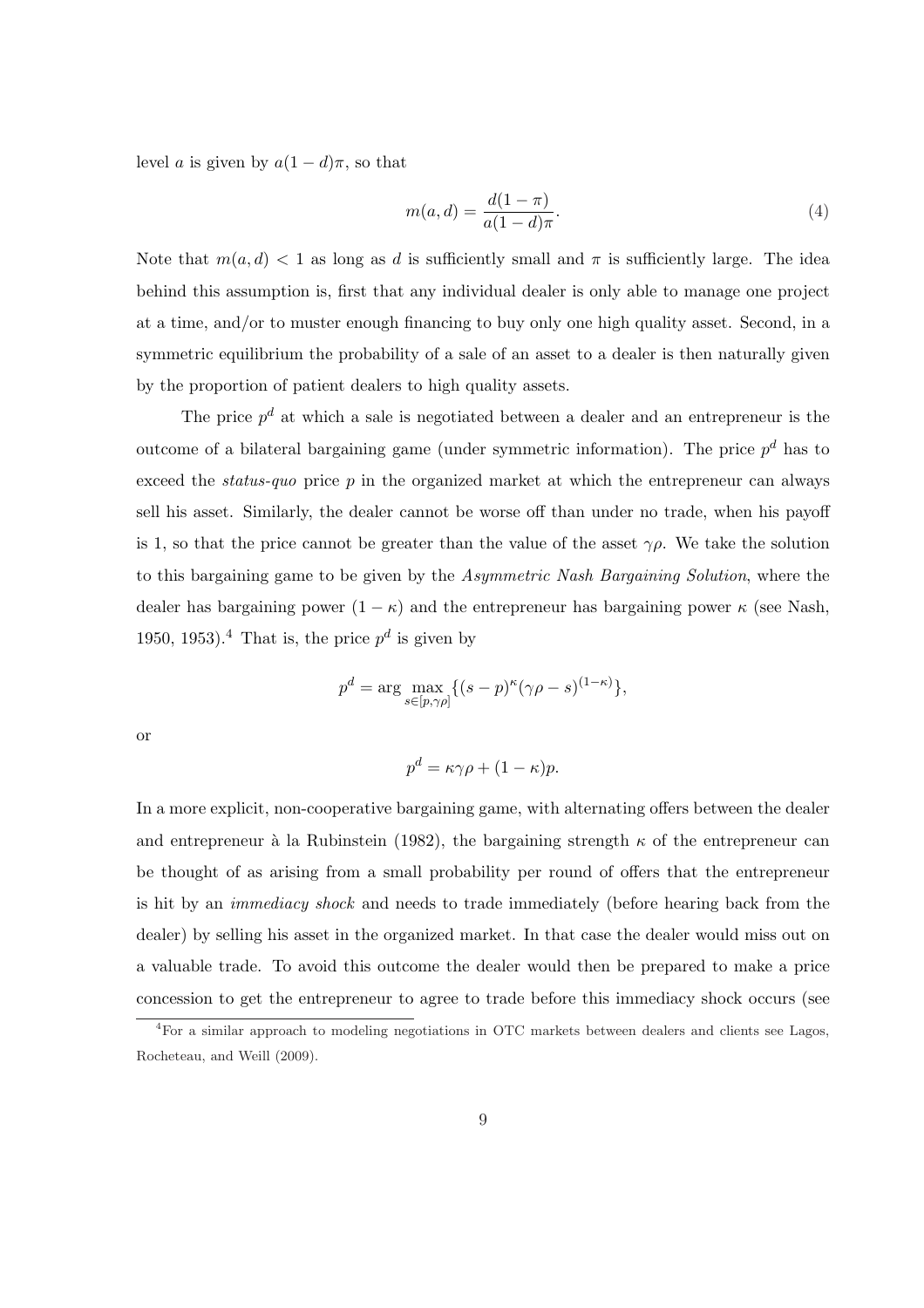Binmore, Rubinstein and Wolinsky, 1986).<sup>5</sup>

The price  $p^d$  may be higher than 1, the dealer's endowment. In that case the dealer needs to borrow the difference  $(p^d - 1)$  against the asset to be acquired.<sup>6</sup> As long as this difference does not exceed  $\rho$ , the dealer will not be financially constrained. For simplicity, we shall restrict attention to parameter values for which the dealer is not financially constrained. We provide a condition below that ensures that this is the case.<sup>7</sup>

Consider next the organized exchange. This is a competitive market in which all low quality assets  $(1 - a)(1 - d)\pi$  are traded as well as a fraction  $(1 - m)$  of high quality assets  $a(1-d)\pi$ . The buyers of assets are uninformed rentiers, who are unable to distinguish high quality from low quality assets. Entrepreneurs, themselves do not know the true underlying quality of their assets. All rentiers and entrepreneurs can ascertain is the expected value of their asset, conditional on being turned down by dealers in the OTC market:

$$
\frac{a(1-m)\gamma\rho+(1-a)\rho}{a(1-m)+(1-a)},
$$

so that the competitive equilibrium price in the organized exchange is given by

$$
p(a,d) = \frac{a(1-m)\gamma\rho + (1-a)\rho}{a(1-m) + (1-a)} = \frac{\rho[a(1-m)\gamma + (1-a)]}{1-am},
$$
\n(5)

where we have omitted the dependence of m on a and d, as in  $(4)$ , for simplicity. Note also that p is decreasing in m, from the highest price  $p = \rho[a(\gamma - 1) + 1]$  when  $m = 0$  to the lowest price  $p = \rho$  when  $m = 1$ .

### 2.3 Timing

To summarize, the timing in the model is as follows:

 ${}^{6}$ To simplify the exposition we assume throughout that the dealer cannot acquire more than one project.

<sup>7</sup>Note that the possibility that the dealer may be financially constrained may be another source of bargaining strength for the dealer. Exploring this idea, however, is beyond the scope of this paper.

 $5$ Symmetrically, there may also be a small *immediacy* shock affecting the dealer, so that the entrepreneur also wants to make concessions in negotiating an asset sale. Indeed, when a dealer is hit by such a shock the matched entrepreneur is unlikely to be able to find another dealer. More precisely, if  $\theta$  is the probability per unit time that an entrepreneur or dealer is hit by an immediacy shock, and if  $\alpha$  denotes the probability of an entrepreneur subsequently matching with another informed dealer then Binmore, Rubinstein and Wolinsky show that  $\kappa = \alpha$ .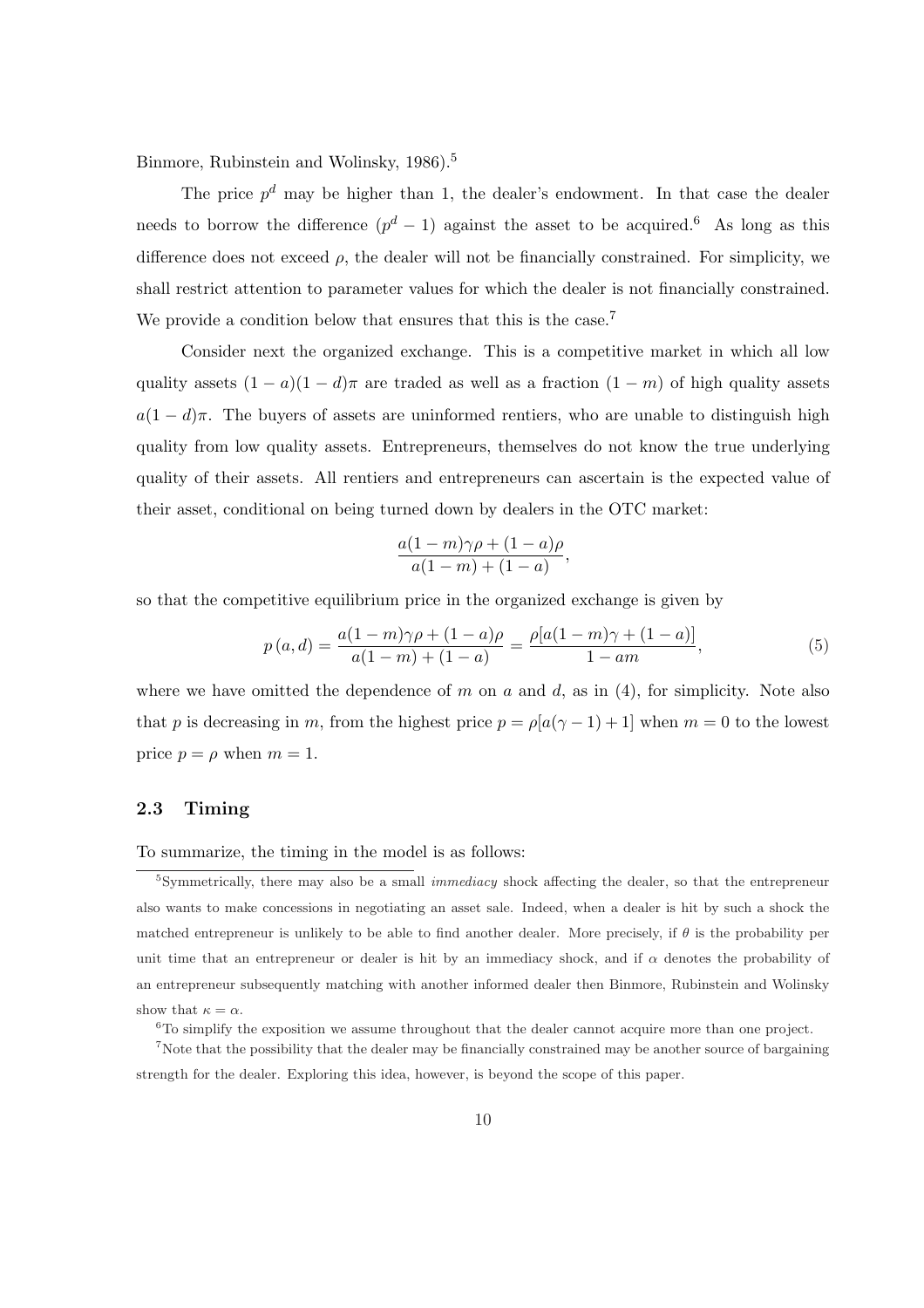- 1. In period 0, type 2 agents choose between the occupations of entrepreneur or dealer based on which will yield a higher expected payoff. Dealers incur a personal cost  $\varphi(d)$ of becoming informed dealers, and entreprepreneurs use their endowment to invest in a project and also choose an effort level  $a \in \{a_l, a_h\}$ . Let  $\hat{d}$  be a type 2 agent with cost  $\varphi(\hat{d})$  of becoming a dealer, then under our assumption that  $\varphi(d)$  is non-decreasing in d, if agent  $\hat{d}$  prefers to become a dealer then all agents  $d \in [0, \hat{d}]$  also prefer to become dealers.
- 2. At the beginning of period 1 liquidity shocks are realized and type 2 agents learn whether they are patient or impatient to consume. At the same time the underlying value of the assets originated by entrepreneurs is determined.
- 3. All impatient dealers then consume their endowment, and all impatient entrepreneurs seek out a patient dealer to sell their asset to. All patient dealers eventually end up matching with an entrepreneur with a high quality asset. They negotiate a deal for that asset for a price  $p^d = \kappa \gamma \rho + (1 - \kappa)p$  and entrepreneurs go on to consume  $p^d$ . Patient dealers borrow from rentiers an amount max  $\{p^d-1,0\}$  $\lt \rho$  against this asset.
- 4. The impatient entrepreneurs who do not match with a patient dealer, put their asset for sale in the organized exchange at price  $p$  given in equation (5) and consume  $p$ .
- 5. Type 1 agents (rentiers) are indifferent as to when they consume. Without loss of generality we adopt the convention that they consume all their endowment in period 2. That is, those rentiers who did not purchase any assets from entrepreneurs consume their endowment  $\omega$ . Those who did purchase assets from entrepreneurs consume  $\omega + (\gamma \rho - p)$  if they were lucky to end up with a high quality asset, or  $\omega - (p + \rho)$  if they were unlucky and purchased a bad quality asset.
- 6. Patient type 2 agents strictly prefer to consume in period 2. Thus, patient dealers consume their net claim to period 2 output  $\gamma \rho - (p^d - 1)$ .
- 7. As for patient entrepreneurs, we will show that along the equilibrium path they hold on to the asset they originated in period 0 until maturity and then consume the asset's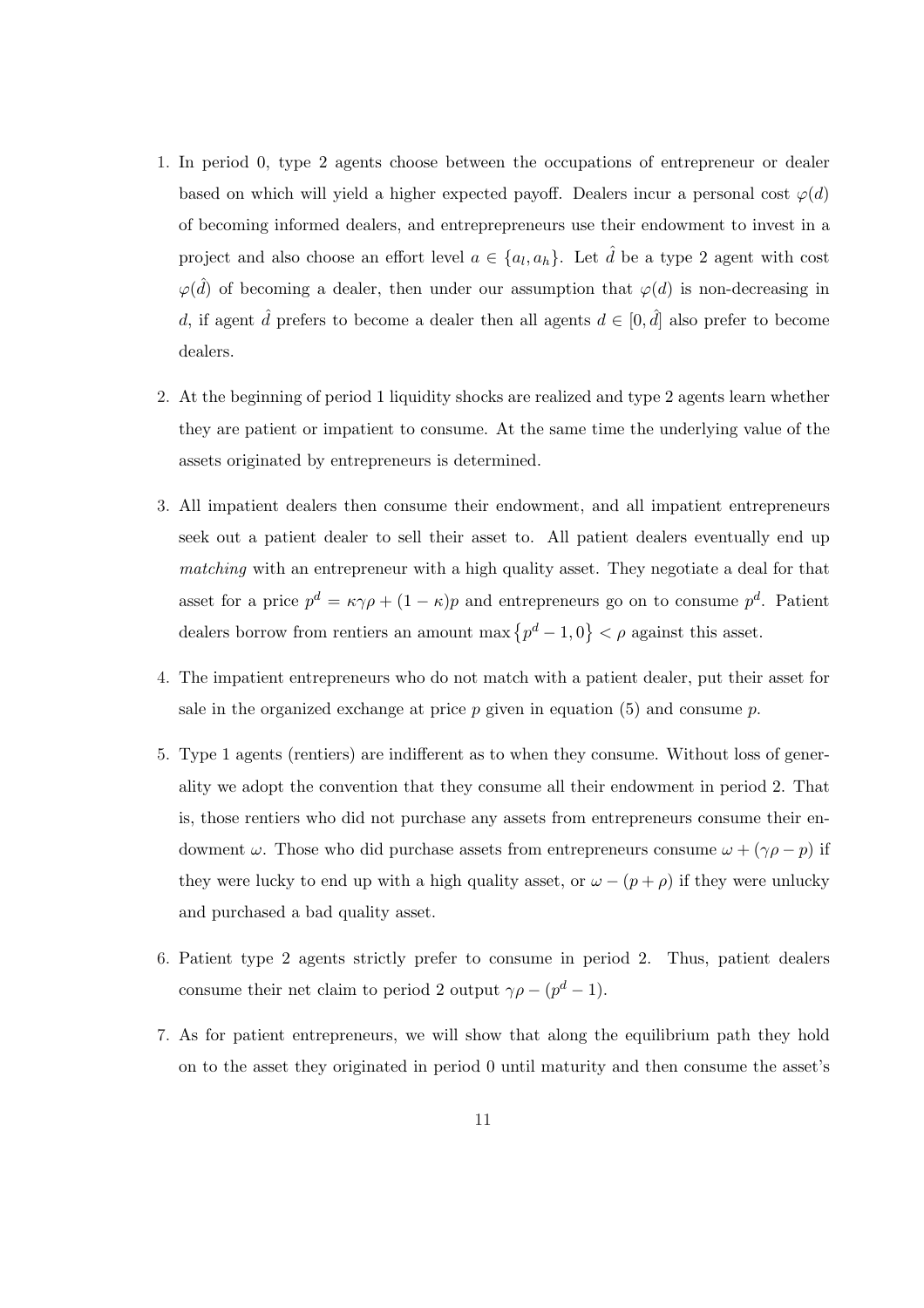output. Their expected consumption is then  $\rho[a(\gamma-1)+1]$ . In a symmetric equilibrium where all entrepreneurs choose  $a = a_h$ , we then need to check that the double deviation, where a single entrepreneur chooses  $a = a_l$  in period 0 and sells his asset in period 1 even if he learns that he is patient is not profitable.

#### 2.4 Discussion and Parameter Restrictions

Our model of the interaction between the real and financial sector emphasizes the liquidity provision and valuation roles of the financial industry. It downplays the financing role of real investments. This role, which is emphasized in other work (e.g. Bernanke and Gertler, 1989 and Holmstrom and Tirole, 1997) can be added in a straightforward way, by letting entrepreneurs borrow from either rentiers or dealers at date 0. The assets entrepreneurs sell in period 1 would then be net of any liabilities incurred at date 0. Since the external financing of real investments in period 0 does not add any novel economic effects in our model we have suppressed it for simplicity.

The key interaction between the financial and real sectors in our model is in the incentives provided to entrepreneurs to choose high effort  $a<sub>h</sub>$  when dealers are able to identify high quality assets and offer to pay more for these assets than entrepreneurs are able to get in the organized market. The social value of dealer information lies here. They are able to reward entrepreneurs for originating good assets and thereby they provide incentives to entrepreneurs to put in high effort to originate good assets. If it were not for these positive incentive effects, informed dealers would mostly play a parasitical role in our economy. They would enrich themselves thanks to their cream-skimming activities in OTC markets but they would not create any net social surplus.

We have introduced ex-ante heterogeneity among type 2 agents only in the form of different non-pecuniary costs in acquiring information to become a dealer. We could also, or alternatively, have introduced heterogeneity in the costs of becoming an entrepreneur. Nothing substantive would be added by introducing this other form of heterogeneity. We would then simply order type 2 agents in their increasing comparative advantage of becoming dealers and proceed with the analysis as in our current model. For simplicity we have therefore suppressed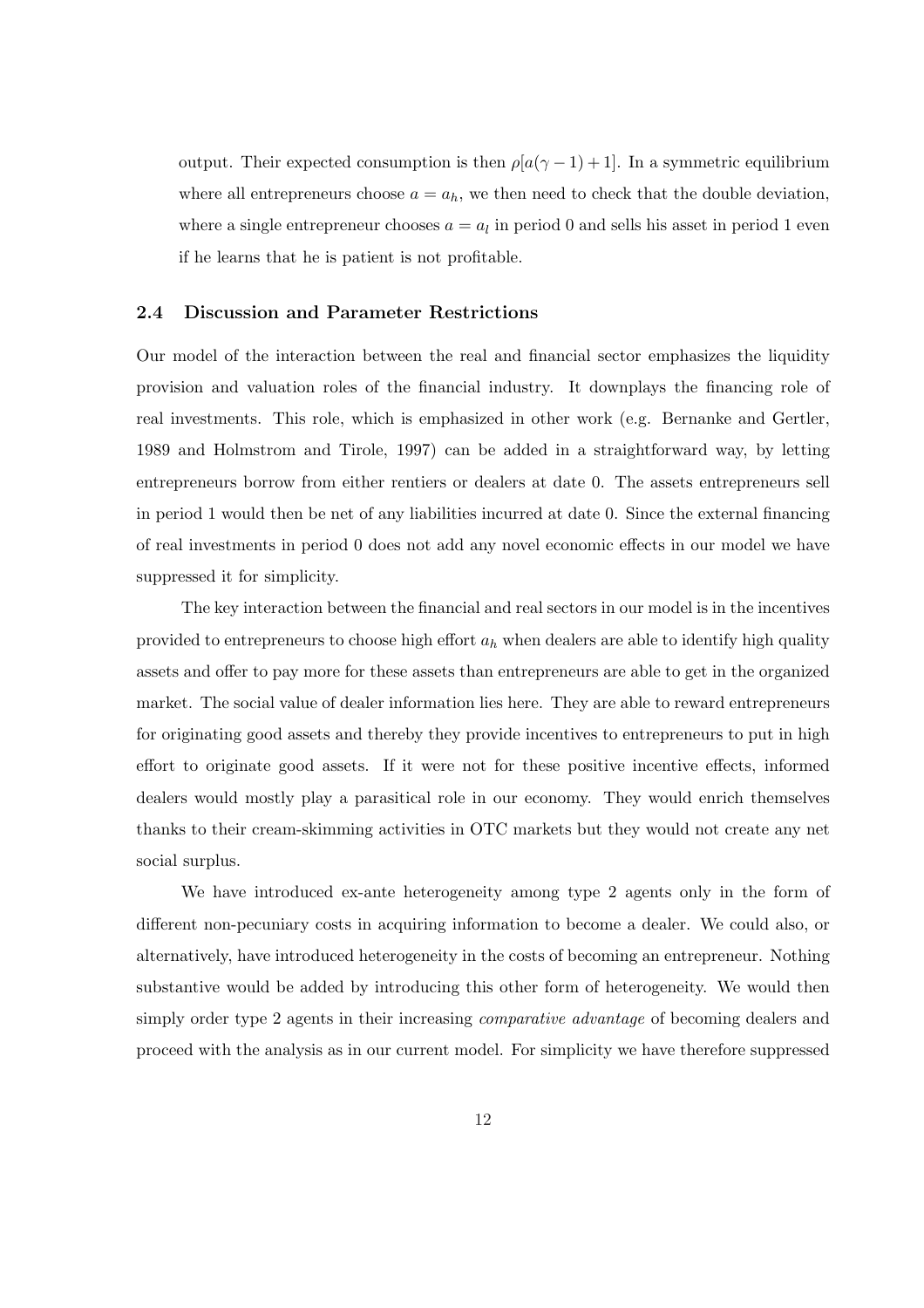this added form of heterogeneity.

The reader may wonder why we introduce any ex ante heterogeneity among type 2 agents at all? It turns out that the greater generality of the model with ex-ante heterogeneous type 2 agents actually gives rise to an analytically more tractable model. Indeed, with ex-ante identical type 2 agents, all these agents would have to be indifferent between becoming dealers or entrepreneurs in equilibrium and supporting such an equilibrium would require that type 2 agents randomize their choice between their two occupations. Characterizing such a mixedstrategy equilibrium would be analytically more involved and would not give rise to a simpler analysis.<sup>8</sup>

As we have argued above, we shall restrict attention to parameter values for which the measure of patient dealer is smaller than the measure of high quality assets put on the market by impatient entrepreneurs in period 1, so that

$$
m(a,\overline{d}) = \frac{\overline{d}(1-\pi)}{a(1-\overline{d})\pi} < 1 \qquad \text{for} \qquad a \in \{a_l, a_h\},\tag{6}
$$

where, recall,  $\overline{d}$  is defined in expression (2). Under this assumption dealers are always on the short side in the OTC market, which is partly why they are able to extract informational rents. Although it is possible to extend the analysis to situations where  $m \geq 1$ , this does not seem to be the empirically plausible parameter region. When  $m \geq 1$  there is excess demand by informed dealers for good assets, so that dealers dissipate most of their informational rent through competition for good assets. Besides the fact that information may be too costly to acquire for most type 2 agents, there is a fundamental economic reason why  $m < 1$  is to be expected in equilibrium. Indeed, even if enough type 2 agents have low costs  $\varphi(d)$  so that if all of these agents became dealers we would have  $m \geq 1$ , this is unlikely to happen in equilibrium, as dealers would then compete away their informational rents to the point where they would not be able to recoup even their relatively low investment in dealer skills  $\varphi(d)$ .

We also restrict attention to parameter values for which dealers are not financially constrained in their purchase of a high quality asset in period 1. That is, we shall restrict ourselves to parameter values for which  $p^d - 1 \leq \rho$ . For this it is enough to assume that

$$
\gamma \rho \le 1 + \rho. \tag{7}
$$

<sup>&</sup>lt;sup>8</sup>It would also not explain the observed high rents in the financial sector.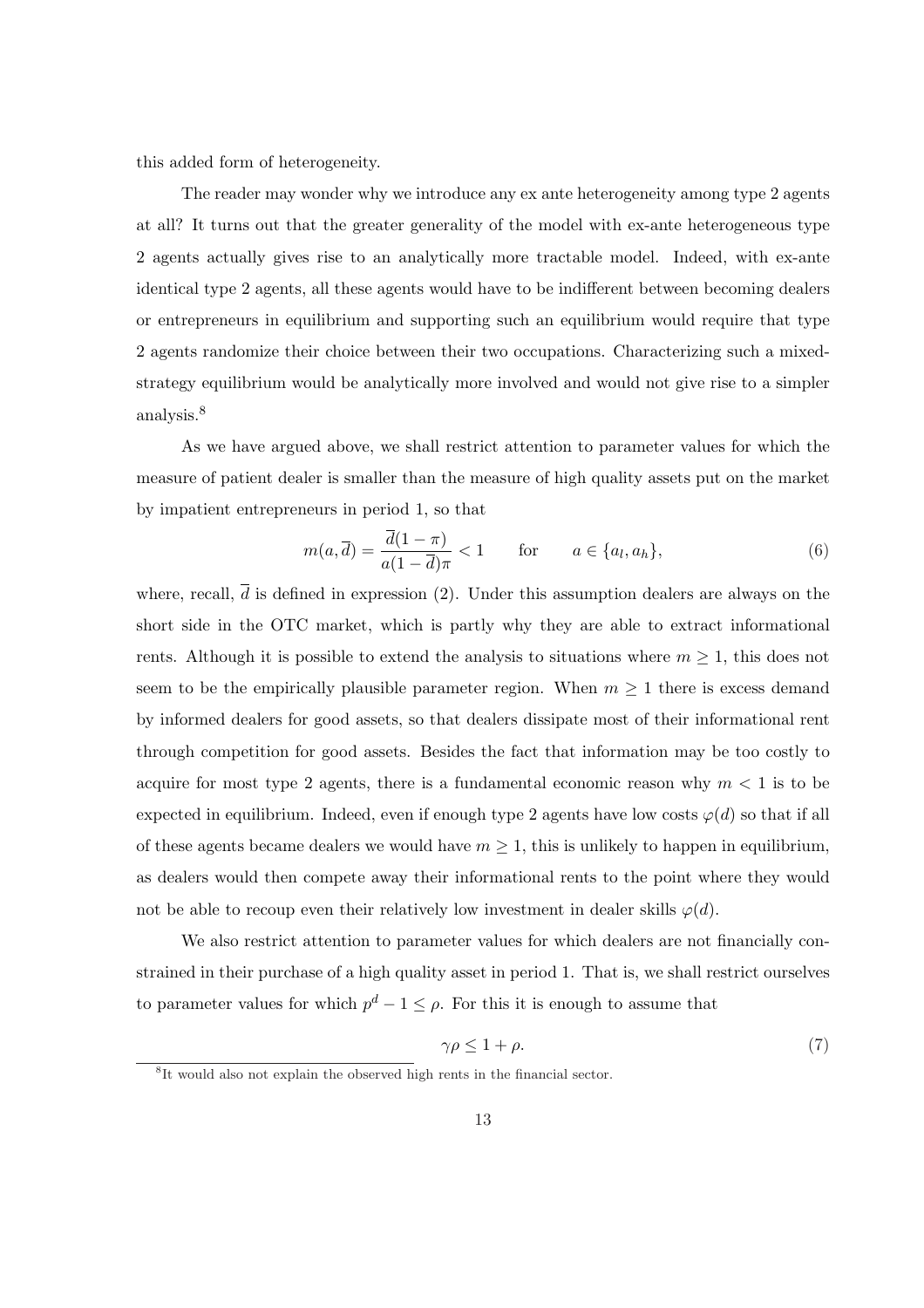In addition, and in order to simplify the presentation in what follows, we restrict ourselves to situations where even in the absence of dealer sector,  $d = 0$ , type 2 agents would prefer to become entrepreneurs and exercise the low effort rather than simply carry their endowments forward, something that we allow for. We show in the appendix that to obtain this it is enough to assume that

$$
\rho\left[1 + a_l\left(\gamma - 1\right)\right] \ge 1.9\tag{8}
$$

#### 2.5 Definition of equilibrium

A general equilibrium in our economy is given by: (i) prices  $p^*$  and  $p^{d*}$  in period 1 at which the organized and OTC markets clear; (ii) occupational choices by type 2 agents in period 0, which map into equilibrium measures of dealers  $d^*$  and entrepreneurs  $(1 - d^*)$ ; (iii) incentive compatible effort choices  $a^*$  by entrepreneurs, which in turn map into an equilibrium matching probability  $m(a^*, d^*)$ ; and (iv) type 2 agents must prefer the equilibrium occupational choices rather than autarchy.

For simplicity, we restrict attention to symmetric equilibria in which all entrepreneurs choose the same effort in period 0. Given this our economy admits two types of equilibria, which may co-exist. One is a *low-origination-effort equilibrium*, in which all entrepreneurs choose  $a^* = a_l$ . The other is a *high-origination-effort equilibrium*, in which all entrepreneurs choose  $a^* = a_h$ . This last equilibrium is going to be much the focus of what follows as it is only in this case in which, as we will show, there is a social role for dealers. The main result of this paper is that whenever there is a role for informed dealers to support the high effort equilibrium there are "too many of them" in a sense to be made precise below.

We begin by describing equilibrium borrowing and trading in assets in period 1, for any given occupation choices  $d^*$  of type 2 agents and any given action choices  $a^*$  of entrepreneurs in period 0. We are then able to characterize expected payoffs in period 0 for type 2 agents under each occupation. With this information we can then provide conditions for the existence of either equilibrium and present illustrative numerical examples.

<sup>&</sup>lt;sup>9</sup>Importantly this does not mean that such an allocation would be an equilibrium.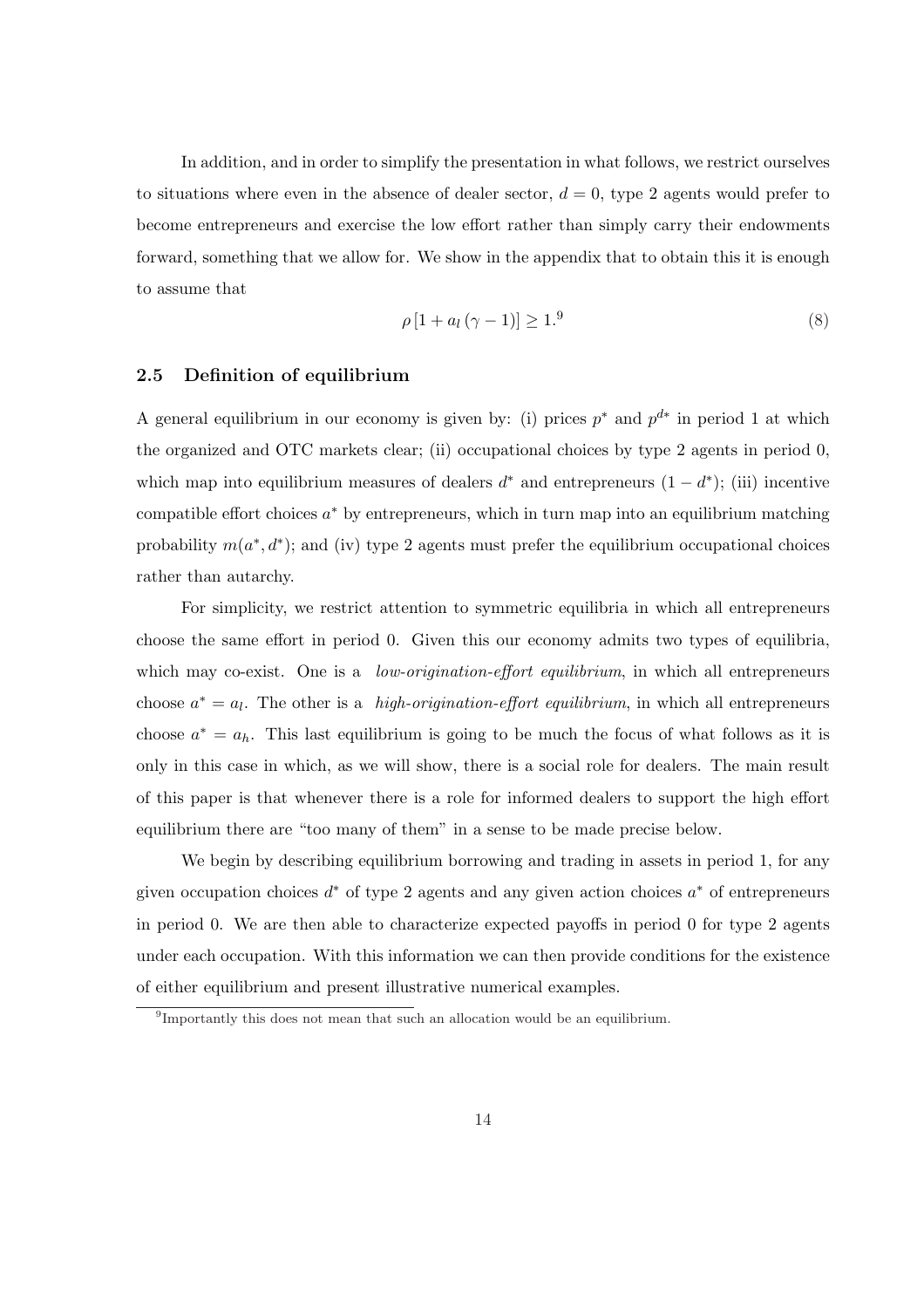## 3 Equilibrium payoffs and the moral hazard problem

There are basically two non-trivial optimization problems in our model. The first is the occupational choice problem of type 2 agents. The second is the effort choice problem of entrepreneurs in period 0. In this section we derive the equilibrium payoffs associated with becoming and entrepreneur and a dealer, which determine the occupational choice. For this we first need to offer a minimal characterization of agents's actions along the equilibrium path at date 1, when trading occurs. In our framework we allow for collateralized lending at the interim date and thus the question arises as to whether agents in distress prefer to borrow rather than sell. We show in Lemma 1 that this is not the case. We also show that a patient entrepreneur prefers to keep his asset rather than sell it (Lemma 2). These two results are enough to yield the equilibrium expected payoffs, as of date 0, of either becoming and entrepreneur or a dealer. We then turn to the characterization of the entrepreneurs' moral hazard problem at date 0 and show conditions under which the high and low effort actions are incentive compatible.<sup>10</sup>

#### 3.1 Equilibrium borrowing and asset trading in period 1

Before characterizing the equilibrium occupational choices of type 2 agents in period 0 we begin by describing equilibrium play in period 1 in either equilibrium. In period 1,  $d^*$ ,  $a^*$  and,  $m(a^*, d^*)$  are given. For any  $(a^*, d^*)$  we are able to establish the following first lemma.

**Lemma 1** In period 1 neither (a) an entrepreneur, nor  $(b)$  an impatient speculator ever borrows.

The most interesting result of the lemma is that impatient entrepreneurs are better off selling their assets than to borrow against their asset to finance their consumption. This result follows immediately from our assumption that only safe collateralized borrowing is available to the entrepreneur. But this result holds more generally, even when risky borrowing is allowed. Indeed, in an asset sale the buyer obtains both the upside and the downside of the asset, while

 $10$ Recall that, as we have already argued in section 2.2, entrepreneurs in distress always prefer to exercise the (free) option of attempting to sell in the dealer market and only when they are not matched with an informed dealer to sell in the organized exchange.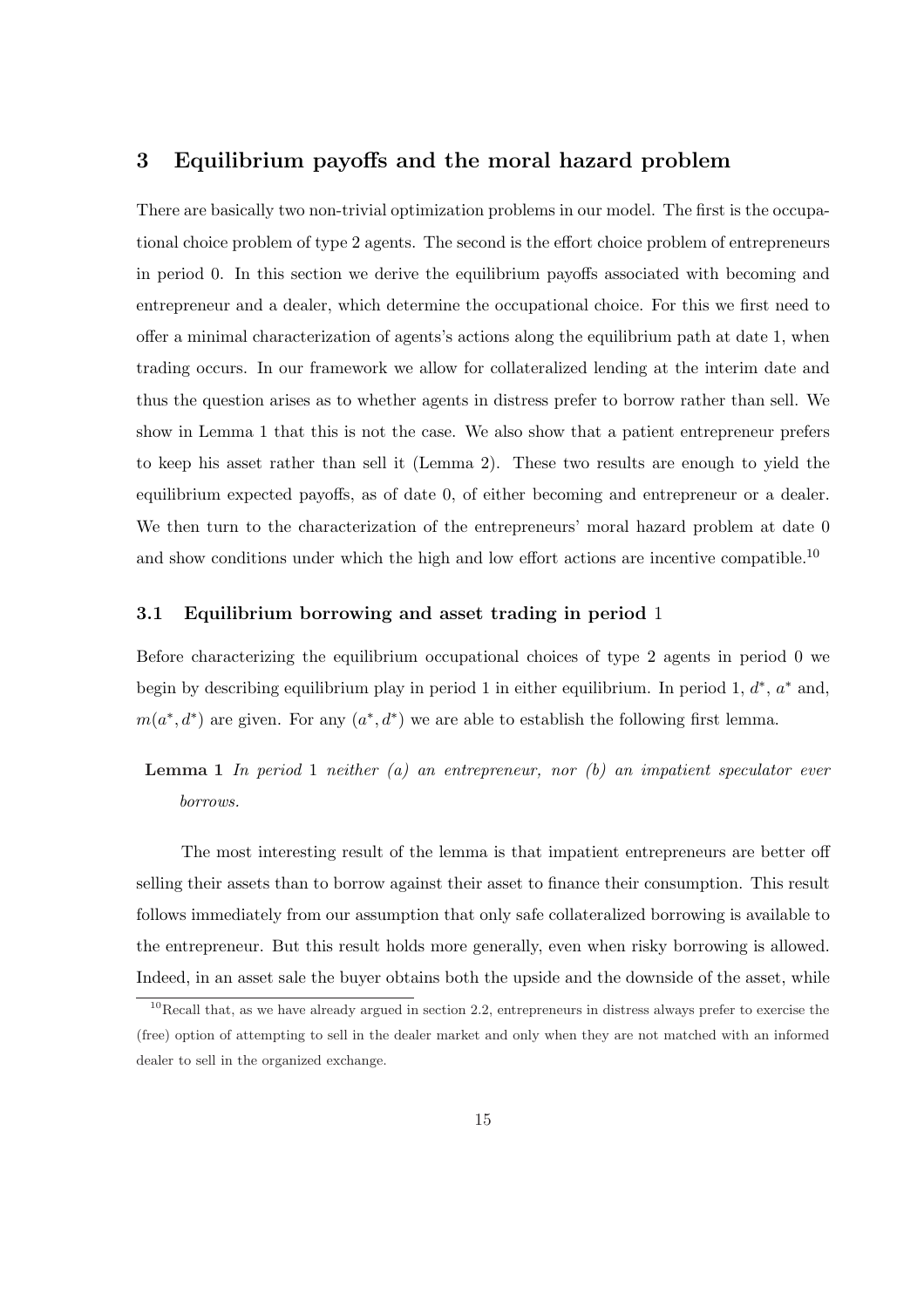in a loan the lender is fully exposed to the downside, but only partially shares in the upside with the borrower. As a result the loan amount is always less than the price of the asset. And since the holder of the asset wants to maximize consumption in period 1 he is always better off selling the asset rather than borrowing against it.

While impatient entrepreneurs always prefer to sell their asset in period 1, the next lemma establishes that patient entrepreneurs never want to sell their asset.

**Lemma 2** A patient entrepreneur, who follows the equilibrium action  $a^* \in \{a_l, a_h\}$  in period 0 (weakly) prefers not to put up his asset for sale in period 1.

Thus in our framework the equilibrium plays in a standard way: Entrepreneurs subject to liquidity shocks sell whereas patient carry their projects to date 2.

### 3.2 Equilibrium Payoffs in period 0

We are now in a position to determine equilibrium payoffs for dealers and entrepreneurs in period 0, that is the expected payoff of, for example, the entrepreneur when his chosen action is the equilibrium one. Given that our focus is on the occupational choice of type 2 agents, we characterize these expected payoff functions as a function of the measure of dealers, d. Recall that we focus on incentive compatible symmetric equilibria and thus all entrepreneurs are identical; only dealers differ as they have potentially different costs of acquiring information. Let  $U(a|a', d)$  the expected payoff of the entrepreneur who implements action a when all other entrepreneurs do a' and the measure of dealers is d. Similarly let  $V(\tilde{d}|a',d)$  the expected  $\ddot{\phantom{1}}$ payoff of dealer  $\tilde{d} \leq d$  when entrepreneurs implement action  $a'$  and the measure of dealers is d.

The entrepreneur's equilibrium expected payoff when the measure of dealers is d is

$$
U(a^*|a^*,d) = -\psi(a^*) + \pi \left[ a^* m(a^*,d) p^d(a^*,d) + (1 - a^* m(a^*,d)) p(a^*,d) \right]
$$
(9)  
+  $(1 - \pi)\rho [1 + a^*(\gamma - 1)]$ 

where recall that

$$
p^{d}(a^{*}, d) = \kappa \gamma \rho + (1 - \kappa) p(a^{*}, d) \quad \text{with} \quad p(a^{*}, d) = \frac{\rho[a^{*}(1 - m(a^{*}, d))\gamma + (1 - a^{*})]}{1 - a^{*}m(a^{*}, d)} \quad (10)
$$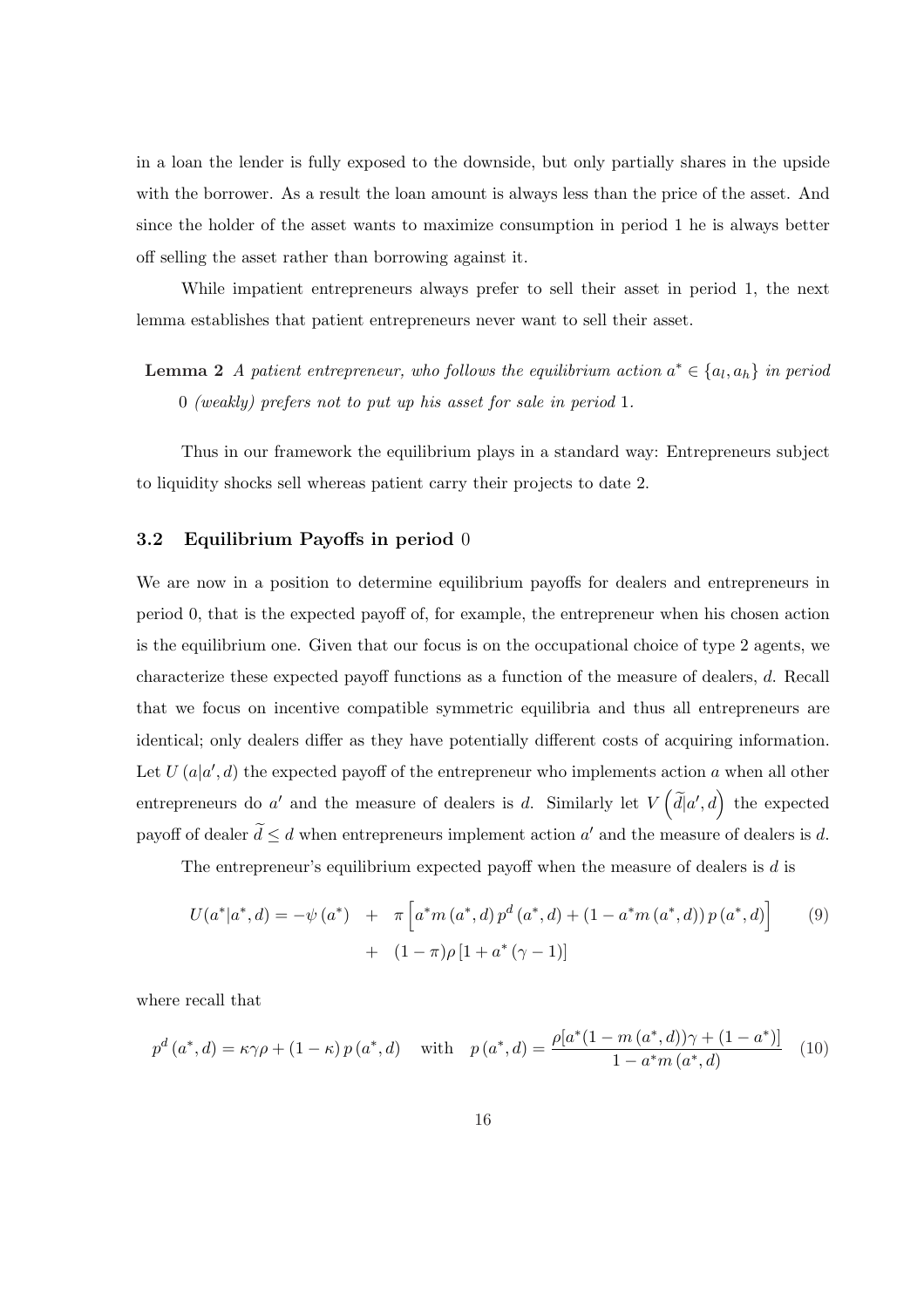and  $m(a^*, d)$  is given by

$$
m(a^*,d) = \frac{d(1-\pi)}{a^*(1-d)\pi}.
$$
\n(11)

In expression (9) the first term,  $-\psi(a^*)$ , is the cost of exercising effort  $a^*$ , which is 0 if  $a^* = a_l$  and  $\psi$  if  $a^* = a_h$ . The first term in brackets is the utility of the entrepreneur if subject to a liquidity shock, which happens with probability  $\pi$ . If he draws a project yielding  $\gamma \rho$ , which occurs with probability  $a^*$ , and gets matched to a dealer, which happens with probability  $m(a^*,d)$ , then he is able to sell the project for  $p^d(a^*,d)$ , the price for high quality projects in the dealers' market. If one of these two things does not occur, an event with probability  $1 - a^*m(a^*, d)$ , then the agent needs to sell his project in the uninformed exchange for a price  $p(a^*,d)$ . Finally, the second term in brackets is the utility of the entrepreneur conditional on not receiving a liquidity shock. The expressions for the prices and matching probabilities as a function of the measure of dealers for a given equilibrium level of effort  $a^*$  are given in expressions (10) and (11), respectively.

Notice that all entrepreneurs have identical expected utility. This is not the case with dealers as we have assumed that the only source of ex-ante cross sectional heterogeneity is in the costs of acquiring information. Let V  $\ddot{\phantom{0}}$  $d[a^*, d]$  the expected utility of the dealer  $\tilde{d} \leq d$  as a function of the measure of dealers d. Then

$$
V\left(\tilde{d}|a^*,d\right) = -\varphi\left(\tilde{d}\right) + 1 + (1-\pi)(1-\kappa)(\rho\gamma - p\left(a^*,d\right)).\tag{12}
$$

The first term in (12),  $-\varphi(\tilde{d})$ , is agent  $\tilde{d}$ 's cost of acquiring information, the second is the agent's endowment and the third is the surplus that the dealer obtains in the absence of a liquidity shock, which happens with probability  $1 - \pi$ , as in this case the agent captures a fraction  $1 - \kappa$  of the difference between the good asset's payoff,  $\gamma \rho$  and the price at which assets trade in the exchange,  $p(a^*, d)$ .  $\overline{a}$ ´

The next proposition provides a characterization of both  $U(a^*, d)$  and V  $a^*, d \mid \tilde{d}$ as a function of the measure of dealers d. The payoff functions are depicted in Figure 2.

Proposition 3 (a) The utility of the entrepreneur is a decreasing and concave function of the measure of dealers, d, and (b) the utility of dealer  $\tilde{d}$  is an increasing and convex function of the measure of dealers, d.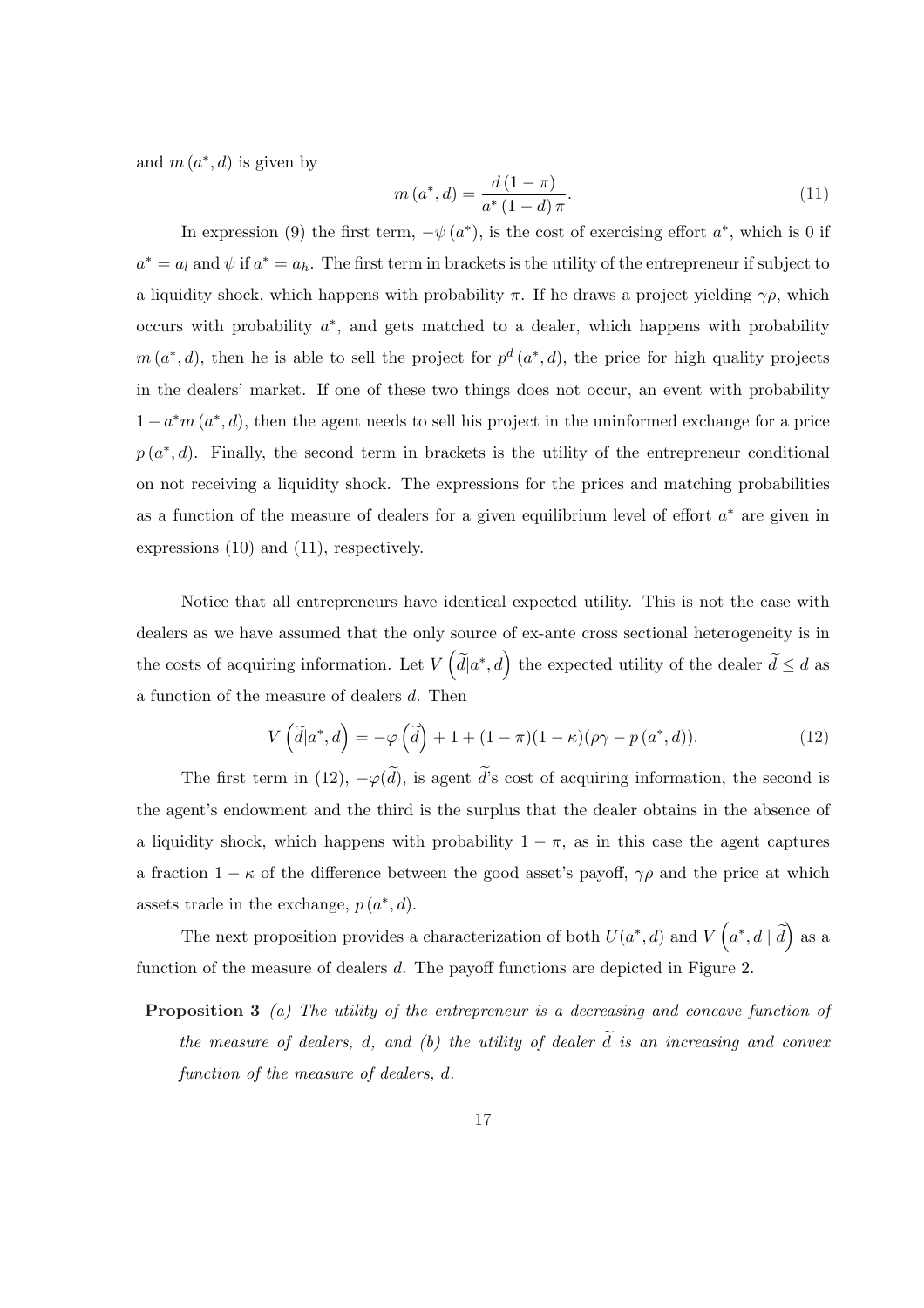To better understand the previous proposition it is useful to consider first the following result, which is immediate,

**Proposition 4** (a) The matching probability  $m(a, d)$  is an increasing and convex function of the measure of dealers and (b) the price in the uninformed exchange  $p(a, d)$  is a decreasing and concave function of the measure of dealers; moreover  $p(a_l, d) < p(a_h, d)$ .

(a) is obvious: The larger the measure of dealers the more likely the fewer remaining entrepreneurs are to be matched with some dealer. (b) is at the heart of our paper. As the number of dealers increase entrepreneurs with good projects are more likely to get matched with some dealer. This can only come at the expense of worsening the pool of assets flowing into the uninformed exchange, which leads to lower prices there. In other words, dealers in the OTC market cream-skim the good assets and thereby impose a negative externality on the organized market. Cream skimming thus improves terms for dealers in the OTC market and worsens them for entrepreneurs in distress.

The intuition behind Proposition 3 follows from the previous logic. Start with the dealers' expected payoff function. The larger their measure, the lower the price of the asset in the uninformed exchange and thus the higher the surplus that accrues to them,  $(1 - \kappa) (\gamma \rho - p(a^*, d))$ when they acquire high quality assets from entrepreneurs in distress at date  $1<sup>11</sup>$  This results in an increasing expected payoff for the dealers as a function of d. The additional rents that accrue to dealers when their measure increases can only come at the expense of the entrepreneurial rents. It follows that the entrepreneur's expected payoff is a decreasing function of d.

That the entrepreneur's expected payoff is a decreasing function of  $d$  is a more subtle result than it may appear at first. Indeed notice that an increase in the number of dealers has two effects on the utility of the entrepreneurs. On the one hand, if a good project is drawn, the probability of being matched with an informed dealer goes up, which benefits the entrepreneur as he obtains a better price from the dealer than from the exchange. But an increase in the number of dealers results in more *cream skimming* and thus in lower prices in the uninformed exchange and thus what dealers are willing to bid for the asset in the OTC market, which,

 $11$ We ignore for the time being the effect that additional competition amongst dealers may have on their rents, which as we show below, does not alter the main results of this paper.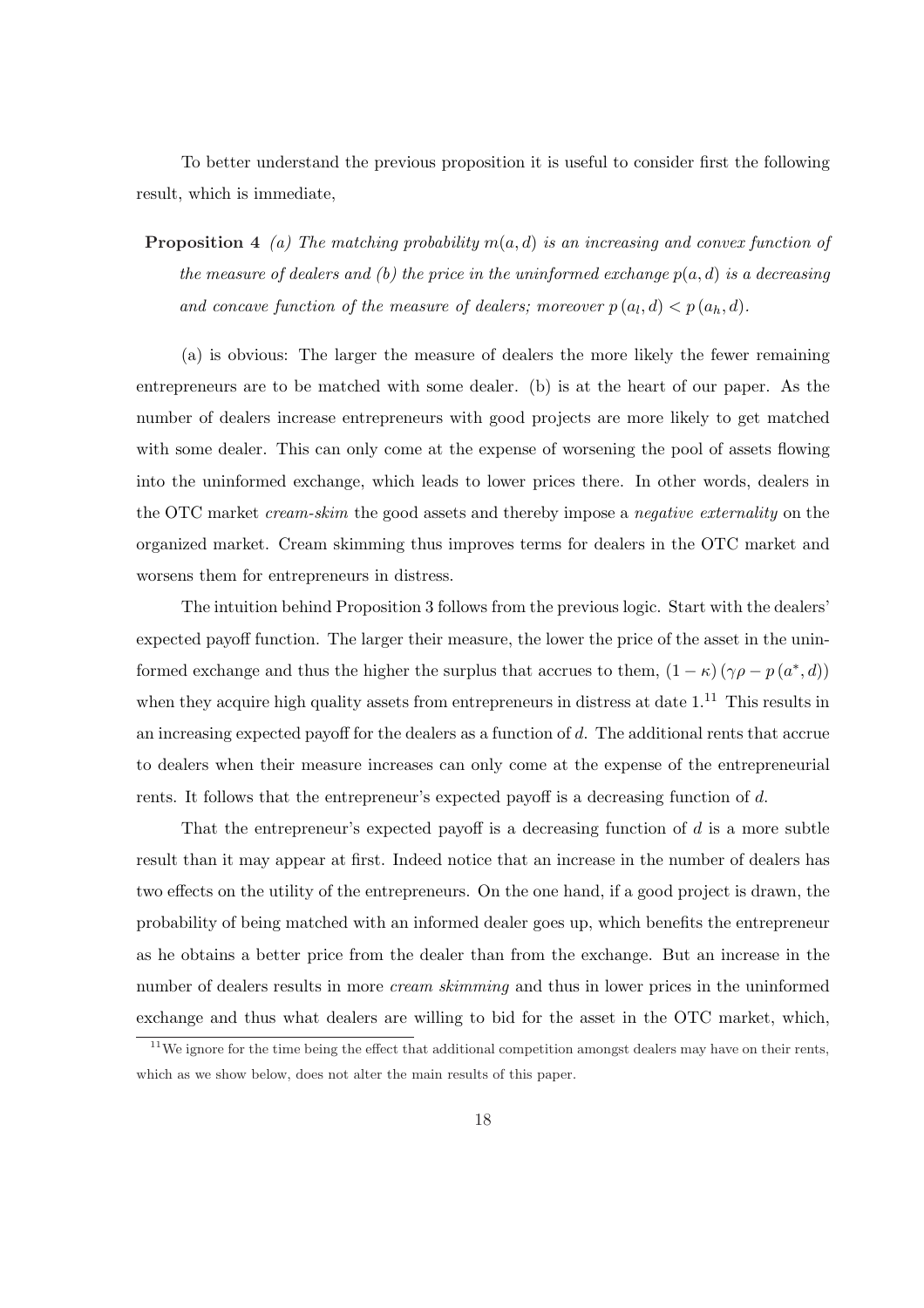of course hurts all entrepreneurs in distress, whether they get matched or not. Proposition 3 establishes that the latter effect overwhelms the first positive effect yielding a decreasing utility for the entrepreneur as a function of the measure of dealers in the economy, which is precisely because of the larger rents that dealers capture due to cream-skimming as d goes up. This result captures somewhat the populist sentiment of Main street towards Wall street as a large financial sector can only come at the expense of the profits of entrepreneurs.

Finally we note another interesting implication of our model, which is that dealers also prefer dealing in market equilibria with low quality origination of assets. The reason is that, as shown in Proposition 4 (b), for a given number of dealers the price in the exchange is lower, the lower the proportion of good projects generated as the same amount of cream skimming results in fewer good projects flowing into the exchange. Thus if dealer could induce bad asset origination they would do so.

The reader may have the impression that dealers serve no welfare enhancing purpose in our framework, but this is not the case. As we will show next a strictly positive measure of dealers is needed to support the high effort. If it were not for the positive incentive effects of cream skimming in OTC markets on entrepreneurs, informed dealers would mostly play a parasitical role in our economy. They would enrich themselves by helping entrepreneurs with good assets get a better price, but they would not create any net social surplus. We turn next then to the moral hazard problems at  $t = 0$  and the role of OTC markets in relieving these moral hazard problems.

#### 3.3 Entrepreneur Moral Hazard

Consider an entrepreneur in period 0 who has made his physical investment and is deciding whether to choose the low effort  $a_l$  or the high effort  $a_h$ . This entrepreneur is looking forward to what may happen in periods 1 and 2 when facing this decision, and this in turn depends on what all other entrepreneurs are rationally expected to do. That is, the market outcome in period 1 depends on whether financial markets expect entrepreneurs to choose action  $a_l$  or  $a_h$ .

A necessary condition for any symmetric equilibrium then is that it is incentive compatible for entrepreneurs to choose the equilibrium effort: They must (weakly) prefer to choose the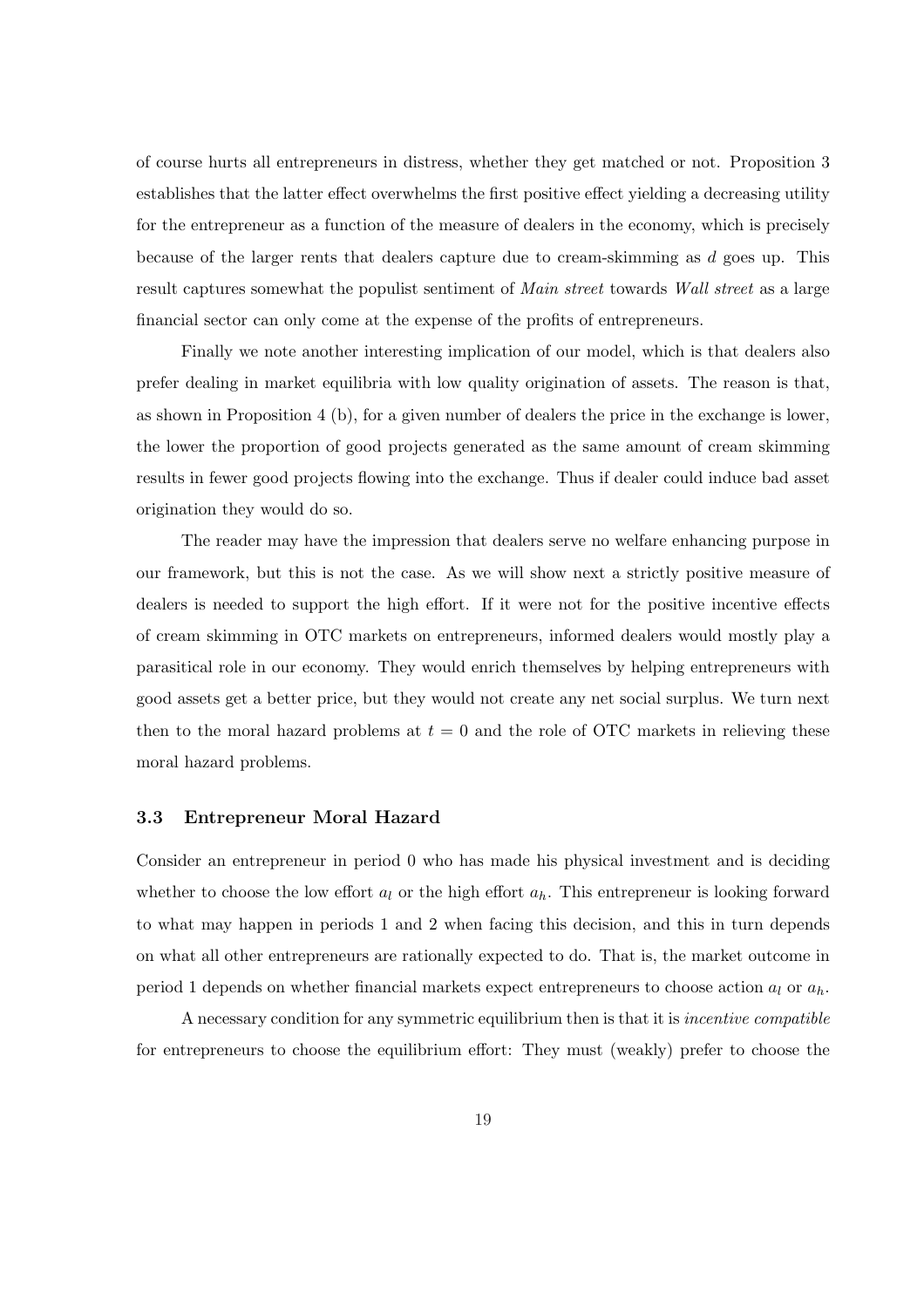equilibrium action than to deviate to the other action:

$$
U(a^*|a^*,d) \ge U(a|a^*,d) \qquad \text{for} \qquad a \ne a^*.
$$
 (13)

Throughout we write  $U_h(d)$ , as in (14) below, for the equilibrium expected payoff of the entrepreneur along the high effort equilibrium path as a function of d, where  $p_h^d(d)$ ,  $p_h(d)$  and  $m_h(d)$  refer to the prices and matching probabilities. We denote by  $U_{hl}(d)$  the utility of the entrepreneur that deviates and instead implements action  $a_l$  instead of  $a_h$ , that is,

$$
U_h(d) = U(a_h|a_h, d) \quad \text{and} \quad U_{hl}(d) = U(a_l|a_h, d),
$$

where the subscript  $hl$  refers to the payoff from a *deviation* from  $a_h$  to  $a_l$ . A similar notation simplification applies when  $a^* = a_l$ .

Consider first incentive compatibility in the high effort equilibrium, where all entrepreneurs choose  $a_h$ . Recall that the entrepreneur's expected payoff in period 0 when choosing effort  $a_h$ in the high effort equilibrium as a function of the measure of dealers is given by:

$$
U_{h}(d) = -\psi + \pi \left[ a_{h} m_{h}(d) p_{h}^{d}(d) + (1 - a_{h} m_{h}(d)) p_{h}(d) \right] + (1 - \pi) \rho \left[ 1 + a_{h} (\gamma - 1) \right] \tag{14}
$$

Suppose now that an entrepreneur chooses to *deviate* in period 0 by choosing the low effort  $a_l$ . As we show below in the appendix in the proof of Proposition 9, in this case it is optimal for such an entrepreneur to put his asset for sale in the OTC market even when he is not hit by a liquidity shock. Indeed assume that this is the case. If the entrepreneur receives a bid from one of the informed dealers he rationally infers he has a good asset, refuses the bid and instead carries it to maturity. If instead he does not receive a bid it may be because he drew a good project but did not get matched to a dealer or because the project is indeed bad and thus dealers do not bid for it. In either case the agents lowers his posterior on the quality of his asset. This private valuation is always below the average quality of projects flowing to the uninformed exchange. The reason is that this pool is relatively good, even when there is substantial cream skimming, as the rest of the entrepreneurs implement the high effort. Thus when selling in the uninformed exchange, the shirking entrepreneur benefits by hiding behind these better projects to obtain a subsidy. More formally, Proposition 9 shows that the payoff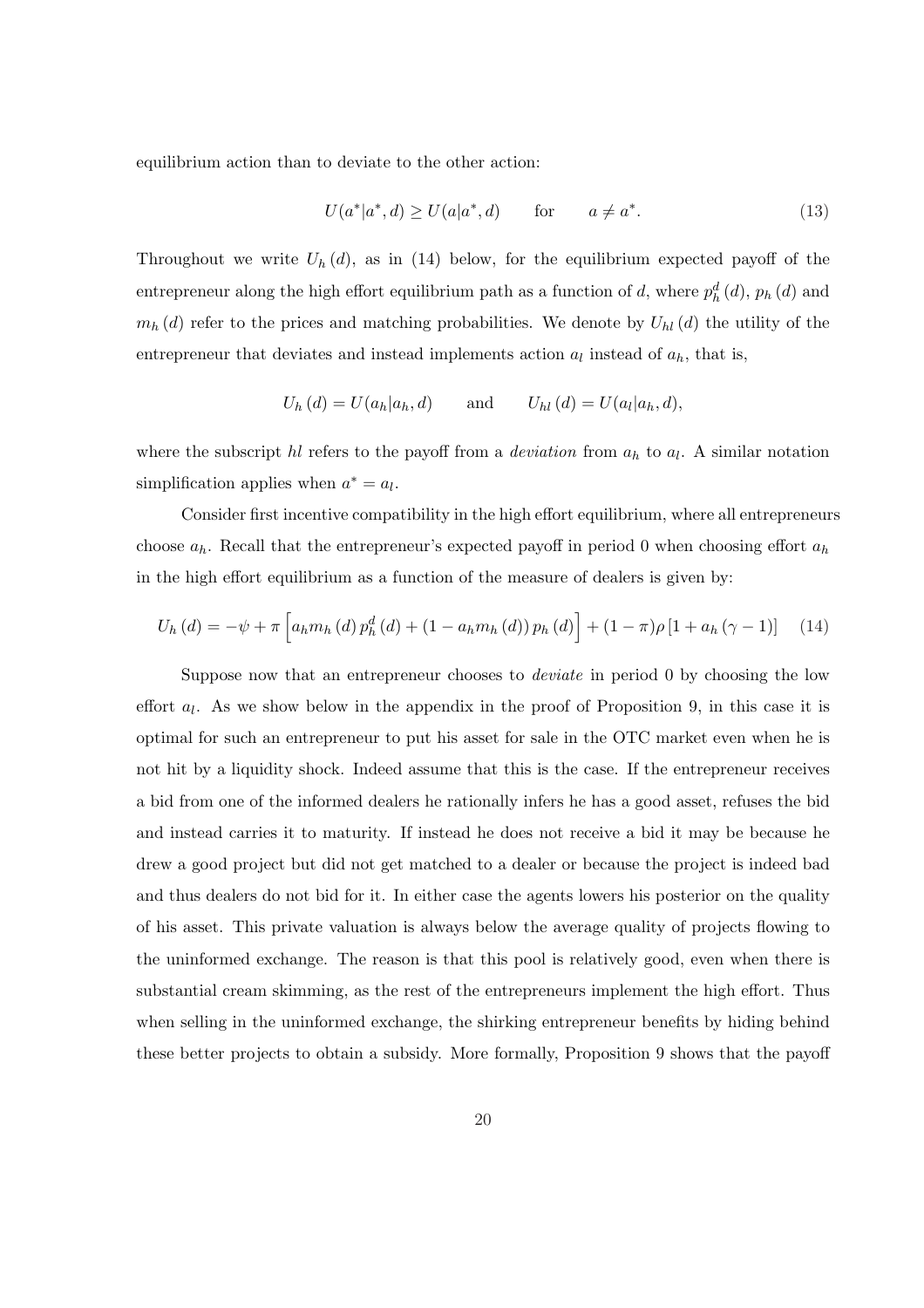of an entrepreneur that deviates to the low effort when the measure of dealers is given by  $d$  is,

$$
U_{hl}(d) = p_h(d) + a_l m_h(d) (\gamma \rho - p_h(d)) (\pi \kappa + (1 - \pi)). \tag{15}
$$

If the measure of dealers is  $d$  then the high effort is incentive compatible if, and only if,  $U_h(d) \ge U_{hl}(d)$ . Denote by  $\Delta U_h(d)$  the difference in expected monetary payoffs, that is net of high effort costs  $\psi$ , from the high versus the low effort when the measure of dealers is d:

$$
\Delta U_h (d) = \psi + U_h (d) - U_{hl} (d)
$$
\n
$$
= \pi \Delta a m_h (d) \kappa (\gamma \rho - p_h (d))
$$
\n
$$
+ (1 - \pi) [\rho (1 + a_h (\gamma - 1)) - (p_h (d) + a_l m_h (d) (\gamma \rho - p_h (d)))].
$$
\n(16)

Incentive compatibility requires that

$$
\Delta U_h\left(d\right) \ge \psi,\tag{17}
$$

that is, that the expected monetary payoff of adhering to the high effort rather than deviating to the low effort compensates for the cost of the high effort provision.

Now consider incentive compatibility in the low effort equilibrium, where all entrepreneurs choose  $a_l$ . In this case, an entrepreneur's expected payoff in period 0 along the equilibrium path is then:

$$
U_{l}(d) = \pi \left[ a_{l} m_{l}(d) p_{l}^{d}(d) + (1 - a_{h} m_{l}) p_{l}(d) \right] + (1 - \pi) \rho \left[ 1 + a_{l} (\gamma - 1) \right]
$$
 (18)

where  $p_l^d(d)$ ,  $p_l(d)$ , and  $m_l(d)$  are defined as in the previous case with the obvious changes in notation.

We show in Proposition 9 that an entrepreneur who chooses to *deviate* from this equilibrium in period 0 by exercising the high effort  $a_h$  is better off holding on to his asset until period 2, unless he is hit by a liquidity shock in period 1. The reason is that now his private valuation is higher than the average quality of the assets in the exchange. His expected payoff under the deviation is given by:

$$
U_{lh}(d) = -\psi + \pi \left[ p_l(d) + a_h m_l(d) \kappa (\gamma \rho - p_l) \right] + (1 - \pi) \rho \left[ 1 + a_h(\gamma - 1) \right],
$$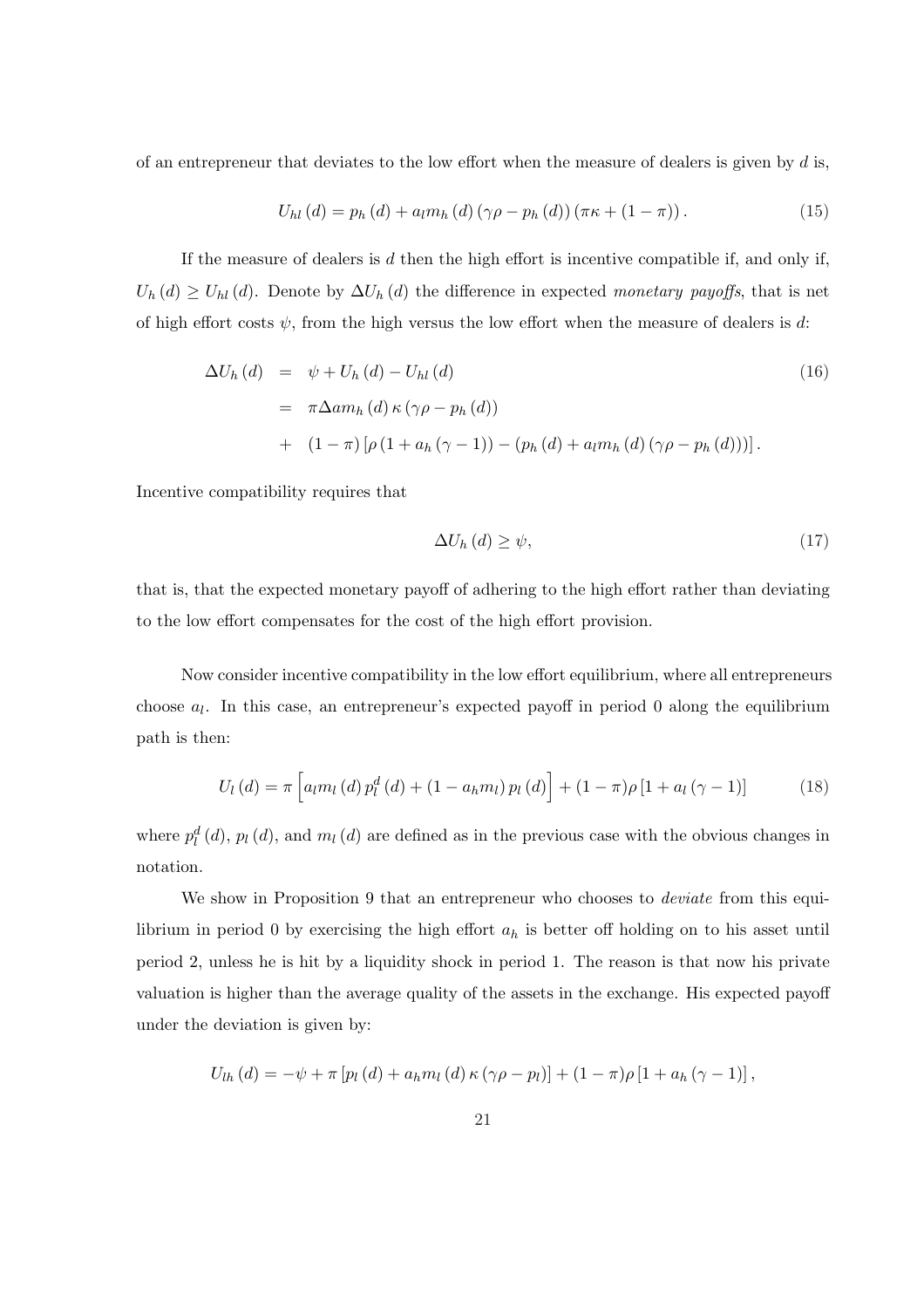which is also derived in Proposition 9 in the Appendix.

Incentive compatibility in the low effort equilibrium when the measure of dealers is  $d$ again requires that  $U_l(d) \geq U_{lh}(d)$ , or if we define  $\Delta U_l(d)$  as the difference in expected monetary payoffs, that is, net of effort costs  $\psi$ , between the utility under the deviation and the utility that obtains if the agents sticks to the candidate equilibrium action  $a_l$ <sup>12</sup>

$$
\Delta U_l (d) = \psi + U_{lh} (d) - U_l (d)
$$
  
=  $\pi \Delta a m_l (d) \kappa (\gamma \rho - p_l (d)) + (1 - \pi) \rho \Delta a (\gamma - 1),$ 

then incentive compatibility requires that

$$
\Delta U_l(d) \le \psi,\tag{19}
$$

that is, that the expected monetary payoff from deviating from the low effort to the high effort does not compensate for the cost of high effort provision  $\psi$ .

A critical step now is the characterization of the functions  $\Delta U_h(d)$  and  $\Delta U_l(d)$ , which we do in the next proposition.

# **Proposition 5** (a)  $\Delta U_h(d)$  and  $\Delta U_l(d)$  are both increasing functions of d and (b)  $\Delta U_h(d)$  <  $\Delta U_l(d)$  for all  $d \geq 0$ .

The functions  $\Delta U_h(d)$  and  $\Delta U_l(d)$  and are shown in Figure 3. The reason why these functions are increasing functions of the mass of dealers  $d$  is simply that with a greater mass of dealers there is a greater likelihood  $m(a^*, d)$  for an entrepreneur with a good asset to be matched with an informed dealer. Thus, an entrepreneur deviating from a low-origination equilibrium  $a_l$  by choosing  $a_h$  is more likely to get rewarded with a match in the OTC market

<sup>&</sup>lt;sup>12</sup>Notice thus the slight asymmetry in the definition of  $\Delta U_{hl}$  and  $\Delta U_{lh}$ . To reiterate,  $\Delta U_{hl}$  is the difference between the expected monetary payoff that accrues to the agent when he implements the candidate equilibrium high effort action,  $a_h$ , and the one he could obtain were he to instead deviate and implement  $a_l$ .  $\Delta U_{lh}$  is the difference between the expected monetary payoff that accrues to the entrepreneur who deviates and implements  $a_h$ , instead of the candidate low equilibrium low effort  $a_l$ , and the expected monetary effort that he obtains when he adheres to the candidate low effort action. We opt for this definition to offer the intuition in terms of incentives to implement action  $a_h$ , whether from the candidate high or the low effort equilibrium.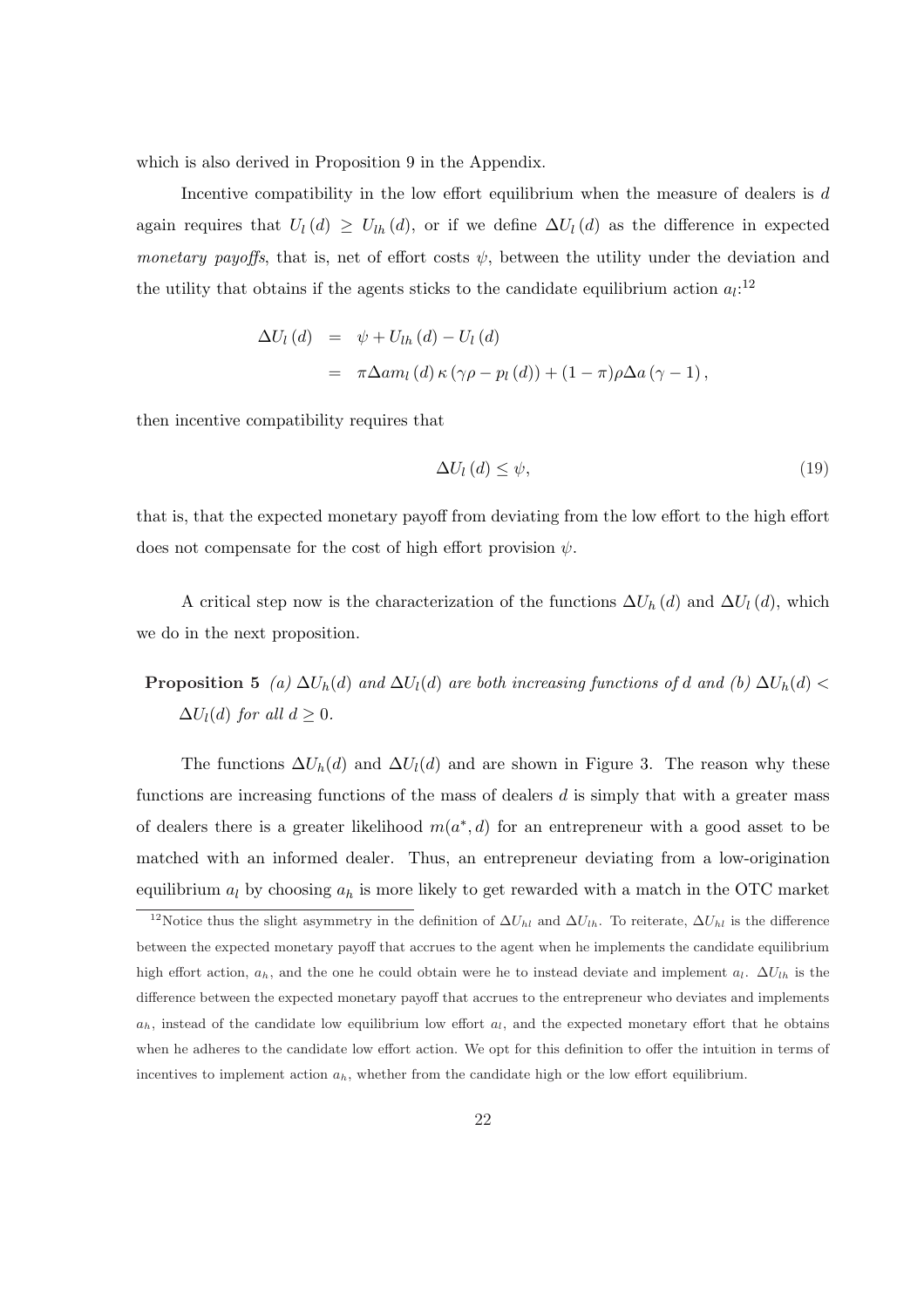in the event that he has a good asset. Therefore his incremental payoff from deviating is larger. As for an entrepreneur deviating from a high-origination equilibrium  $a_h$  by choosing  $a_l$ , the higher is d the more good assets get skimmed in the OTC market, which results in a lower price  $p$  in the organized market at which the entrepreneur can sell his bad asset. This is why  $\Delta U_h(d)$  is also increasing in d.

As for (b) the reason for the fact that  $\Delta U_h(d) < \Delta U_l(d)$  has to do with the different outof-equilibrium behavior of the entrepreneur when he deviates from the high effort equilibrium and the low effort one. Effectively when entrepreneurs are implementing the high effort the deviant agent has "more options" than when they are implementing the low effort. The reason is that the deviant entrepreneur who implements  $a_l$  instead of  $a_h$  can benefit from selling in the uninformed exchange, even in the absence of a liquidity shock, because his private valuation is lower than the average quality of the assets being traded, thus receiving a subsidy. This is not the case in the low effort equilibrium as then the deviant entrepreneur implements  $a_h$ and were he to sell his asset in the uninformed exchange in the absence of a liquidity shock (and a match in the OTC market) he would be providing a subsidy rather than receiving it. It follows that the deviation when entrepreneurs implement  $a_h$  is more profitable than when they implement  $a_l$ , and thus  $\Delta U_h(d) < \Delta U_l(d)$ .

Next, if we define  $\widehat{d}_h$  and  $\widehat{d}_l$  respectively by the following equations

$$
\Delta U_h(\hat{d}_h) = \psi \quad \text{and} \quad \Delta U_l(\hat{d}_l) = \psi,\tag{20}
$$

we are able to establish our first major characterization of equilibrium occupational choice in period 0 in the following proposition.

**Proposition 6** (a)  $\widehat{d}_l < \widehat{d}_h$ . (b) A low-origination-effort equilibrium can only be supported  $\textit{for } d \in [0, \widehat{d}_l] \textit{ and in particular no low effort equilibrium exists when } \psi < (1-\pi)\rho \Delta a \, (\gamma-1).$ (c) A high-origination-effort equilibrium can only be supported for  $d \in [\hat{d}_h, 1]$  and  $\hat{d}_h$  is such that  $\hat{d}_h > 0$ ; and (d) there is no equilibrium with  $d \in (\hat{d}_l, \hat{d}_h)$ .

Proposition 6 is key in establishing the main results of the paper and merits emphasizing some of its implications. Figure 4 is simply Figure 3 where we have added two possible costs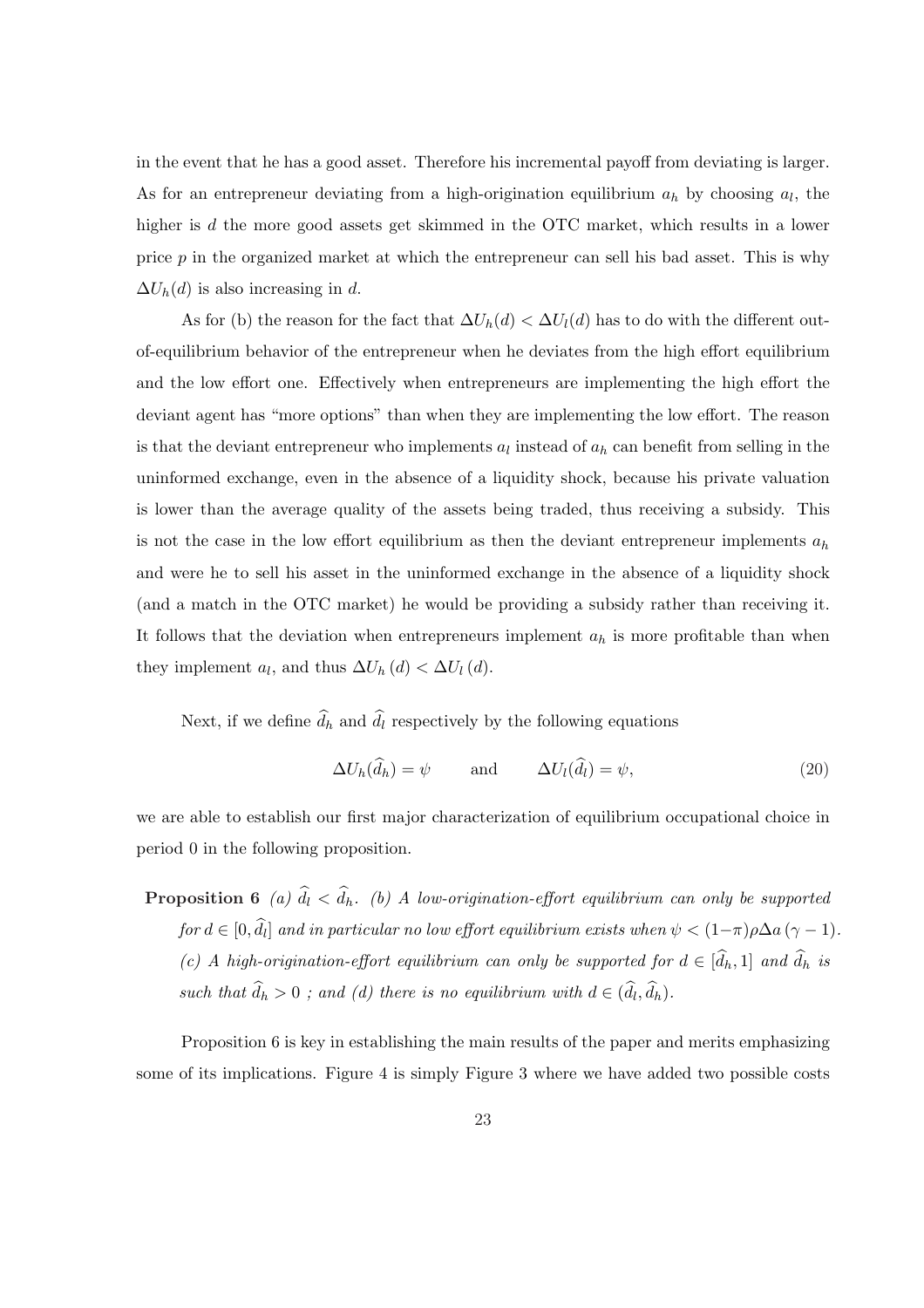of exercising the high and the low effort,  $\psi$  and  $\psi'$ . First notice that the high effort is never incentive compatible in the absence of a financial sector, that is, when  $d = 0$ . If the high effort is socially optimal, and we provide a condition below under which this is the case, then the existence of an OTC market of at least size  $\widehat{d}_h$  is necessary to support it. This result is somewhat surprising: Even when the cost of exercising the high effort is arbitrarily small this effort level is never incentive compatible when  $d$  is close to 0. The reason is that, under the putative high effort equilibrium, the price of the asset in the uninformed exchange is very large when  $d$  is close to 0. There are two reasons for this. First in this case there is a large measure of entrepreneurs, 1−d, all exercising the high effort; second there is little cream skimming and thus the quality of the pool of assets flowing into the exchange is high. Thus the price in the uninformed exchange is close to  $[1 + a_h (\gamma - 1)] \rho$ , the price the asset commands in the absence of any cream skimming. The deviation is profitable because when exercising the low effort the agent will be able to sell the asset at  $t = 1$ , independently of whether he suffers a liquidity shock, for a price higher than his uninformed private valuation.<sup>13</sup> Also because there are few informed dealers the entrepreneurs have little hopes of being matched to them at date 1 and thus of capturing some of the surplus  $\gamma \rho - p(d)$ ; thus, given that his high effort provision is likely to go unrewarded in case of distress, the agents prefer simply to save on effort costs and free ride on the large pool of entrepreneurs exercising the high effort. Notice as well that this results holds even when  $a_h$  is low and close to  $a_l$  precisely because in that case the benefits of adhering to the high effort over the low one are small.

A second implication of Proposition 6 is that a low effort equilibrium fails to exist for a sufficiently low cost of providing the high effort, independently of the measure of informed dealers. Indeed there is a sharp condition that is sufficient to rule the existence of a low effort equilibrium:

$$
(1 - \pi)\rho \Delta a \, (\gamma - 1) > \psi,\tag{21}
$$

which is the case when  $\psi = \psi'$  in Figure 4. The argument is as follows. When entrepreneurs are playing the low effort, the price in the uninformed exchange is low. Thus the entrepreneur,

<sup>&</sup>lt;sup>13</sup>And keep the asset if he obtains a bid from an uninformed dealer and he is not subject to a liquidity shock for in this case he learns the asset will yield  $\gamma \rho$  at date 2.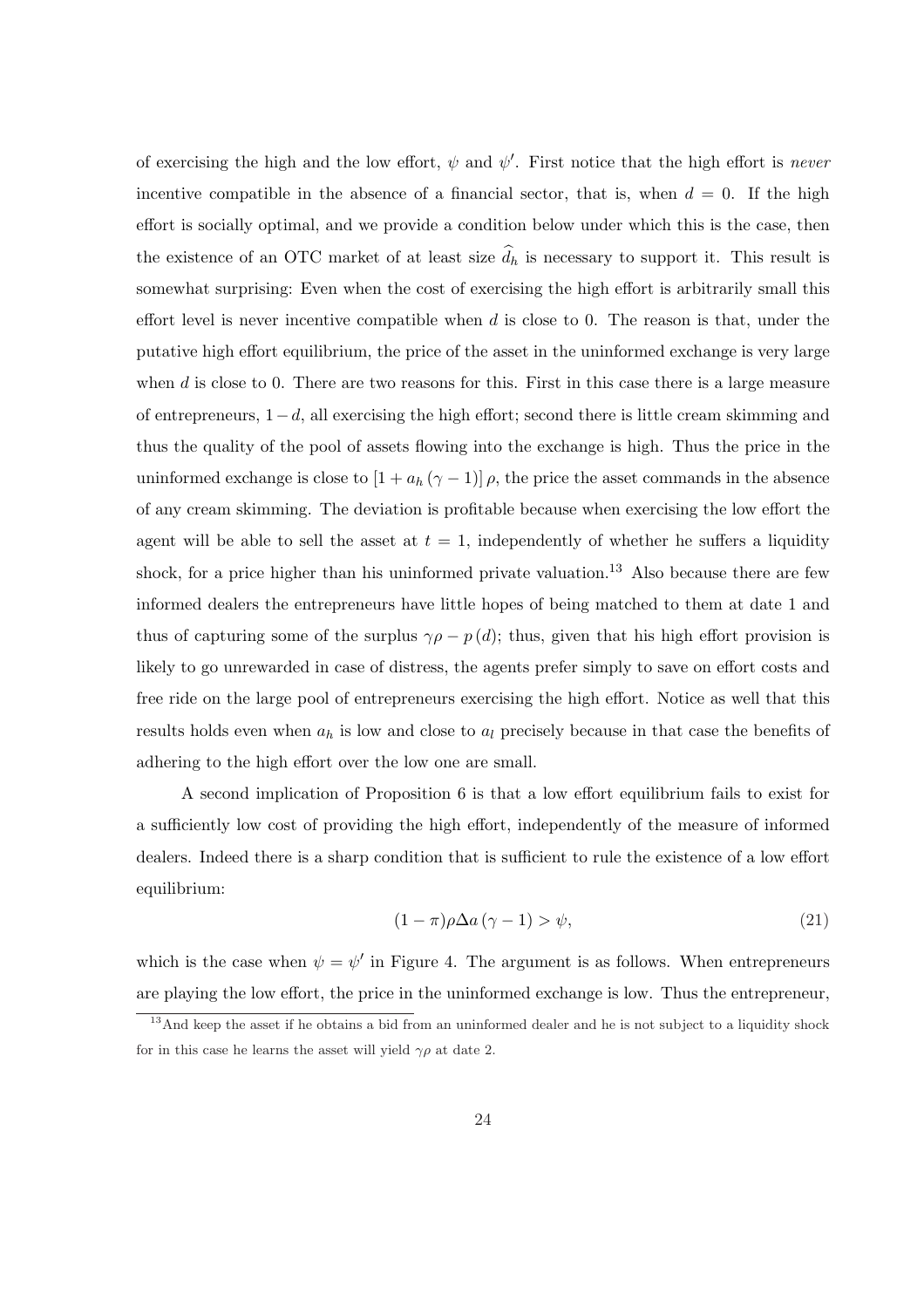given that effort is not very costly, prefers to exercise the high effort and get rewarded in the state in which he draws the high quality project and suffers no liquidity shock. In addition when  $d > 0$  he is likely to be matched to an informed dealer in case of a liquidity shock as in this case there are not many entrepreneurs with high quality projects due to their low effort provision. These two effects are increasing in  $\Delta a$ . Indeed as can be seen in Figure 4 and in (21) the range of  $\psi$ s for which a low effort equilibrium does not exist is increasing in  $\Delta a$ .

The next section shows the main results of the paper, which are immediate corollaries of the previous results.

## 4 The equilibrium size of the financial sector and welfare

#### 4.1 Equilibrium Size of the Financial Sector

We now turn to a key question we are interested in: what is the equilibrium size of the financial sector? In our model this question boils down to determining the equilibrium measure of dealers  $d^*$ . As we have already highlighted, there may be two types of equilibria, each with an associated size of the OTC market. One type of equilibrium is the low-origination-effort equilibrium, in which all entrepreneurs choose  $a = a_l$ . As we saw in Proposition 6, this equilibrium can only be supported when  $d \leq \hat{d}_l$ . The other type of equilibrium is the highorigination-effort equilibrium, in which all entrepreneurs choose  $a = a_h$ , and can only be supported if  $d \geq \hat{d}_h$ . Low effort equilibria thus are associated with relatively small financial sectors when compared with high effort equilibria.

To offer a sharp characterization of the result it is useful, but not necessary, to simplify slightly the model and assume the following functional form for the costs of acquiring the information:

$$
\varphi(d) = \overline{\varphi} \quad \text{for} \quad d \le \overline{d} \qquad \text{and} \qquad \varphi(d) = +\infty \quad \text{for} \quad d > \overline{d}, \tag{22}
$$

and thus the maximum possible size of the financial sector is given by  $\overline{d}$ . Under (22) all dealers are identical and thus when plotting the expected payoff function of any of them one also plots that of the marginal dealer who determines the size of the OTC market and thus we write  $V(a, d)$  instead of V  $\left(\tilde{d}|a, d\right)$  for simplicity.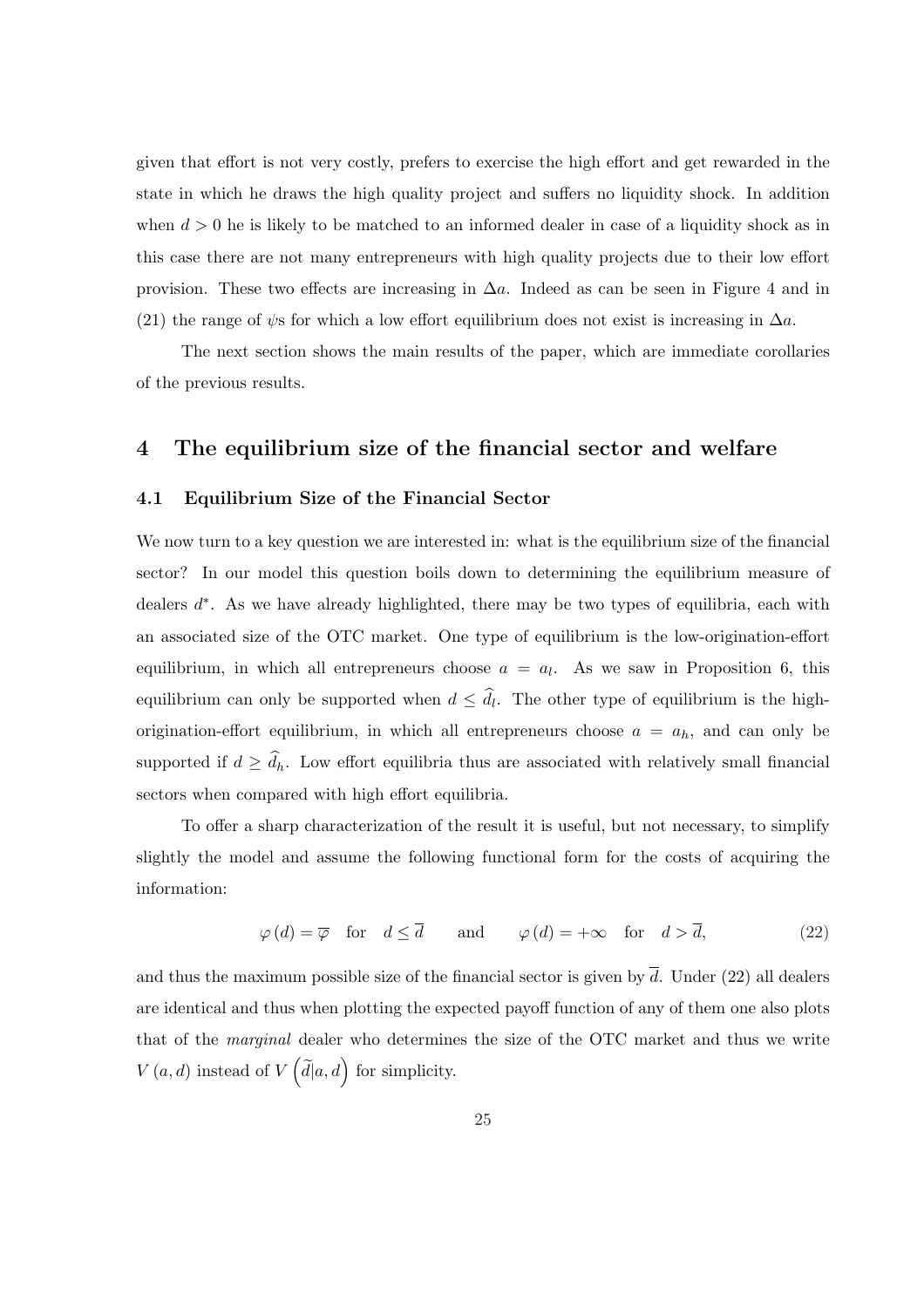It is relatively simple to construct examples of economies for which there is no equilibria and for which there are multiple ones. Rather than provide a full characterization of the many possible cases we provide in what follows examples of the three possible cases: One of which there are only high effort equilibria, one in which there are only low effort equilibria and one in which low and high effort equilibria coexist. Recall also that for a particular  $(a^*, d^*)$  to be an equilibrium  $a^*$  must be incentive compatible and, given  $(22)$ ,  $d^*$  has to be such that

$$
U(a^*|a^*,d^*) \ge V(d|a^*,d^*) \qquad \text{for} \qquad d \ge d^*
$$
  

$$
U(a^*|a^*,d^*) < V(d|a^*,d^*) \qquad \text{for} \qquad d < d^*.
$$

#### 4.1.1 High effort equilibria

Consider the following parameter values

$$
a_h = .75 \quad a_l = .55 \quad \gamma = 1.5 \quad \rho = .8 \quad \kappa = .25 \quad \pi = .5. \tag{23}
$$

We also choose

$$
\psi = .001
$$
  $\varphi = 0$  and  $\overline{d} = .35$ ,

where  $\overline{d}$  was defined in (22).<sup>14</sup> Simple numerical calculations show that  $m \leq 1$  for  $d \leq .4286$ (see expression (6)) and thus, given that  $\overline{d} = .35$ , the matching probability is less than one is never a biding constraint. There is no low effort allocation that is incentive compatible in this example as

$$
(1 - \pi)\rho \Delta a \, (\gamma - 1) > \psi,
$$

which implies  $\Delta U_l(d) > \psi$  for all  $d \geq 0$  (see Figure 4.)

As for high effort allocations these are incentive compatible as long as  $d \geq \widehat{d}_h = .0536$ , where  $\hat{d}_h$  was defined in (20). There are two high origination-effort equilibria and they are shown in Figure 5. First, there is an unstable equilibrium with  $d_1^* = .3106$  in which all agents  $d \leq \overline{d}$  are indifferent between becoming entrepreneurs or dealers. Second, there is a stable equilibrium with  $d_2^* = \bar{d} = .35$ , in which dealers are *strictly* better off as such than as entrepreneurs. Notice that all agents who can become dealers are dealers in equilibrium and thus our economy is at a corner.

<sup>&</sup>lt;sup>14</sup>In this case (2) should be minimally modified to  $\lim_{d\to \overline{d}^+} \varphi(d) = +\infty$ .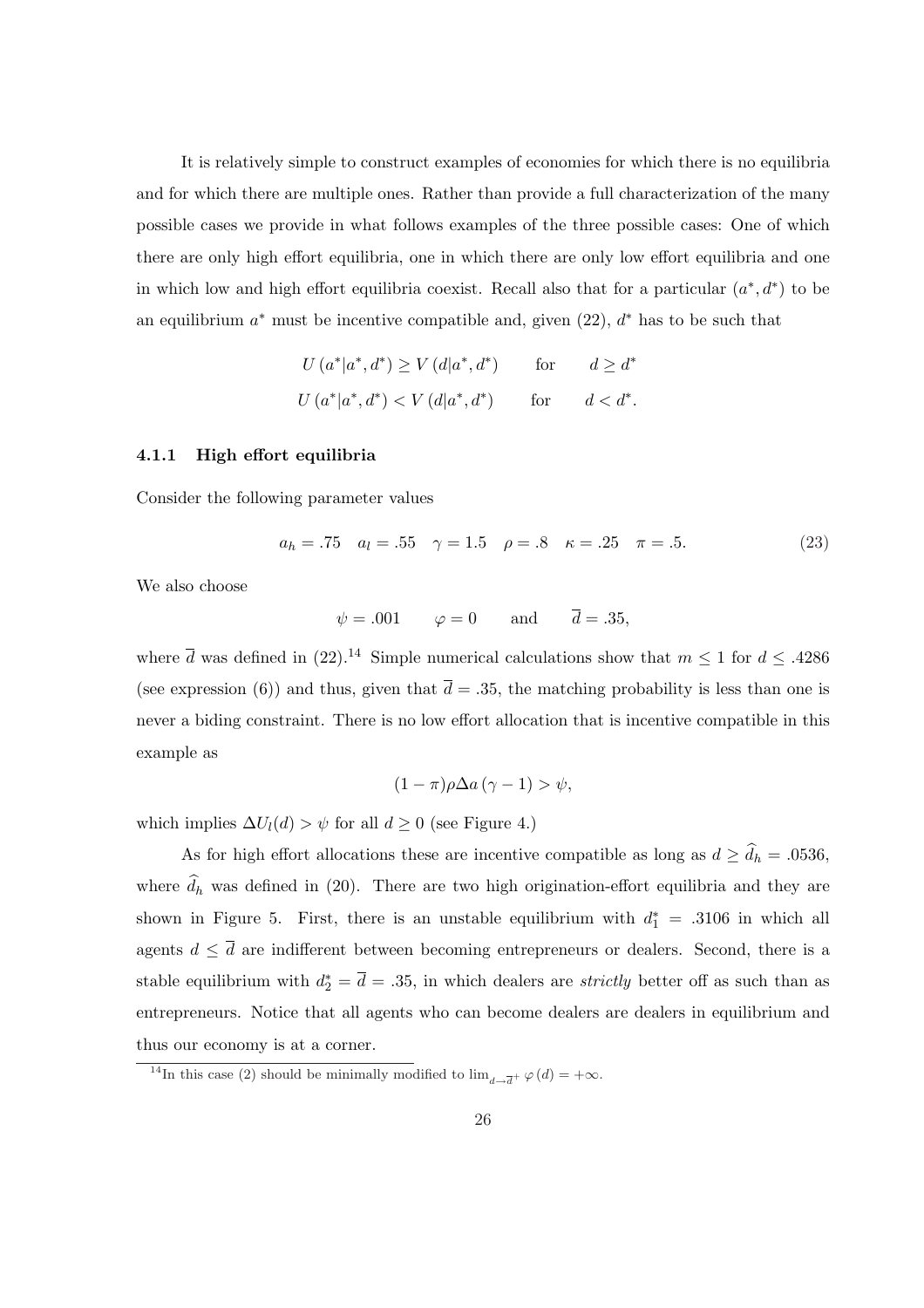Note that the price of assets in the OTC market in the unstable equilibrium is then  $p^d$   $(a_h, d_1^*)$  = 1.0180, so that a dealer needs some leverage in order to finance the purchase of the asset. In contrast, in the stable equilibrium leverage is not needed as  $p^d(a_h, d_2^*) = .9833$ , which is less than their endowment.

#### 4.1.2 Low effort equilibria

Consider now an example that generates only low effort equilibria. Take the parameters as in (23) and instead assume that

$$
\psi = .0475
$$
  $\varphi = .06$  and  $\overline{d} = .15$ ,

There are no high effort equilibria in this example as with this parameter specification  $\Delta U_h(d)$  <  $\psi$  for  $d \in [0, .15]$  (see Figure 4).

It can be numerically shown that all possible occupational choices yield incentive compatible low effort allocations as  $\Delta U_l(d) < \psi$  for all  $d \in [0, 15]$ . As shown in Figure 6, there are then three (low origination-effort) equilibria. First there is an stable equilibrium where  $d_1^* = 0$ . Indeed, notice that when there are no dealers  $U(a_l \mid a_l, 0) > V(0 \mid a_l, 0)$ . Second, there is an unstable equilibrium with a measure of informed dealers  $d_2^* = .0781$  with  $U(a_l \mid a_l, .0781) = V(.0781 \mid a_l, .0781)$ , that is, the marginal dealer is indifferent between becoming one or an entrepreneur. Finally, there is a stable equilibrium with  $d_3^* = .15$  where  $U(a_l \mid a_l, .15) < V(.15 \mid a_l, .15).$ 

#### 4.1.3 Coexistence of high and low effort equilibria

One can generate examples where there is both high and low effort equilibria. Consider for example the case where

$$
\psi = .0410
$$
  $\varphi = .03$  and  $\overline{d} = .41$ ,

and the rest of the parameters are as in (23) with the exception of  $\kappa = .5$ . In this case it can be shown that there are three equilibria, two that feature the low effort equilibria and one stable high effort equilibrium.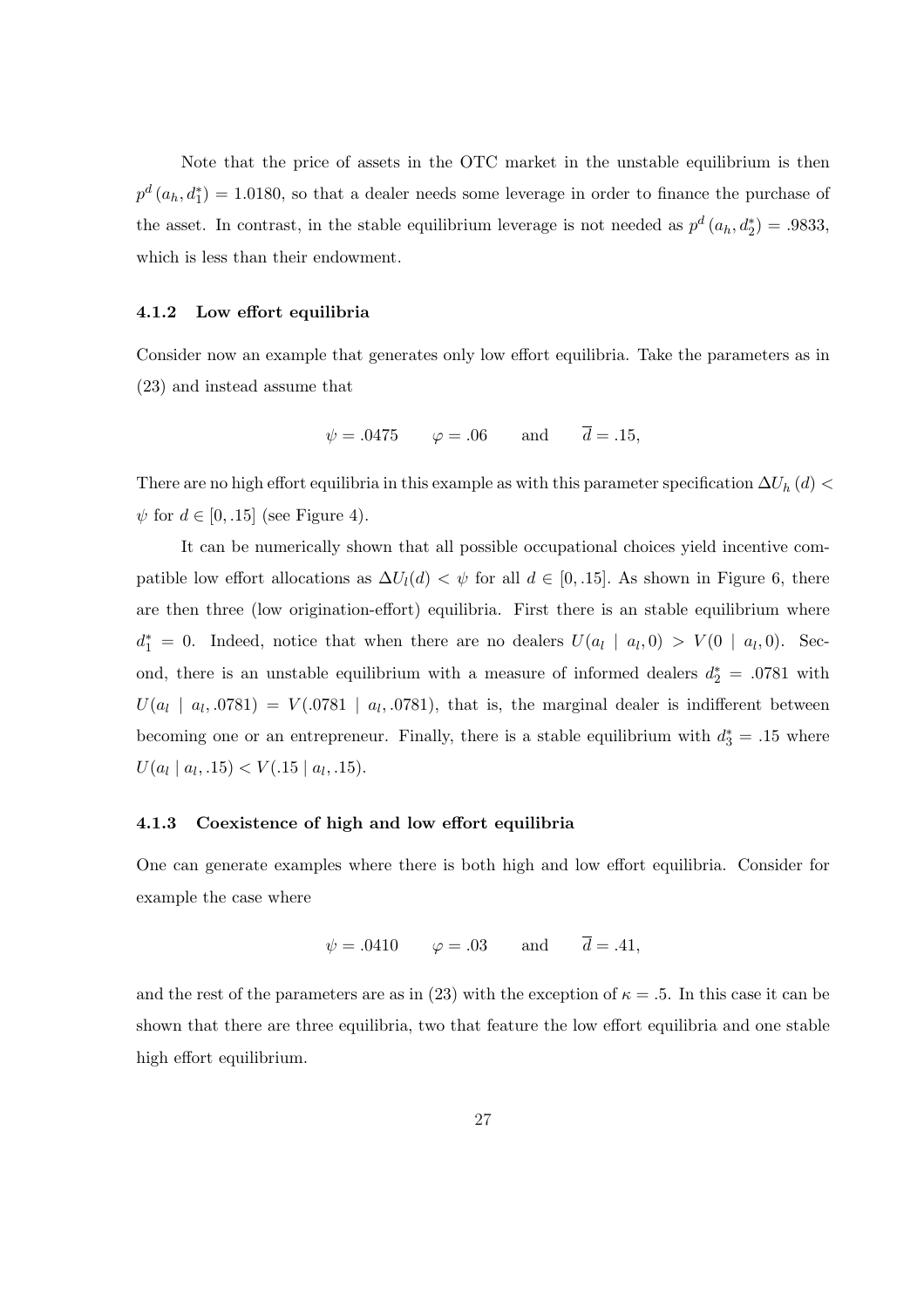Start with the low effort equilibria. First,  $\hat{d}_l = .0545$  and in this region there are two equilibria. A stable one that features  $d_1^* = 0$  as  $U(a_l|a_l, 0) > V(0, a_l, 0)$  and an unstable one where type 2 agents are indifferent between becoming dealers or entrepreneurs and where the equilibrium measure of dealers is given by  $d_2^* = .05$ .

As for high effort allocations these are only incentive compatibles in the region  $d \in$ h  $\left| \widehat{d}_{h}, \overline{d} \right| = [0.4020, 0.41].$  There is a candidate high effort equilibrium at which type 2 agents .<br>T are indifferent between becoming dealers or entrepreneurs, at  $d = .3596$  but is not incentive compatible. The allocation  $(a_h, d_3^* = .41)$  is thus a stable high effort equilibrium. Moreover all three equilibria meet the participation constraint in that equilibrium utilities are above the reservation value of 1, which type 2 agents can always obtain by abstaining from becoming either dealers or entrepreneurs and simply carry their endowment forward.

#### 4.2 Welfare: the inefficiently large size of the financial sector

#### 4.2.1 The concept of constrained efficiency

Our notion of constrained efficiency is based on the standard idea that the social planner should not have an informational advantage relative to an uninformed market participant. Thus, we only allow the planner to dictate the occupation of type 2 agents and we do not let the planner make any decisions based on the information obtained by informed dealers. The planner's problem in period  $\theta$  is then to pick the measure d of type 2 agents that maximizes ex-ante social surplus. If it is socially efficient to implement the low origination-effort  $a_l$ , then the efficient allocation consistent with that outcome,  $d_l^{ce}$ , is such that  $d_l^{ce} \in [0, \hat{d}_l]$ , as this is the region where the low effort equilibrium is incentive compatible. If instead it is socially efficient to implement the high origination-effort  $a_h$ , then the socially efficient allocation consistent with that outcome,  $d_h^{ce}$  must be such that  $d_h^{ce} \in [\hat{d}_h, \overline{d}]$ , where  $\overline{d}$  is defined in (2).

#### 4.2.2 The size of the financial sector and constrained efficiency

To establish as sharp a characterization as possible we focus first in situations where there is a role for the financial sector, that is, those that require some measure of dealers to support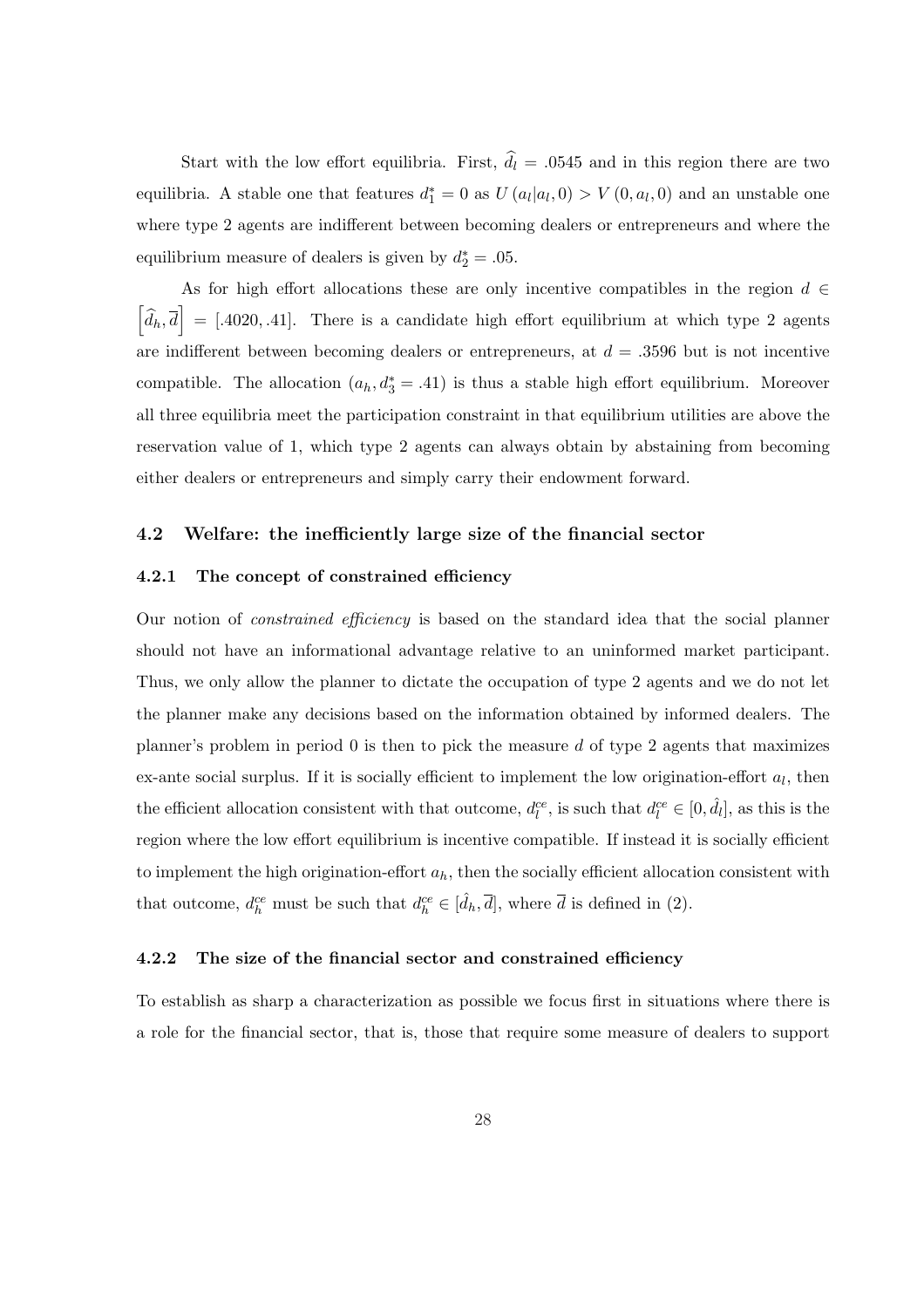the high effort equilibrium.<sup>15</sup> The high effort is socially efficient when the associated output compensates for both the non pecuniary costs of exercising this high level of effort,  $\psi$ , and the costs of acquiring information, that is

$$
\left[\rho\left(1+a_h\left(\gamma-1\right)\right)-\psi\right]\left(1-\widehat{d}_h\right)-\int_0^{\widehat{d}_h}\varphi\left(d\right)dd\geq\rho\left(1+a_l\left(\gamma-1\right)\right). \tag{24}
$$

The first term of (24) is the output produced by the  $1-\widehat{d}_h$  entrepreneurs when they implement the high effort, net of non pecuniary costs. The integral corresponds to the non pecuniary information acquisition costs of the type 2 agents who become dealers. The high effort is socially efficient if this term is more than what society would obtain if all type 2 agents become entrepreneurs and perform the low effort, which recall, by (8), dominates the allocation where type 2 agents prefer simply to carry their endowment to subsequent dates.

# Proposition 7 Assume it is socially efficient to implement the high effort action, that is, (24) holds. Then all equilibria are generically inefficient and, moreover, when the equilibrium features the high action it also features an inefficiently large financial sector.

It is straightforward to verify that for the parameter values given in section 4.1.1 above the socially efficient origination effort is  $a_h$ :

$$
\left[\rho\left(1+a_h\left(\gamma-1\right)\right)-\psi\right]\left(1-\widehat{d}_h\right)-\varphi\widehat{d}_h-\rho\left(1+a_l\left(\gamma-1\right)\right)=.0201,
$$

and thus both equilibria are inefficient and feature an excessively large financial sector in the form of a large measure of informed dealers. The intuition is by now clear. Conditional on  $a_h$  being efficient, as in the case in section 4.1.1, the planner wants to support such a level of effort with the minimum measure of dealers  $\widehat{d}_h$ , for adding "one" additional dealer detracts from productive entreprenurial activities and does not improve incentives; but this level can only be supported as an equilibrium for a set of economies of measure zero. The reason is by now well understood: Entry into the financial sector creates a positive externality among dealers via the cream skimming and this leads to a larger financial sector than constrained efficiency would have it.

<sup>&</sup>lt;sup>15</sup>Recall that by assumption  $(8)$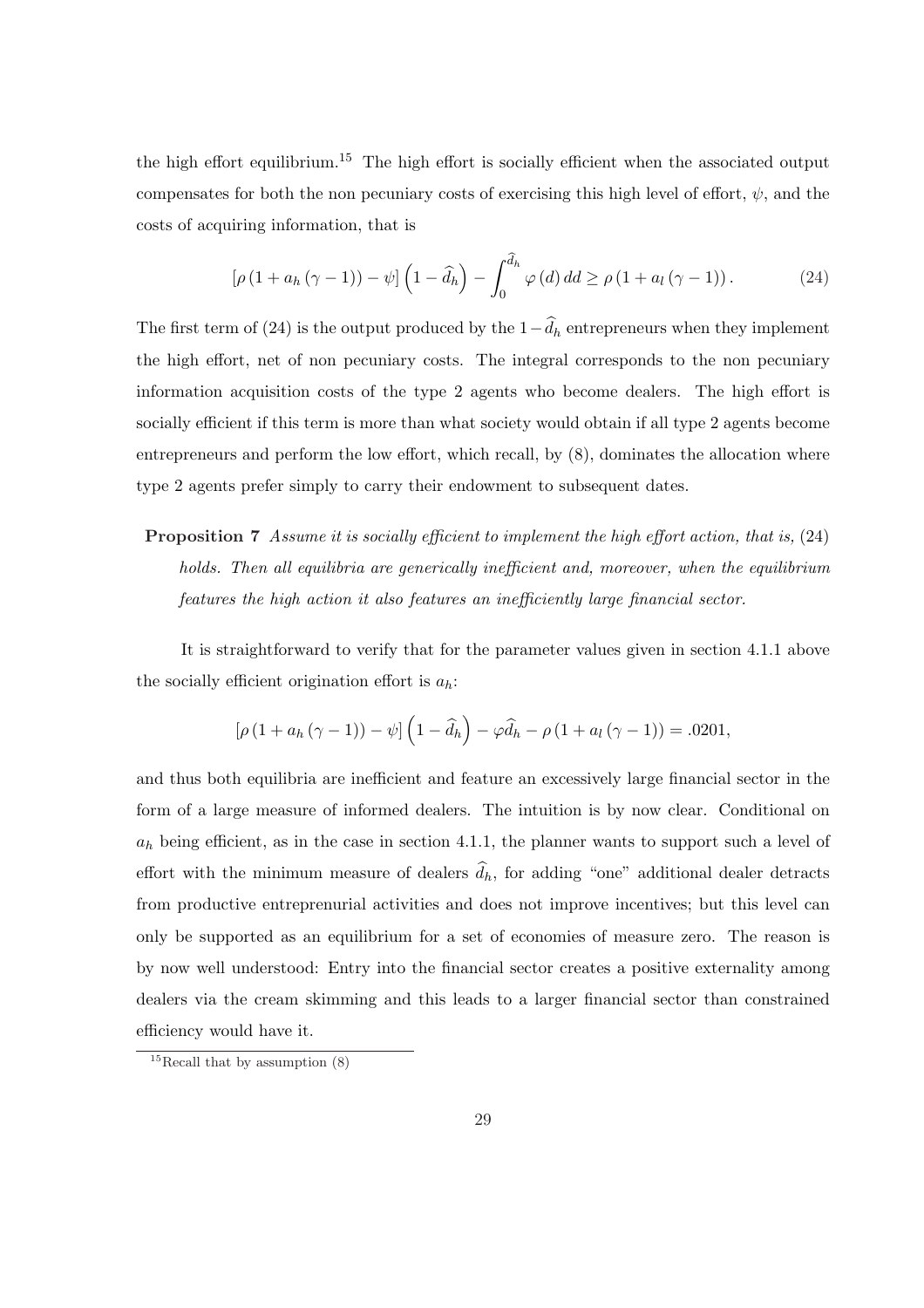Assume next that (24) does not hold as it is the case for the parameter values given in section 4.1.2:

$$
[\rho (1 + a_h (\gamma - 1)) - \psi] (1 - \hat{d}_h) - \varphi \hat{d}_h - \rho (1 + a_l (\gamma - 1)) = -.4408^{16}
$$

In this case, the constrained efficient allocation calls for  $a_l$  and  $d = 0$ . Notice that in that case there were three equilibria, two of which feature excessively large financial sectors and one that indeed supports the constrained social optimum,  $(a^* = a_l, d_1^* = 0)$ .

Finally, the case in section 4.1.3, where there were both low and high effort equilibria, merits some comments as well. First, in this example (24) is not met and thus the high effort is not socially efficient, though it can be supported as a stable equilibrium. There is thus an efficient low effort equilibrium with no financial sector and an inefficient, unstable, one with a strictly positive measure of dealers.<sup>17</sup>

#### 4.2.3 Pareto ranking of multiple equilibria

The previous argument highlights that, conditional on a particular level of effort, the different equilibria can be Pareto ranked in decreasing order of the measure of dealers. Thus in the example in section 4.1.1, the most efficient equilibrium is the unstable one,  $d_1^*$ , which dominates the stable one  $d_2^*$ . In the example in section 4.1.2, which dealt with the low effort equilibria case, the result is that  $d_1^* \succ d_2^* \succ d_3^*$ . We summarize this discussion in the following proposition,

Proposition 8 Equilibria with the same origination-effort can be ranked by total ex-ante social surplus in decreasing order of the equilibrium size of the OTC market.

<sup>&</sup>lt;sup>16</sup>Here we have used for  $\hat{d}_h$  the value that would obtain were  $\overline{d}$  be sufficiently large. When  $\overline{d} = .15$ ,  $\hat{d}_h > \overline{d}$ .

<sup>&</sup>lt;sup>17</sup>There is in principle a fourth case, which we were neither able to rule out nor find an example of, which would consist of a situation where the high effort allocation is socially efficient but where one can support also low effort equilibria, in particular one with  $d^* = 0$ . In this case an equilibrium would be associated with too small a financial sector, rather than one that is too large. Notice though that this case is perfectly consistent with Proposition 7.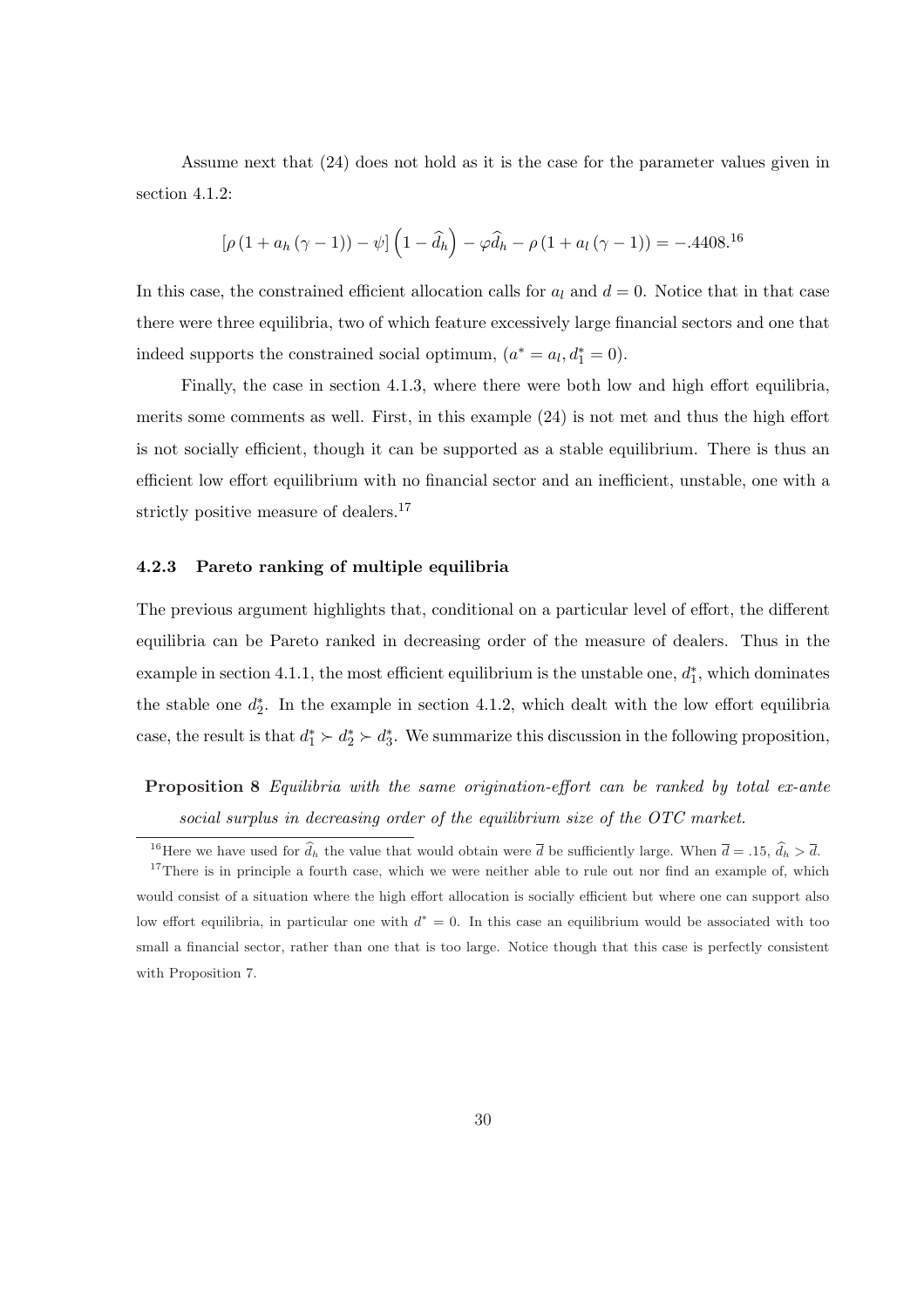## 5 Competition between dealers

In our model we assumed that an entrepreneur's bargaining power  $\kappa$  is invariant to the number of dealers, d. A natural assumption though is that as the number of dealers increase so does the entrepreneurs bargaining power, that is, that  $\kappa(d)$  is an increasing function of  $d, \kappa' > 0$ . In this brief section we show that the main results of the paper still hold. In particular, Proposition 7, our main result, remains unaffected: If there is a social role for dealers in supporting the high effort *all* equilibria are generically inefficient and moreover any high effort equilibrium features an inefficiently large dealer sector.

To understand why our main result still holds, perhaps unintuitively, it is useful to return to Proposition 5 and notice that it remains valid when  $\kappa' > 0$ . In fact, in this case, the derivative of  $\Delta U_h(d)$  with respect to d gains a single extra term

$$
\kappa'(d)\pi \Delta a m_h(d)(\gamma \rho - p_h(d)) > 0.
$$

Similarly, the derivative of  $\Delta U_l(d)$  with respect to d gains a single positive extra term. Hence item (a) in Proposition 5 holds and, since  $\Delta U_h(d) < \Delta U_l(d)$  for any  $\kappa$ , (b) follows as well. Proposition 6, which describes the set of possible measures of dealers in the low and high effort equilibria, is in turn a simple Corollary to Proposition 5 and thus holds as well when  $\kappa' > 0$ . This Proposition lies at the heart of the analysis in Section 4. The proposition that does not hold is Proposition 3 as one should no longer expect the utility of a given dealer  $\tilde{d}$  to be monotone in the measure of dealers as now the positive externality is offset, fully or partially, by the effect that competition has on his expected payoff. But this monotonicity is unrelated to our main result. For instance, if a high effort equilibrium exists, stable or unstable, it has to generically feature a measure of dealers that is strictly greater than  $\widehat{d}_h$  which is the source of the inefficiency as such an equilibrium will feature a larger measure of dealers than what is needed to support this high effort level. Proposition 7 thus still holds and thus if it is efficient to implement high effort, then all equilibria are generically inefficient and, moreover, when the equilibrium features high effort it must necessarily involve an inefficiently large financial sector.<sup>18</sup>

<sup>&</sup>lt;sup>18</sup>Note that intuition indicates that the not-very-plausible case of  $\kappa' < 0$  also preserves our results. If an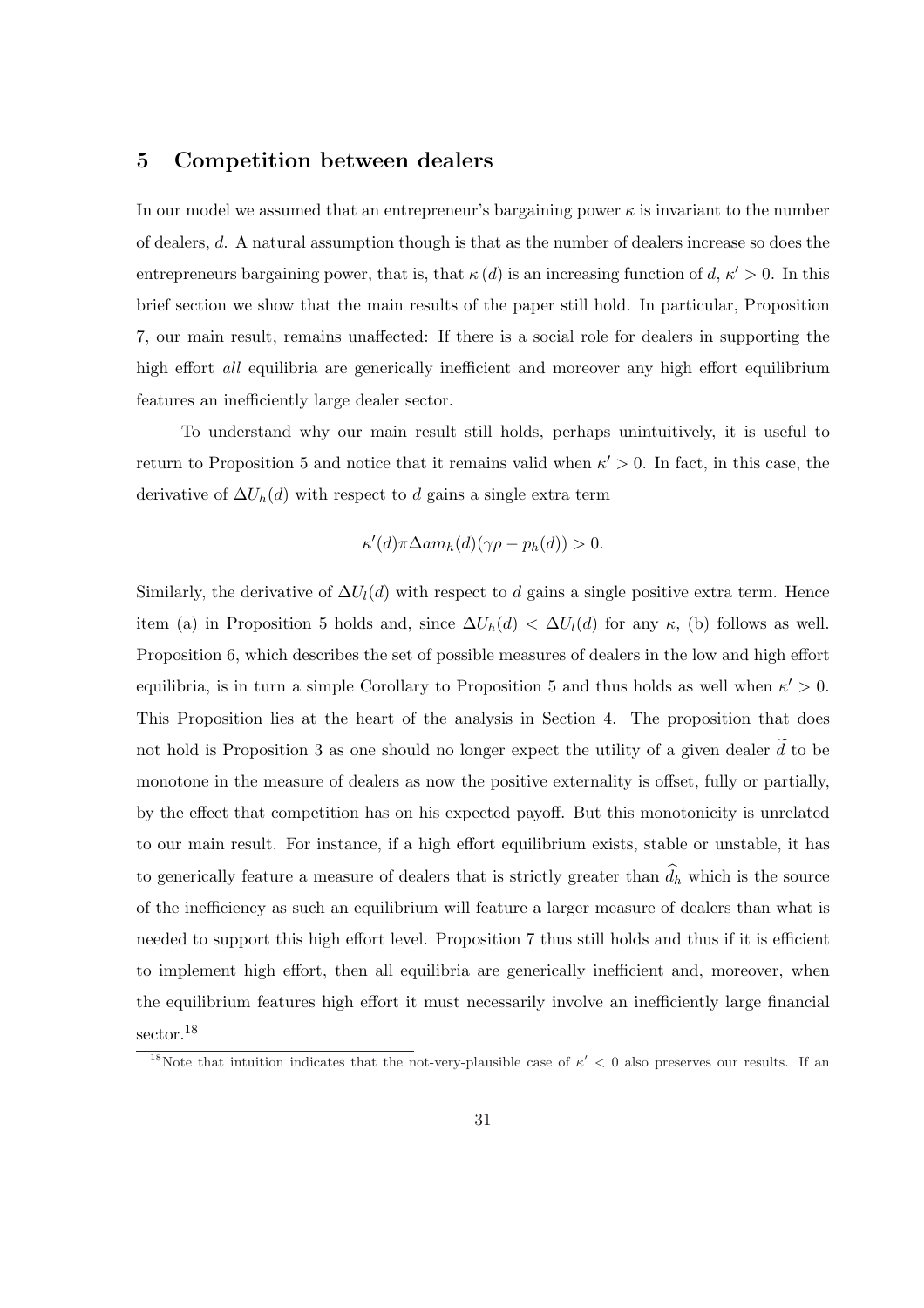## 6 Discussion and applications

#### 6.1 OTC markets

Our model offers a simple theory as to why OTC markets arise naturally even in the presence of well functioning exchanges. The reason is that both sides of the market have an incentive to meet outside the exchange, which, once agents are set in their roles, makes both parties better off. Entrepreneurs in distress with good projects may get recognized as such by informed dealers and thus obtain better prices for their assets than otherwise they would in the exchange and dealers can lever up their information cream skimming the good projects. The key here is the bargaining between both parties, the fact that the dealer can bid for the asset in question without being forced to accept any other asset for that bid, as it would happen in a centralized exchange.<sup>19</sup>

The extraordinary profits that dealers<sup>20</sup> obtain in OTC transactions explain the many efforts that broker dealers have made during the discussions leading up to the Dodd-Frank Wall Street Reform and Consumer Protection Act of July 21st, 2010, to prevent OTC contracts from

increase in the number of dealers increases the dealers bargaining power, dealers benefit from double cream skimming. The reservation prices and the bargaining power of entrepreneurs go down as dealers enter.

 $19$ It is for this reason that centralized clearing is less of a problem for dealers than execution. For instance Harper, Leising, and Harrington (2009) state that:

Another debate is over which clearing platforms or exchanges should be used. JPMorgan, Goldman Sachs, Bank of America, Citigroup, Morgan Stanley and other banks will begin sharing profits next year from the credit-default swap clearinghouse ICE US Trust LLC.

While the banks have an interest in supporting that initiative, theyre expected to lobby to remove any requirements that the contracts be executed on exchanges because that would cut them out of making a profit on the trades, according to lawyers working for the banks.

Also Leising (2009) states that "[W]hile firms don't want to trade on exchanges, they are willing to have standardized derivatives go through clearinghouses, Pickel said in congressional testimony earlier this year." The issue thus is not standardization but the uniformity of rules and pricing that exchanges impose.

<sup>20</sup>The five biggest derivatives dealers in the US are JPMorgan, Goldman Sachs, Bank of America, Morgan Stanley and Citigroup Inc. Between them they held 95% of the \$291 trillion in notional derivatives value of the country's 25 largest bank holding companies at the end of the first quarter of 2009 (see Harper, Leising, and Harrington (2009)).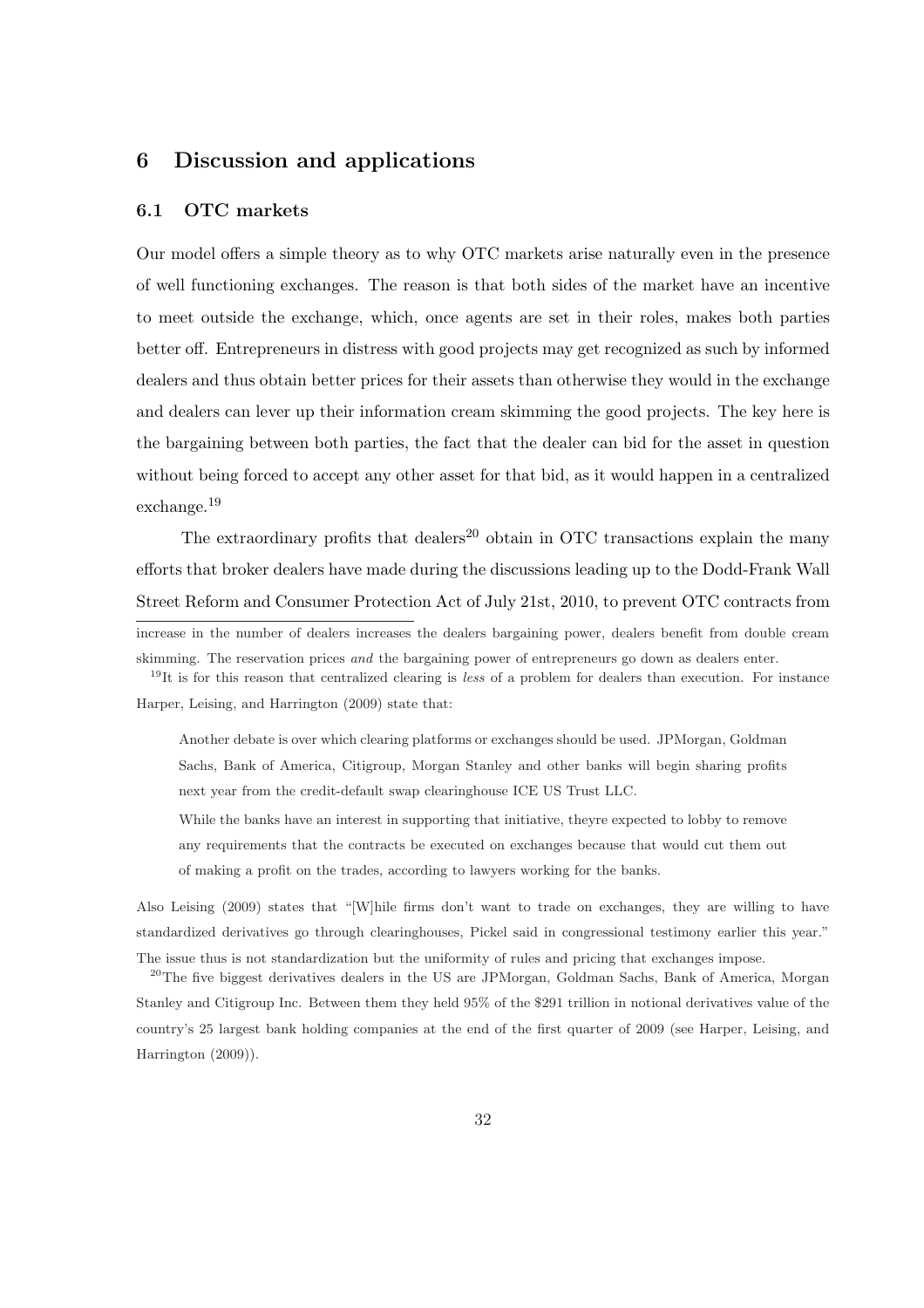being forced into exchanges.<sup>21</sup> Cream-skimming, we argue, is a particularly profitable activity for it allows dealers to retain the good risks and leave for the uninformed, but rational, agents the bad ones. For instance derivatives traded in OTC markets, such as credit default swaps, allow dealers to slice cash-flows in a way that makes dealers senior to other claimants and thus leave these with the bulk of the losses when they happen.

Our model also suggests that firms that, for whatever reason, are more likely to draw good projects for any given level of effort and measure of dealers would also prefer to retain OTC markets, rather than force trades into exchanges, as they are more likely to get better terms from dealers than from the organized exchange, where they are more likely to provide the subsidy to lower quality firms in the pooling equilibrium that obtains in these exchanges. By the same token, firms that are more likely to draw low quality projects would rather close OTC markets and force all risks to flow to exchanges, as they benefit from the subsidy. Thus it is not surprising that some "big name" firms do also lobby for keeping OTC markets in their present form.<sup>22</sup> Clearly, and as discussed in Section 5, firms do prefer more competition among dealers so that the  $\kappa' > 0$  and more of the rents accrue to them rather than to the banks. Conversely, dealers benefit from barring entry to potential competitors and much of the lobbying is directed at preserving these barriers to entry; transparency and quote availability is key in preserving the bargaining power of the dealers and thus their efforts are directed not so much at preventing centralized clearing as maintaining the traditional opacity of execution

<sup>&</sup>lt;sup>21</sup>The furious lobbying activity of some banks, as well as the ISDA on their behalf, to avoid any major changes in the organization of OTC markets has been amply documented in the press. See for example Leising (2009), Morgenson (2010) and Tett (2010).

<sup>&</sup>lt;sup>22</sup>For evidence that not only banks are the ones lobbying for the reservation of OTC markets as they currently stand see Scannell (2009), who states that "Companies from Caterpillar Inc. and Boeing Co. to 3M Co. are pushing back on proposals to regulate the over-the-counter derivatives market, where companies can make private deals to hedge against sudden moves in commodity prices or interest rates." (Emphasis ours). They add that "[A]t least 42 nonfinancial companies and trade associations are lobbying Congress on derivatives, according to a Wall Street Journal analysis of lobbying disclosure forms filed through April. That's more than triple the 14 nonfinancial companies that lobbied on derivatives in all of 2008 and zero in 2005. The figures include only companies that specifically name derivatives as a lobbying issue." Here the issue is the specific deals the obtain from dealers in the form of tailored contracts, something they fear would be lost were contracts forced into exchanges.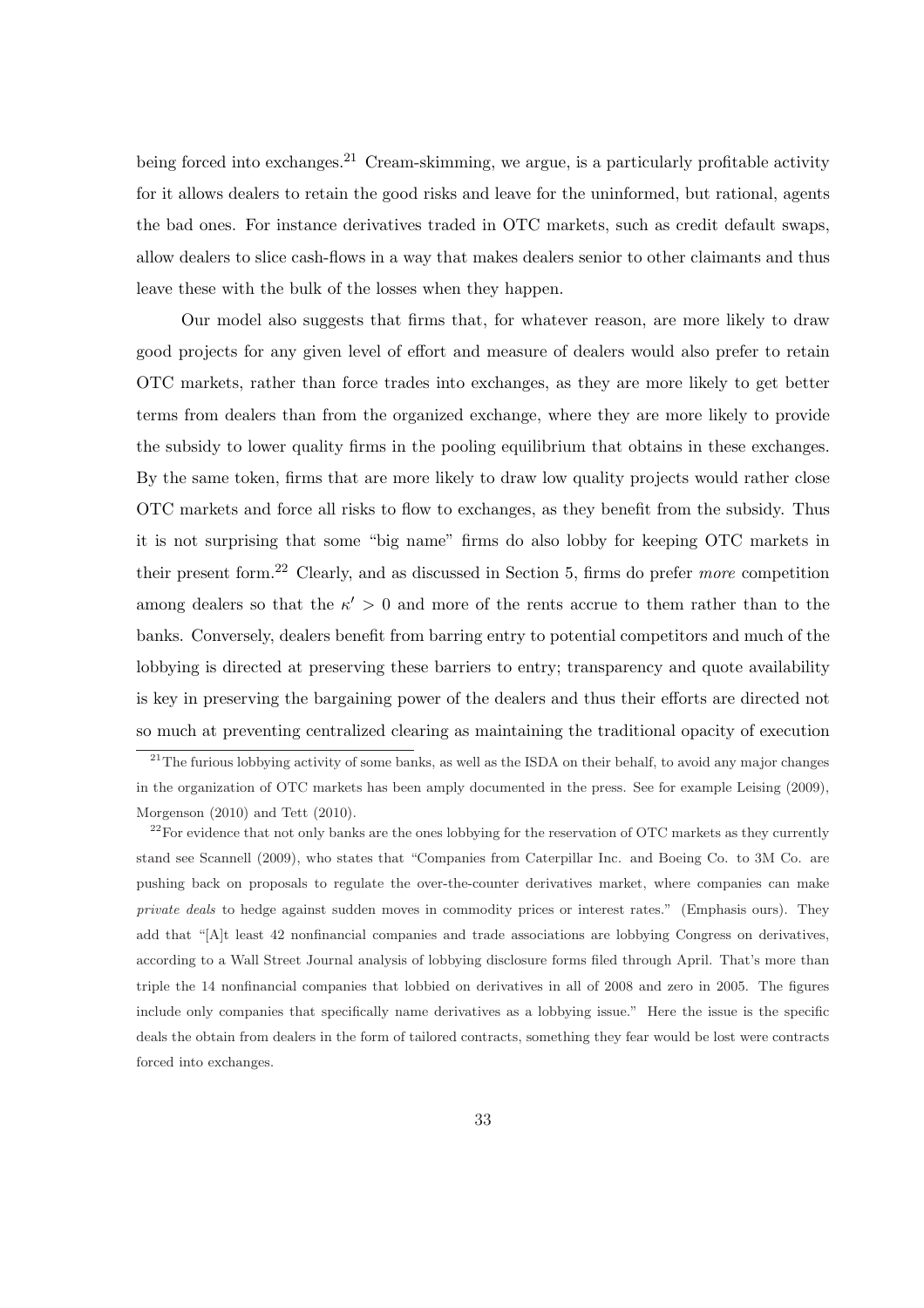in OTC markets.<sup>23</sup>

#### 6.2 IT and the growth of compensation in the financial industry

Figure 1 shows that the growth in the median compensation of the financial industry was driven by the broker-dealers, which constitute the main entry in Other Finance. These are the main agents that are present in OTC markets and the units inside commercial banks and insurance companies that got richly rewarded during the boom years were precisely those present in these markets, such as AIG's infamous Financial Products group, which made most of its profits trading credit default swaps. But the timing of the growth requires an explanation.

Philippon and Reshef (2008), as well as many others, argue that it is the wave of deregulation that lead to the phenomenal profits and growth of the financial services industry. This, undoubtedly, played a role. But our model offers a different and novel interpretation, which is that improvements in information technology (IT) has effectively decreased the costs of gathering and organizing information in a way that has particularly benefitted agents present in OTC markets, where information has been traditionally dispersed and hard to obtain. In our model this could be captured by an increase in the maximum measure of  $\overline{d}$  with finite information gathering costs (see expression (2)). Consider for example the example in section 4.1.1, which showed the case of an economy with two high effort equilibria and focus on the stable one. An improvement in IT can be captured by the number of type 2 agents for whom  $\varphi(d) = 0$ , which goes from  $\overline{d}$  to  $\overline{d} + \varepsilon$ . This would lead to a new stable high effort equilibrium with a larger OTC market (by an amount  $\epsilon$ ) higher profits for dealers present in the market (both entrants and incumbents) and lower ex-ante profits for entrepreneurs.

 $^{23}$ As Morgenson (2010) says "Changing the way this market operates is also crucial because major firms like JPMorgan Chase, Goldman Sachs and Morgan Stanley currently run it. These companies don't want to open trading facilities to more participants because they prefer that their customers have limited access to bids and offers; such black-box arrangements generate far more profits to dealers than open and transparent markets."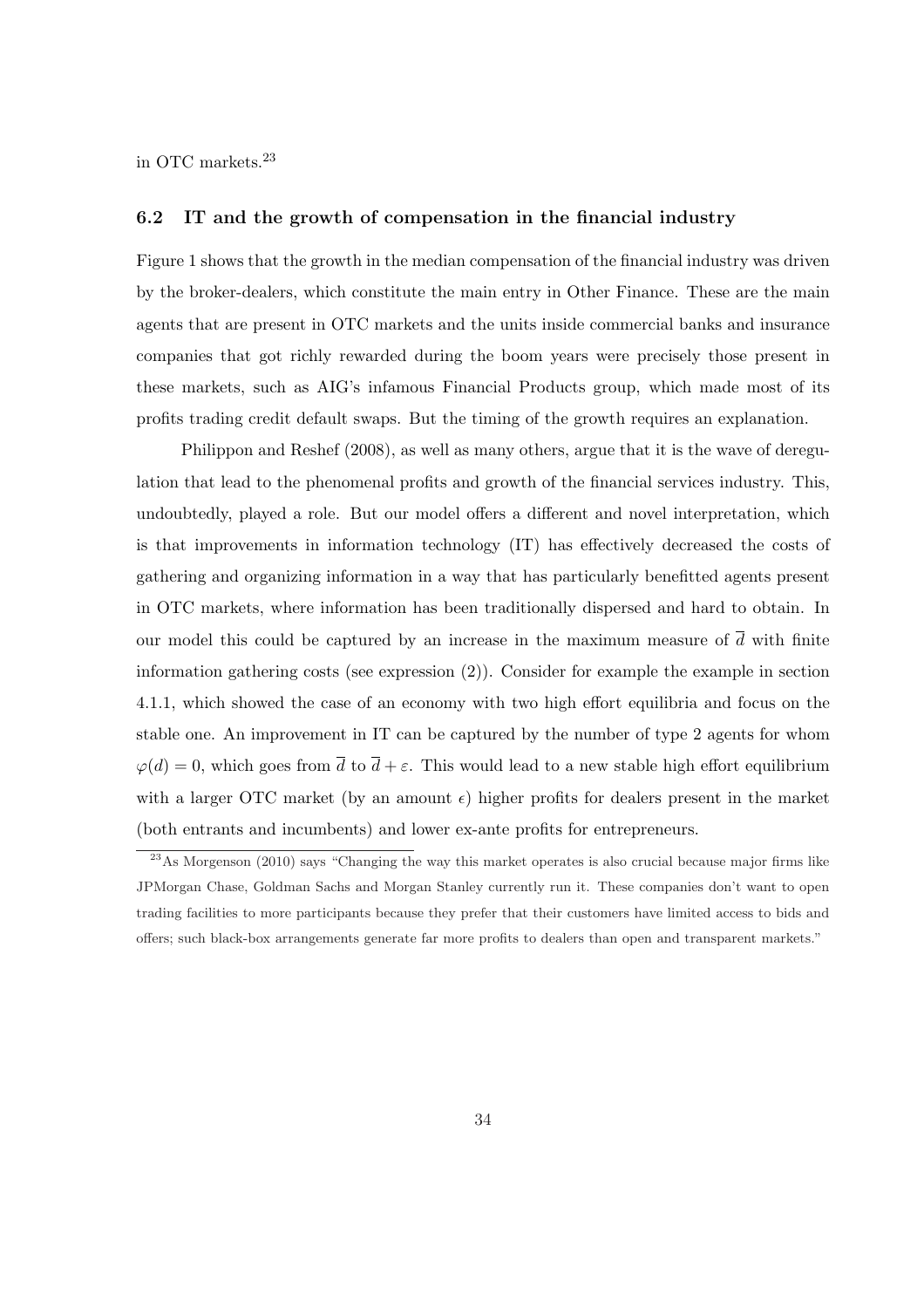## 7 Conclusions

We have presented a model of occupational choice where agents can choose between becoming entrepreneurs and engaging on productive activities or acquiring information and becoming financial intermediaries, dealers. We identify a novel externality, cream skimming in OTClike markets, that leads to inefficiencies in financial markets. In particular we show that this externality leads to excessive profits in the financial sector. Moreover, if one believes that there is a social role for financial markets in relieving moral hazard problems at origination, then we show that the financial markets that arise in equilibrium, and do indeed solve these moral hazard problems, are always too large.

Our theory helps explain the rise on compensation in the financial services industry and why is it concentrated among some financial entities and not others. We argue that it is the intermediaries which are present in OTC markets, mainly broker-dealers and the broker-dealer arms of large commercial banks, the ones that capture these excessively large rents, which is consistent with the observed trends in financial markets. In addition our framework is, we believe, helpful in rationalizing the lobbying efforts of, not only banks, but also corporations on the other side of the market to preserve OTC markets in their current form, as was observed during the run-up to the passage of the Dodd-Frank bill in July of 2010 on financial regulatory reform.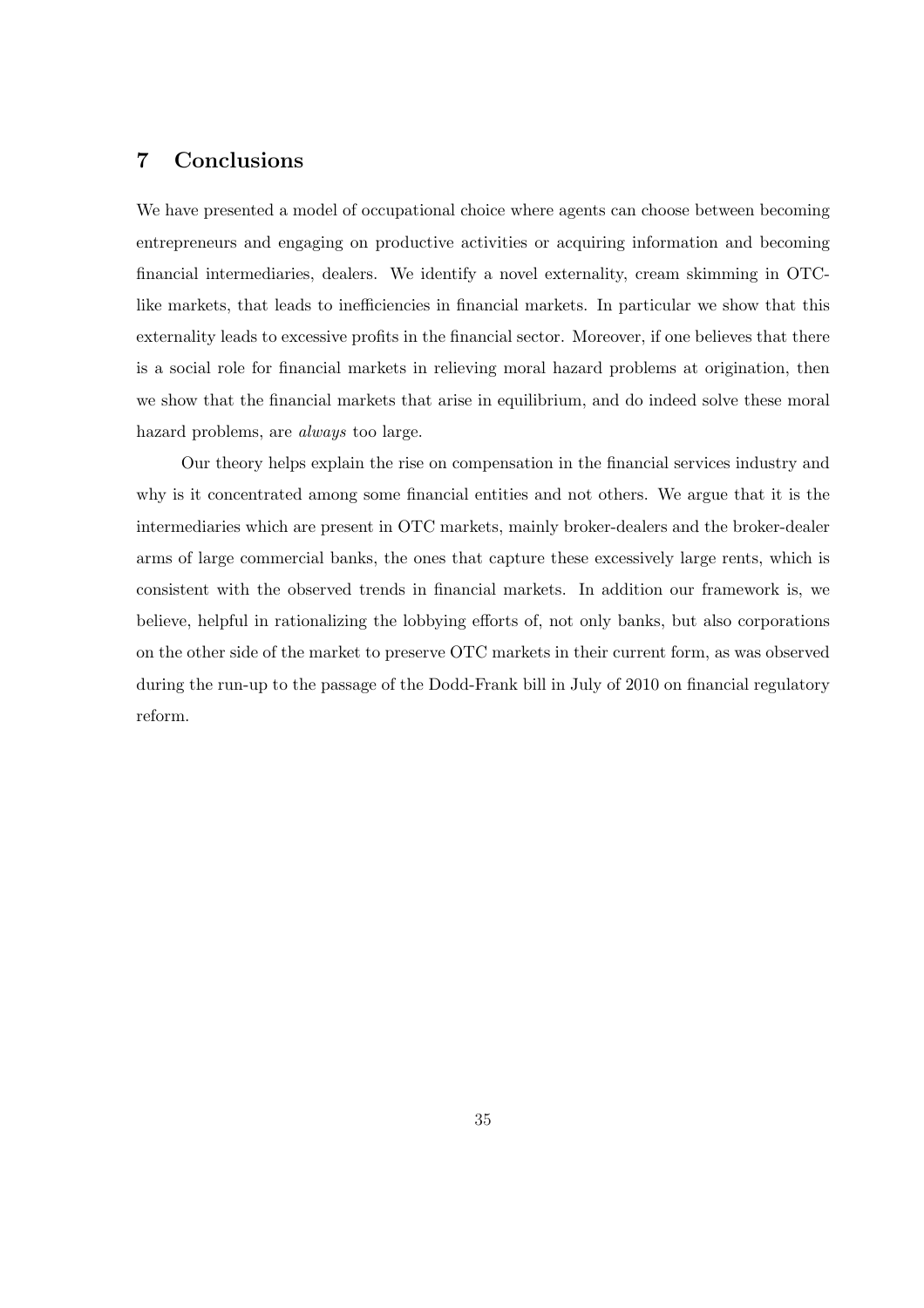#### REFERENCES

- Allen, Franklin and Douglas Gale (2000), *Comparing Financial Systems*, The MIT Press, Cambridge Massachusetts.
- Baumol, William J. (1990), "Entrepreneurship: Productive, Unproductive, and Destructive", Journal of Political Economy, Vol. XCIII, 893-921.
- Bernanke, Ben and Mark Gertler (1989), "Agency Costs, Net Worth and Business Fluctuations", American Economic Review, Vol. 79, pp. 14-31.
- Binmore, Ken, Avner Shaked and John Sutton (1989), "An Outside Option Experiment", Quarterly Journal of Economics, Vol. 104, No. 4, 753-770.
- Binmore, Ken, Ariel Rubinstein and Asher Wolinsky (1986), "The Nash bargaining Solution in Economic Modeling", Rand Journal of Economics, XVII, 176-88.
- Glode, Vincent, Richard Green and Richard Lowery (2010), "Financial Expertise as an Arms' Race", Wharton School Working Paper
- Grossman, Sanford and Joseph Stiglitz (1980), "On the Impossibility of Informationally Efficient Markets", American Economic Review, Vol. 70, pp. 393-408.
- Harper, Christine, Matthew Leising and Shannon Harrington (2009) "Wall Street Stealth Lobby Defends \$35 billion Derivatives Haul," Bloomberg, August 30th, 2009.
- Holmstrom, Bengt and Jean Tirole (1997), "Financial Intermediation, Loanable Funds and the Real Sector", Quarterly Journal of Economics, Vol. 112, 663-91.
- Lagos, Ricardo, Guillaume Rocheteau and Pierre-Olivier Weill (2009), "Crises and Liquidity in Over the Counter Markets", NBER Working Paper 15414
- Leising, Matthew (2009) "ISDA Hires Rosen to Fight Obama OTC Derivatives Plan" Bloomberg, July 10th, 2009.
- Levine, Ross (2005), "Finance and Growth: Theory and Evidence", in Handbook of Economic Growth, Philippe Aghion and Steven Durlauf (eds.)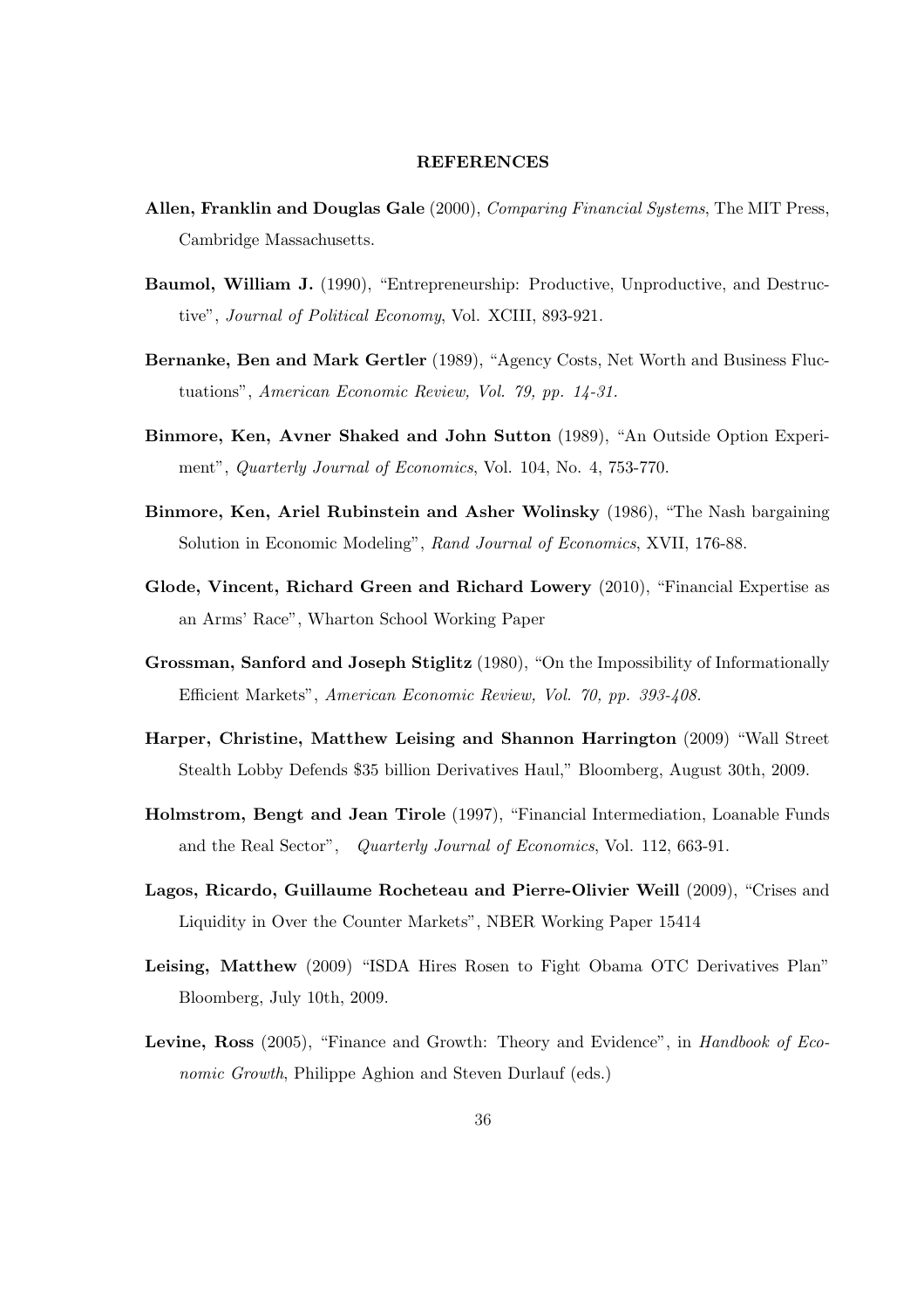- Morgenson, Gretchen (2010) "Fair Game: It's not over until it's in the Rules" The New York Times, August 29th, 2010.
- Murphy, Kevin, Andrei Shleifer and Robert Vishny (1991), "The Allocation of Talent: Implications for Growth", Quarterly Journal of Economics, Vol. 90, 630-49.
- Philippon, Thomas (2008), "The Evolution of the US Financial Industry from 1860 to 2007: Theory and Evidence", NYU Stern Working Paper
- Philippon and Ariell Reshef (2008), "Wages and Human Capital in the US Financial Industry: 1926-2006," NYU Stern Working Paper, December.
- Rothschild, Michael and Joseph Stiglitz (1976), Equilibrium in Competitive Insurance Markets: An Essay on the Economics of Imperfect Information", Quarterly Journal of Economics, Vol. 106, 503-530.
- Scannell, Kara (2009) "Big Companies Go to Washington to Fight Regulations on Fancy Derivatives," The Wall Street Journal, July 10th, 2009.
- Tett, Gillian (2010) "Calls for radical rethink of derivatives body," Financial Times, 26th of August, 2010.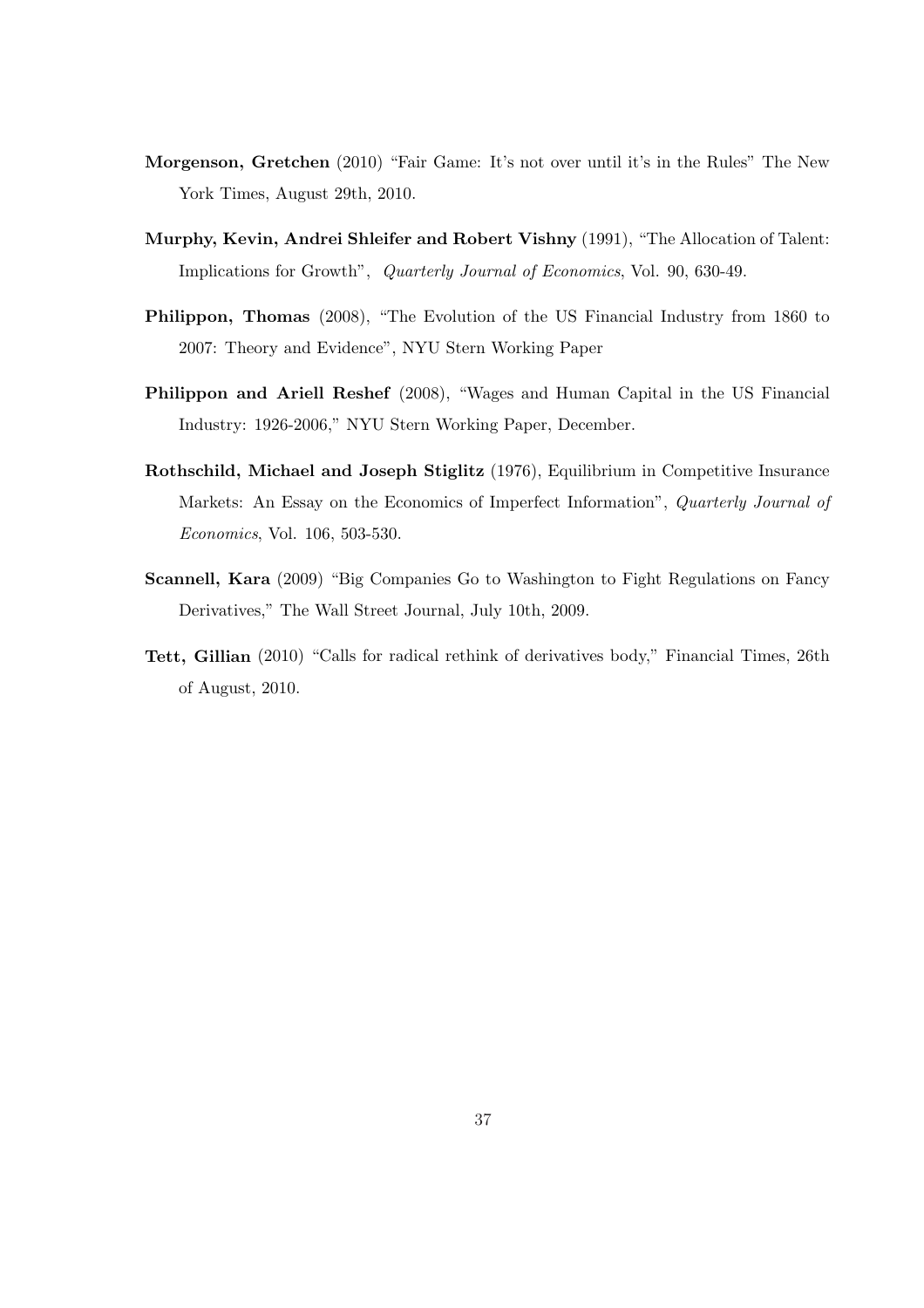

Figure 1: Wages in the financial sector relative to non farm private sector. Figure 2-B in T. Philippon and A. Reshef, "Wages and Human Capital in the US Financial Industry: 1926- 2006," NYU working paper, December 2008.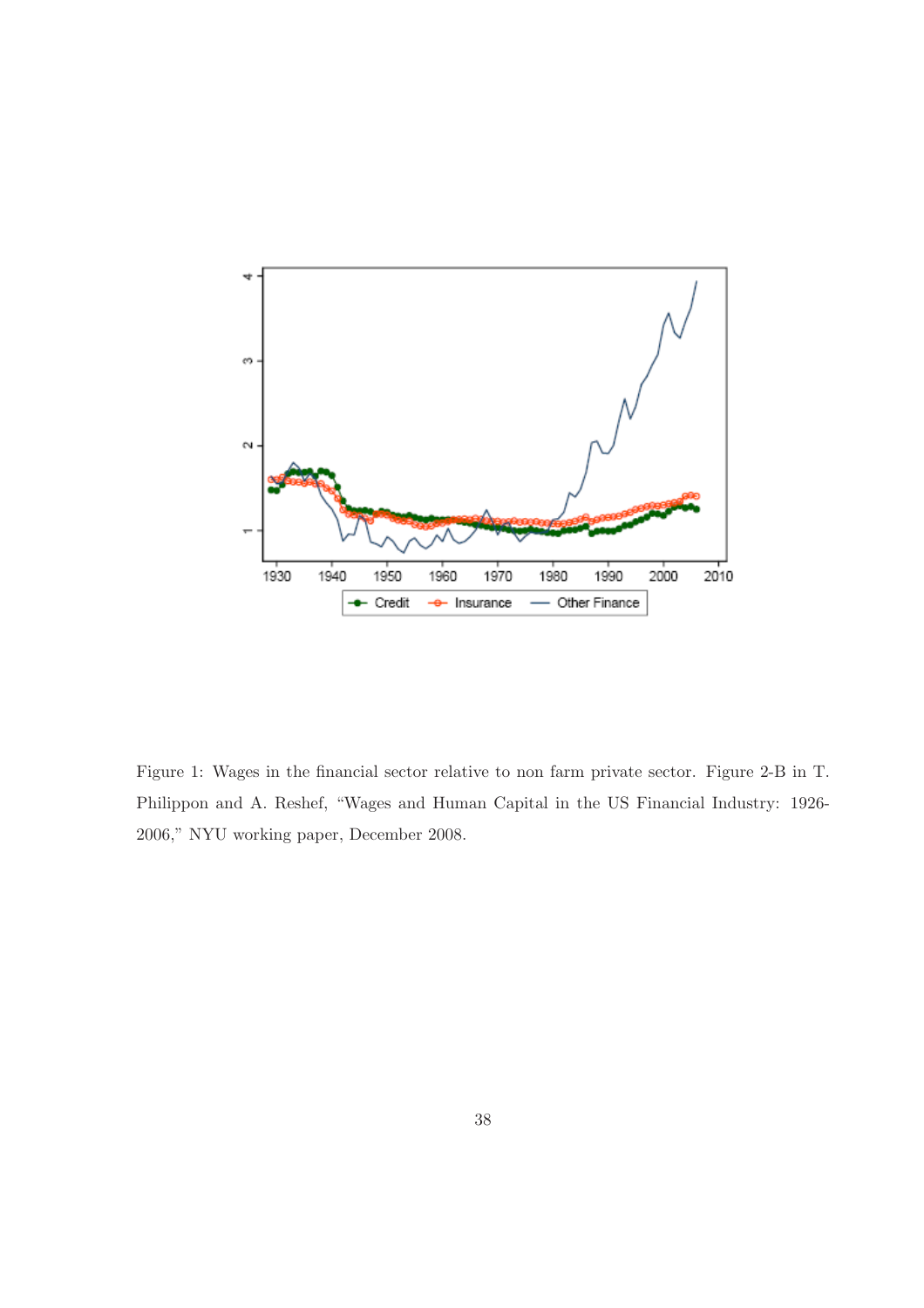

Figure 2: Payoff functions. Utility functions of the entrepreneur and a given dealer,  $\tilde{d}$ , as a function of the measure of dealers,  $d$ 



Figure 3: Incentive compatibility for the low and high effort profile. The functions  $\Delta U_l(d)$  and  $\Delta U_h(d)$  are increasing in d and  $\Delta U_l(d) > \Delta U_h(d)$ .  $\tilde{d}_l$  and  $\tilde{d}_h$  are the first measures of dealers for which  $m\left(a_l, \tilde{d}_l\right) = 1$  and  $m\left(a_h, \tilde{d}_h\right) = 1$ , respectively.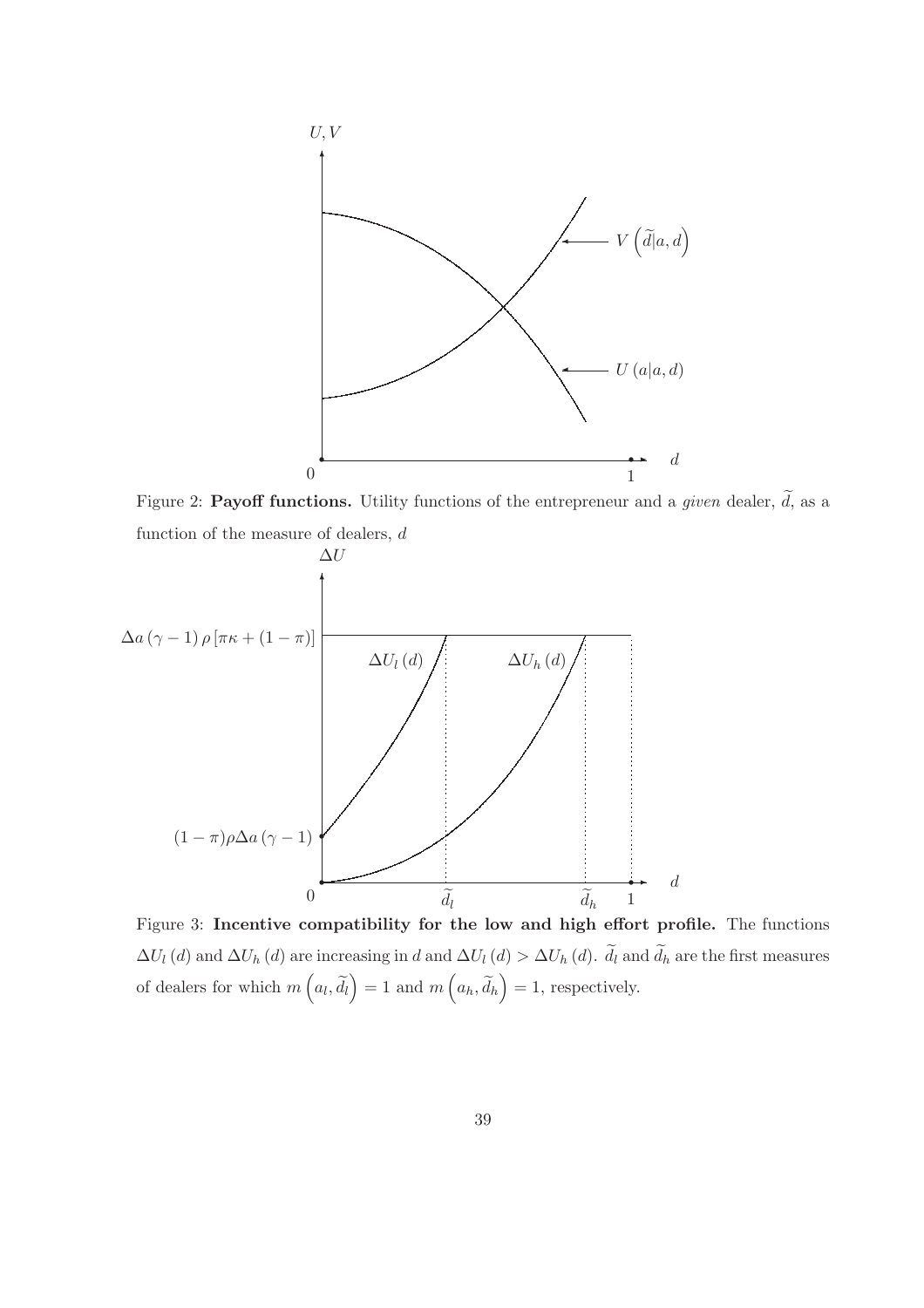

Figure 4: Incentive compatibility. Incentive compatibility for the low and high effort profile. When the cost of providing the high effort is given by  $\psi$  then a candidate low effort equilibrium is only incentive compatible if and only of  $d \in [0, \hat{d}_l]$  and a candidate high effort equilibrium is only incentive compatible if and only if  $d \in [\hat{d}_h, \tilde{d}_h]$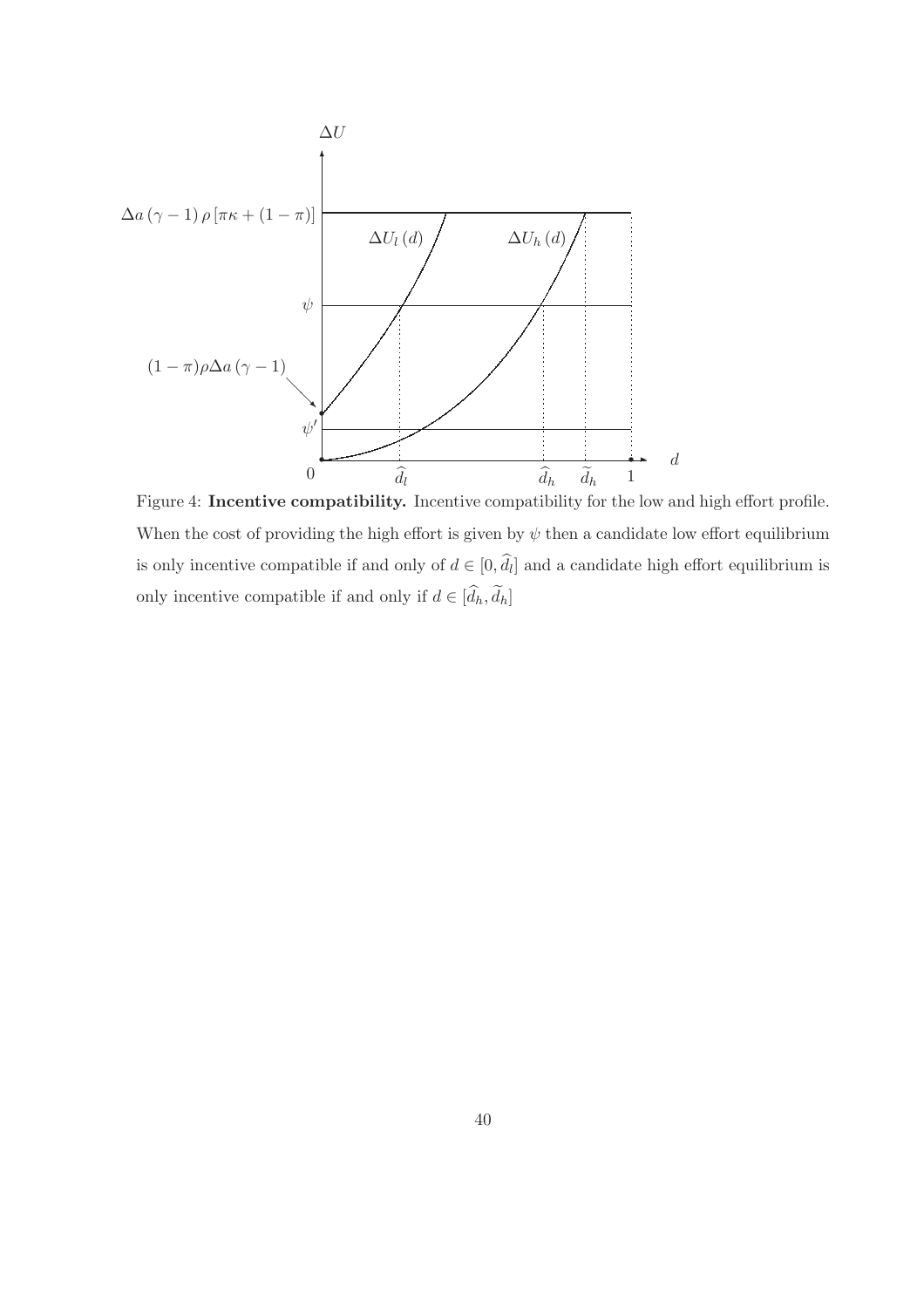

Figure 5: **High effort equilibria.** When the information cost function is as in (22) and the parameter values are given in (23) then  $\widehat{d}_h = 0.0536$  and there are two possible high effort equilibria, one in which  $d_1^* = .3101$  where the marginal dealer is indifferent between becoming one or an entrepreneur, and another in which  $d_2^* = \overline{d} = .35$  in which the marginal dealer strictly prefers to be one rather than an entrepreneur. Notice also that the allocations meet the participation constraint in that  $U(a^*|a^*, a^*) \geq 1$  and  $V(d|a^*, a^*) > 1$  for all  $d \leq d^*$ .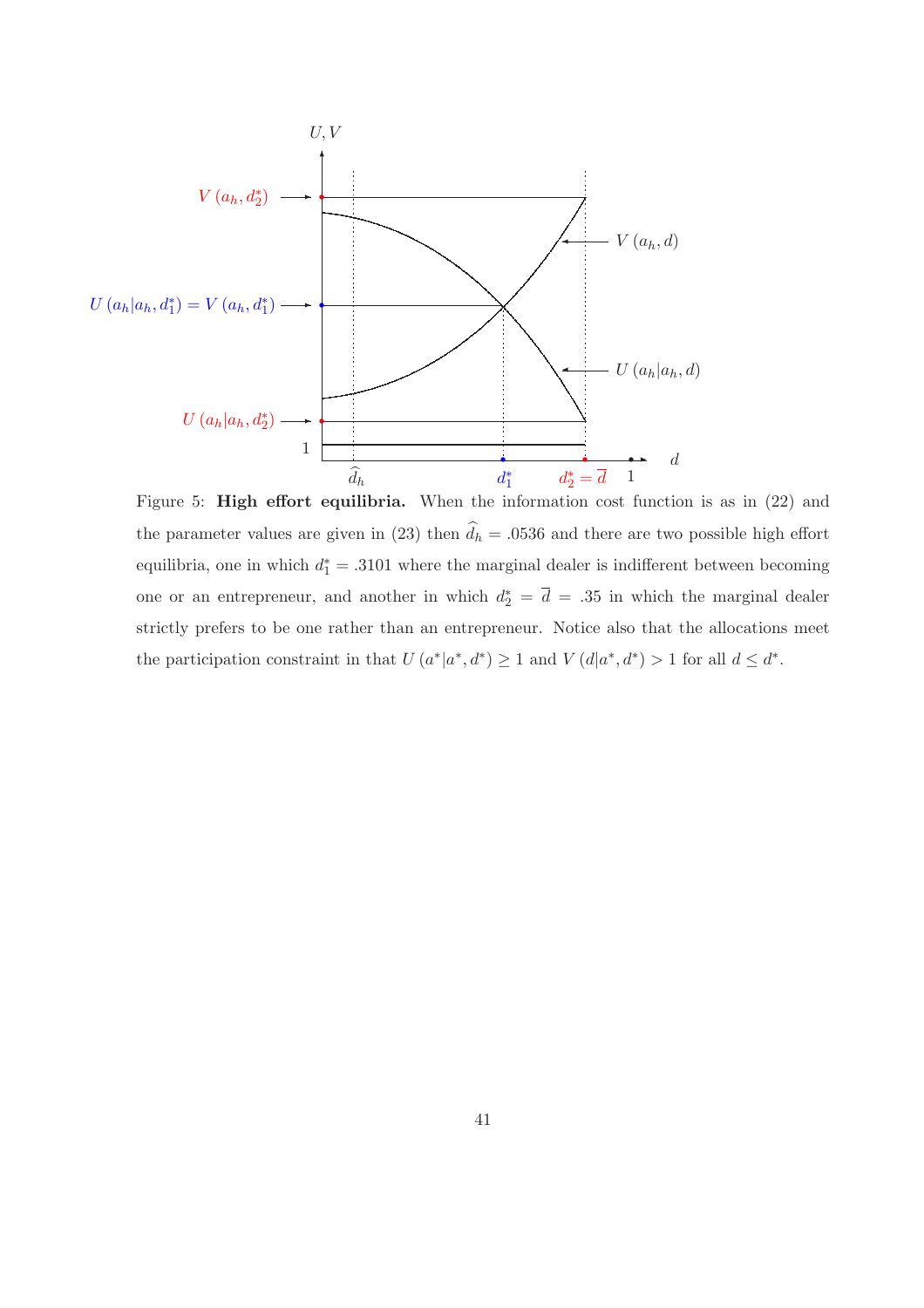

Figure 6: Low effort equilibria. When the information cost function is as in  $(22)$  and the parameter values are given in section 4.1.2 then  $\hat{d}_l = \bar{d} = .15$  and there are three possible low effort equilibria. First one in which  $d_1^* = 0$  where the agent  $\tilde{d} = 0$  prefers to become an entrepreneur rather than a dealer. A second low effort equilibrium is one where  $d_2^* = .0781$ and in which the marginal dealer is indifferent between becoming one or an entrepreneur. Finally there is a third low effort equilibrium with  $d_3^* = \overline{d} = .15$  in which the marginal dealer strictly prefers to be one rather than an entrepreneur. Notice also that the allocations meet the participation constraint in that  $U(a^*|a^*, d^*) \geq 1$  and  $V(d|a^*, d^*) > 1$  for all  $d \leq d^*$ .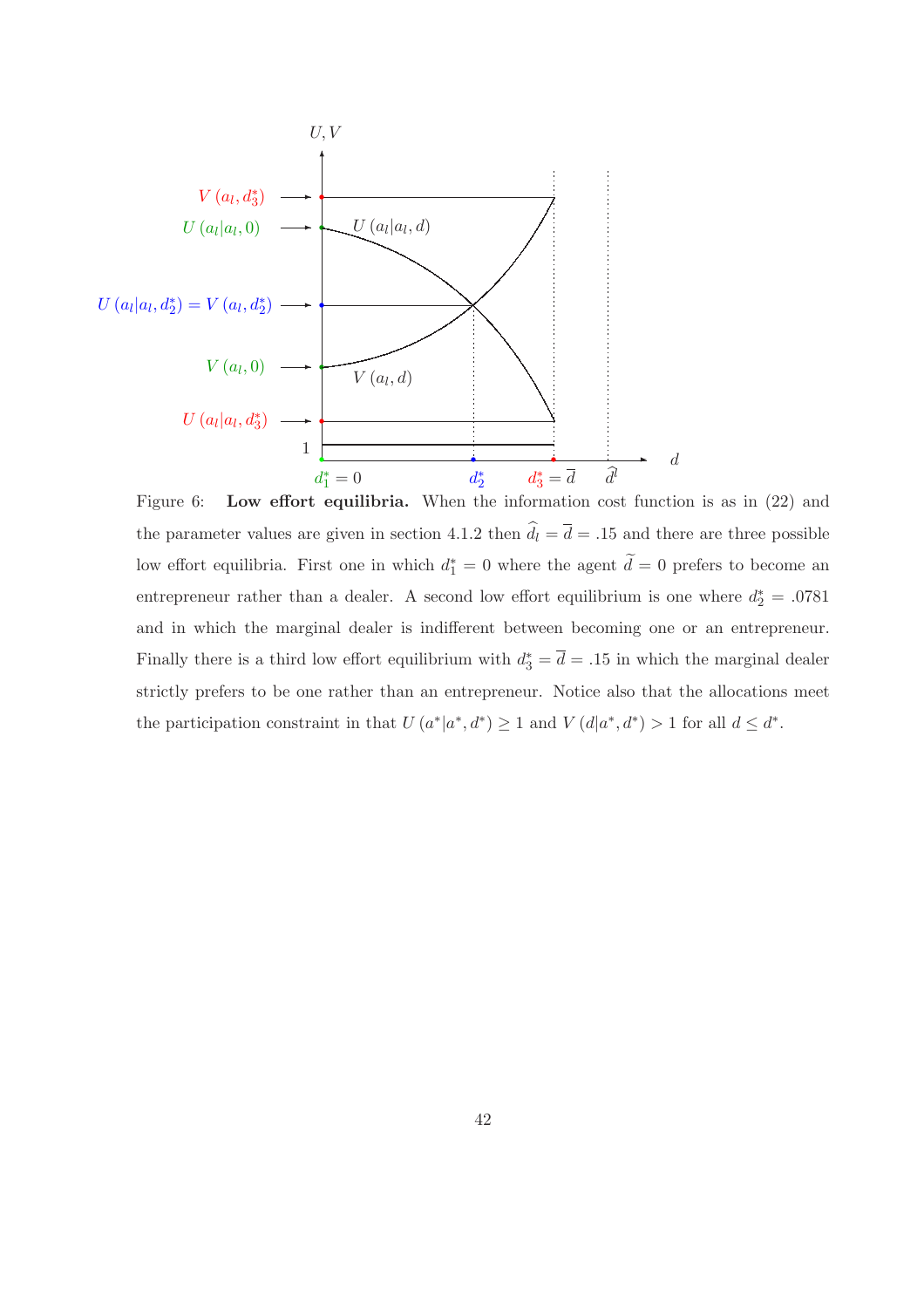### APPENDIX

- Proof of Lemma 1 Consider first an impatient entrepreneur. By selling his asset in the organized market he is able to obtain at least p, which is higher than the maximum amount  $\rho$  he can borrow against the asset. Therefore, an impatient entrepreneur strictly prefers to sell his assets than to borrow. As for a patient entrepreneur, since he strictly prefers to consume in period 2 he cannot gain by borrowing and consuming in period 1. He also cannot gain (strictly) from borrowing and investing the proceeds from the loan in either the organized or OTC markets. A patient entrepreneur is no different as an investor than an uninformed type 1 agent, and therefore earns the same zero net returns in equilibrium as type 1 agents. Finally, consider an impatient dealer. Such a dealer can only borrow against an asset he has acquired in either the OTC or organized market. Moreover, he can only gain from acquiring and borrowing against an asset if he is able to resell the asset for a profit. But this is not possible in either market at equilibrium prices p and  $p^d$ . The contract of the contract of the contract of the contract of the contract of the contract of the contract of the contract of the contract of the contract of the contract of the contract of the contract of the contrac
- Proof of Lemma 2. A best response for a patient entrepreneur, who puts his asset up for sale in the OTC market is to always reject an offer from a dealer. Indeed, dealers only offer to buy good assets for a price  $p^d < \rho \gamma$ . The patient entrepreneur is then strictly better off holding on to an asset that has been identified as high quality by the dealer. If the asset that has been put up for sale does not generate an offer from an informed dealer, then the entrepreneur has the same uninformed value for the asset as type 1 agents. He is therefore indifferent between selling and not selling the asset at price  $p$  in the organized  $maxket.$

In order to prove Proposition 3 it is useful first to prove Proposition 4.

#### Proof of Proposition 4. Trivial algebra shows that

$$
m_d(a) = \frac{\partial m}{\partial d} = \frac{(1 - \pi)}{\pi a (1 - d)^2} > 0 \quad \text{and} \quad m_{dd}(a) = \frac{\partial^2 m}{\partial d^2} = \frac{2m_d}{1 - d} > 0,
$$
 (25)

and

$$
p_d(a) = \frac{\partial p}{\partial d} = \frac{m_d a \rho (1 - a) (1 - \gamma)}{[a (1 - m) + (1 - a)]^2} < 0 \quad \text{as} \quad \gamma > 1.
$$
 (26)

Finally, tedious computations show that

$$
p_{dd}(a) = \frac{\partial^2 p}{\partial d^2} = \frac{a\rho(1-a)(1-\gamma)}{[a(1-m)+(1-a)]^2} \left[ m_{dd} + \frac{2m_d^2}{a(1-m)+(1-a)} \right] < 0.
$$
 (27)

Expressions (25), (26), and (27) are used throughout.  $\Box$ 

Proof of Proposition 3. Start with the utility of the dealer, which trivially is such that

$$
V_d\left(\tilde{d}|a,d\right) = \frac{\partial V}{\partial d} = -(1-\pi)(1-\kappa)p_d > 0,
$$

and

$$
V_{dd}(\tilde{d}|a,d) = \frac{\partial^2 V}{\partial d^2} = -(1-\pi)(1-\kappa)p_{dd} > 0,
$$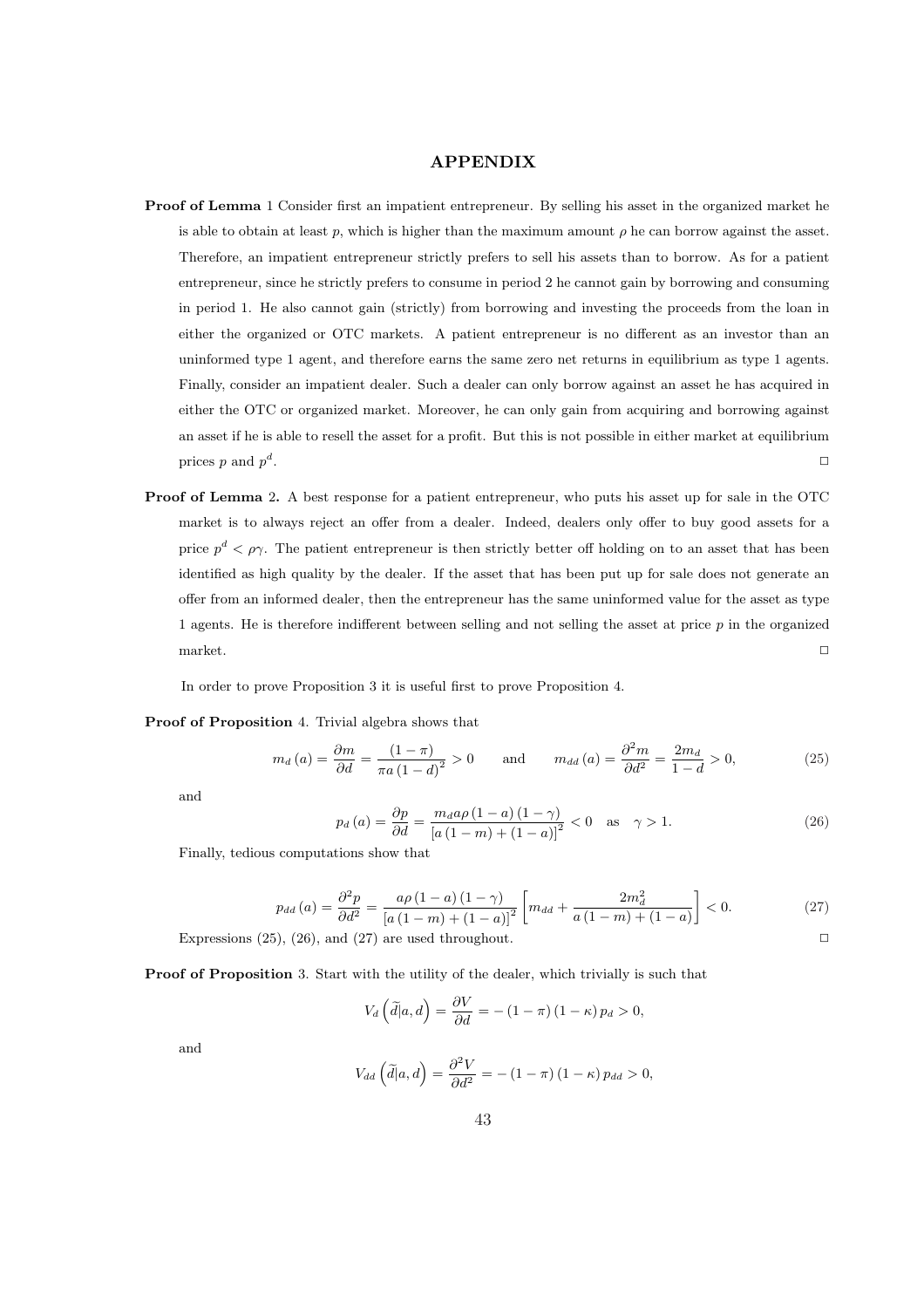given (26) and (27), which establishes (b).

As for the utility of the entrepreneur, start by noticing that tedious algebra yields that

$$
U_d(a,d) = \frac{\partial U}{\partial d} = \pi p_d + a \pi \kappa [m_d (\gamma \rho - p) - m p_d].
$$

Trivial manipulations show that

$$
\gamma \rho - p = \gamma \rho - \frac{a(1-m)\gamma + (1-a)}{a(1-m) + (1-a)} \rho = -\left(\frac{a(1-m) + (1-a)}{a}\right) \frac{p_d}{m_d}
$$

and hence

$$
m_d\left(\gamma \rho - p\right) - mp_d = -\left(\frac{a(1-m) + (1-a)}{a}\right)p_d - mp_d = -\frac{p_d}{a},
$$

and thus we can write  $U_d(a, d)$  as

$$
U_d(a,d) = \pi (1 - \kappa) p_d < 0.
$$

Clearly then,

$$
U_{dd}(a,d) = \pi (1 - \kappa) p_{dd} < 0,
$$

which proves (a).  $\Box$ 

To prove Proposition 5 we first have to derive the utility of the entrepreneur under the deviation.

**Proposition 9** (a) Assume that putative action in equilibrium is  $a^* = a_h$  then the utility of the entrepreneur who deviates and chooses instead to exercise action  $a_l$  as a function of the measure of dealers d is given by

$$
U_{hl}(d) = p_h(d) + a_l m_h(d) (\gamma \rho - p_h(d)) (\pi \kappa + (1 - \pi)), \qquad (28)
$$

(b) Assume that putative action in equilibrium is  $a^* = a_l$  then the utility of the entrepreneur who deviates and chooses instead to exercise action  $a_h$  as a function of the measure of dealers d is given by

$$
U_{1h}(d) = -\psi + \pi \left[ p_l(d) + a_h m_l(d) \kappa (\gamma \omega \rho - p_l(d)) \right] + (1 - \pi) \omega \rho \left[ 1 + a_h (\gamma - 1) \right] \tag{29}
$$

**Proof.** (a) The key is to show that if the entrepreneur deviates and instead exercises the low effort, then even in the absence of a liquidity shock he prefers to sell. For this define the following notation

$$
U^{\text{sell}}(a_l|a_h, d, \text{no-liq.})
$$
 and  $U^{\text{no-sell}}(a_l|a_h, d, \text{no-liq.})$ ,

the utility of the entrepreneur entering date 1 (that is, before being hit with bids (or no bids) by dealers) who (i) deviated from the high effort to implement the low effort at  $t = 0$ , (ii) does not suffer a liquidity shock at  $t = 1$  and (iii) decides to sell and not sell, respectively, as a function of the measure of dealers, d. We want to show that

$$
U^{\text{sell}}(a_l|a_h, d, \text{no-liq.}) > U^{\text{no-sell}}(a_l|a_h, d, \text{no-liq.}).
$$

,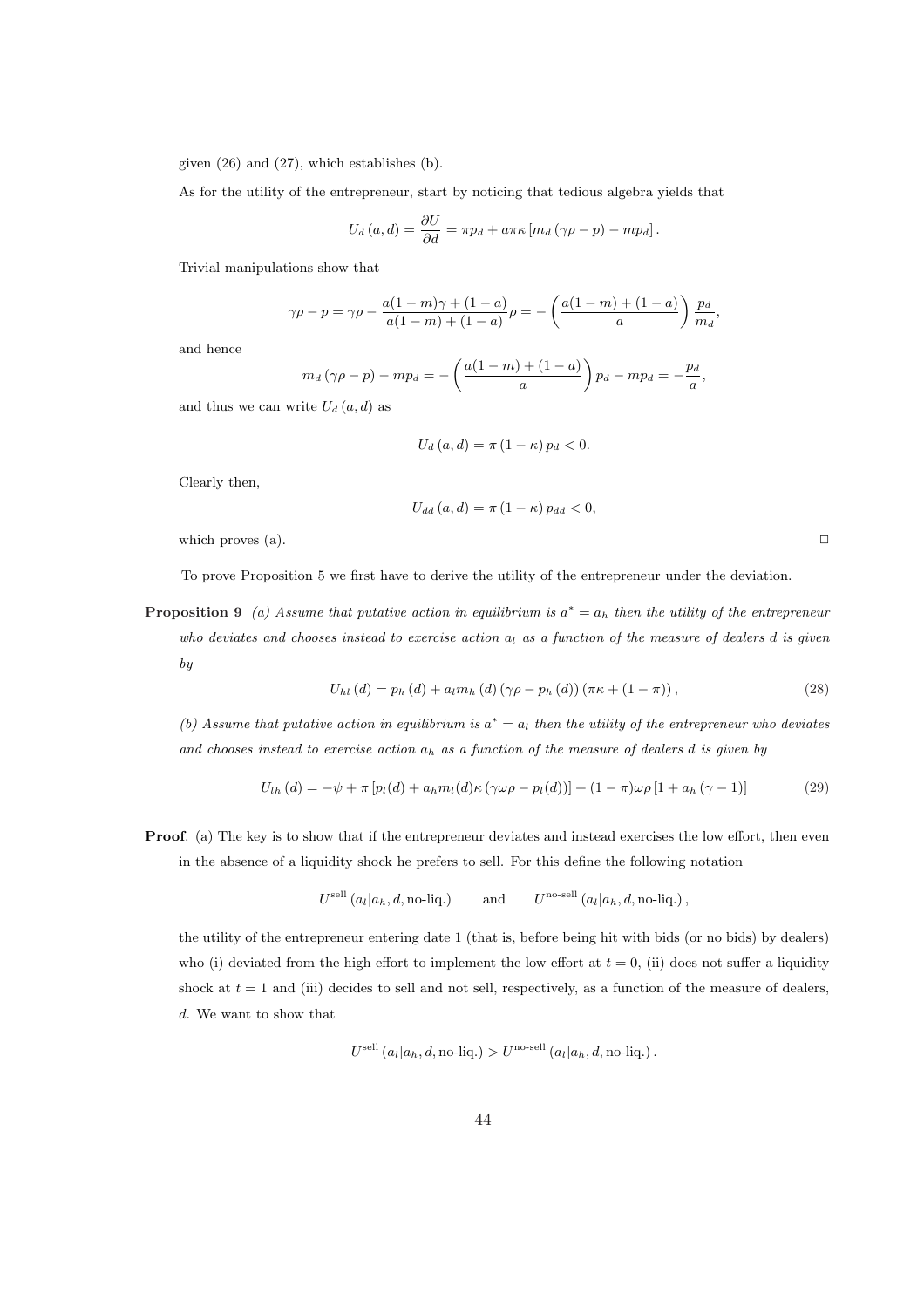First, notice that

$$
U^{\text{sell}}(a_l|a_h, d, \text{no-liq.}) = a_l m_h(d) \gamma \rho + (1 - a_l m_h(d)) p_h(d)
$$
\n
$$
= p_h(d) + a_l m_h(d) (\gamma \rho - p_h(d)), \qquad (30)
$$

where the functions  $p_h(d)$  and  $m_h(d)$  were given by (10) and (11), respectively, when  $a = a_h$ . It may be useful to elaborate on (30). The first term is the payoff, conditional on having a good project and receiving a bid from a dealer, and event with probability  $a_l m_h(d)$ , in which case the entrepreneur rejects the bid and carries the project to maturity and obtains,  $\gamma \rho$ , as recall that he is not subject to the liquidity shock. The second term is the payoff when he does not receive a bid but sells anyway. Next notice that

$$
Uno-sell (al|ah, d, no-liq.) = \rho [1 + al (\gamma - 1).]
$$
\n(31)

It is interesting to note that

$$
U^{\text{sell}}(a_l|a_h, d, \text{liq.}) = a_l m_h(d) [\kappa \gamma \rho + (1 - \kappa) p_h(d)] + (1 - a_l m_h(d)) p_h(d)
$$
  
=  $p_h(d) + a_l m_h(d) \kappa (\gamma \rho - p_h(d)),$ 

that is, when the deviant entrepreneur with a good asset is forced to sell due to the occurrence of the liquidity shock he is only able to capture a fraction  $\kappa$  of the surplus  $(\gamma \rho - p_h(d))$  when matched with an informed dealer. The difference is precisely that when the deviant agent does not suffer the liquidity shock and receives a bid for the asset, he immediately infers that the asset he holds is a good one and prefers to carry it to maturity.

Notice next that when  $d = 0$ ,  $m(a_h, d = 0) = 0$  and

$$
U^{\text{sell}}(a_l|a_h, d=0, \text{no-liq.}) = \rho \left[1 + a_h \left(\gamma - 1\right)\right]
$$
  
> 
$$
\rho \left[1 + a_l \left(\gamma - 1\right)\right]
$$
  
= 
$$
U^{\text{no-sell}}(a_l|a_h, d=0, \text{no-liq.}),
$$

where we have used the expression  $p_h (d=0)$ . Next, define  $\widetilde{d}_h$  such that  $m\left(a_h, \widetilde{d}_h\right)$ e used the expression  $p_h$  ( $d = 0$ ). Next, define  $d_h$  such that  $m(a_h, d_h) = 1$ . For this measure of dealers,  $p_h\left(\tilde{d}_h\right) = \rho$ , and thus

$$
U^{\text{sell}}\left(a_l|a_h,d=\widetilde{d}_h,\text{no-liq.}\right)=U^{\text{no-sell}}\left(a_l|a_h,d=\widetilde{d}_h,\text{no-liq.}\right).
$$

Finally notice that  $U^{\text{no-sell}}(a_l|a_h, d, \text{no-liq.})$  is independent of d and that  $U^{\text{sell}}(a_l|a_h, d, \text{no-liq.})$  is a decreasing function of d, where the proof of this claim follows exactly the same arguments as the proof in Proposition 3, thus it follows that

$$
U^{\text{sell}}\left(a_l|a_h,d,\text{no-liq.}\right) \geq U^{\text{no-sell}}\left(a_l|a_h,d,\text{no-liq.}\right) \quad \text{for} \quad d \leq \widetilde{d}_h,
$$

as we wanted to show. It follows that

$$
U_{hl}(d) = \pi \left[ p_h(d) + a_l m_h(d) \kappa (\gamma \rho - p_h(d)) \right] + (1 - \pi) U^{\text{sell}}(a_l | a_h, d, \text{no-liq.}) , \qquad (32)
$$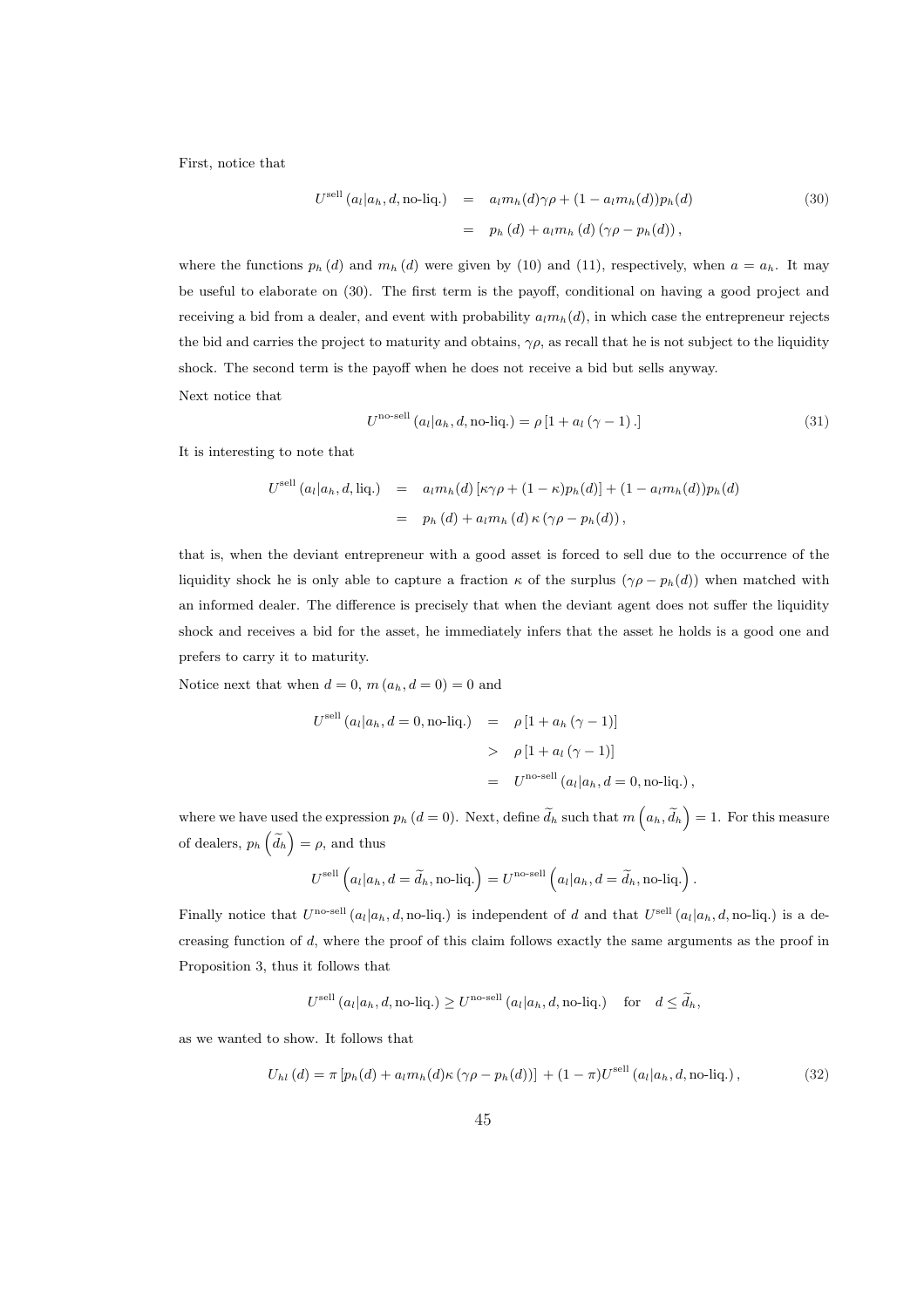which after some manipulations yields (28).

(b) Consider now the deviation to  $a_h$  when the putative equilibrium features  $a_l$  and the measure of dealers is given by  $d$ . In this case:

$$
U^{\text{sell}}(a_h|a_l, d, \text{no-liq.}) = p_l(d) + a_h m_l(d) (\gamma \rho - p_l(d))
$$
  

$$
U^{\text{no-sell}}(a_h|a_l, d = 0, \text{no-liq.}) = \rho [1 + a_h (\gamma - 1)].
$$

We show that in this case, unlike before,

$$
U^{\text{sell}}(a_h|a_l, d=0, \text{no-liq.}) < U^{\text{no-sell}}(a_h|a_l, d=0, \text{no-liq.}). \tag{33}
$$

First notice that at  $d = 0$ ,  $m_l(d = 0) = 0$  and thus

$$
U^{\text{sell}}(a_h|a_l, d=0, \text{no-liq.}) = \rho \left[1 + a_l \left(\gamma - 1\right)\right]
$$
  
< 
$$
< \rho \left[1 + a_h \left(\gamma - 1\right)\right]
$$
  

$$
= U^{\text{no-sell}}(a_h|a_l, d=0, \text{no-liq.}).
$$

As before define  $\tilde{d}_l$ , the measure of dealers for which  $m_l\left(\tilde{d}_l\right)$  $= 1$ . In this case

$$
U^{\text{sell}}\left(a_h|a_l,\widetilde{d}_l,\text{no-liq.}\right) = \rho\left[1 + a_h\left(\gamma - 1\right)\right] = U^{\text{no-sell}}\left(a_h|a_l,\widetilde{d}_l,\text{no-liq.}\right).
$$

Finally, notice that

$$
U_d^{\text{sell}}(a_h|a_l, d, \text{no-liq.}) = p_{l,d} \left(1 - \frac{a_h}{a_l}\right) > 0,
$$

as  $p_{l,d} < 0$ , by Proposition 4 and  $a_h > a_l$ , and this shows that (33) obtains. Thus

$$
U(a_h|a_l, d) = -\psi + \pi \left[ p_l(d) + a_h m_l(d) \kappa (\gamma \omega \rho - p_l(d)) \right] + (1 - \pi) U^{\text{no-sell}}(a_h|a_l, d, \text{no-liq.}). \tag{34}
$$

Trivial manipulations of (34) yield (29).  $\Box$ 

Proof of Proposition 5. (a) Trivial algebraic manipulations show that

$$
\Delta U_{h,d} = \frac{\partial \Delta U_h}{\partial d} = -p_{h,d} \frac{\Delta a}{a_h} \left[ \pi \kappa + (1 - \pi) \right],
$$

as  $p_{h,d} < 0$  by Proposition 4. Moreover, notice that  $\Delta U_h(d=0) = 0 < \psi$  and that

$$
U_h(\widetilde{d}_h) = \Delta a(\gamma - 1) \rho \left[ \pi \kappa + (1 - \pi) \right],
$$

where  $\tilde{d}_h$  is the unique measure of dealers for which  $m_h\left(\tilde{d}_h\right)$ = 1. Similarly notice that

$$
\Delta U_{l,d} = -p_{l,d} \frac{\Delta a}{a_l} \pi \kappa > 0,
$$

but that now

$$
\Delta U_l(d=0) = (1-\pi)\rho \Delta a \left(\gamma - 1\right)
$$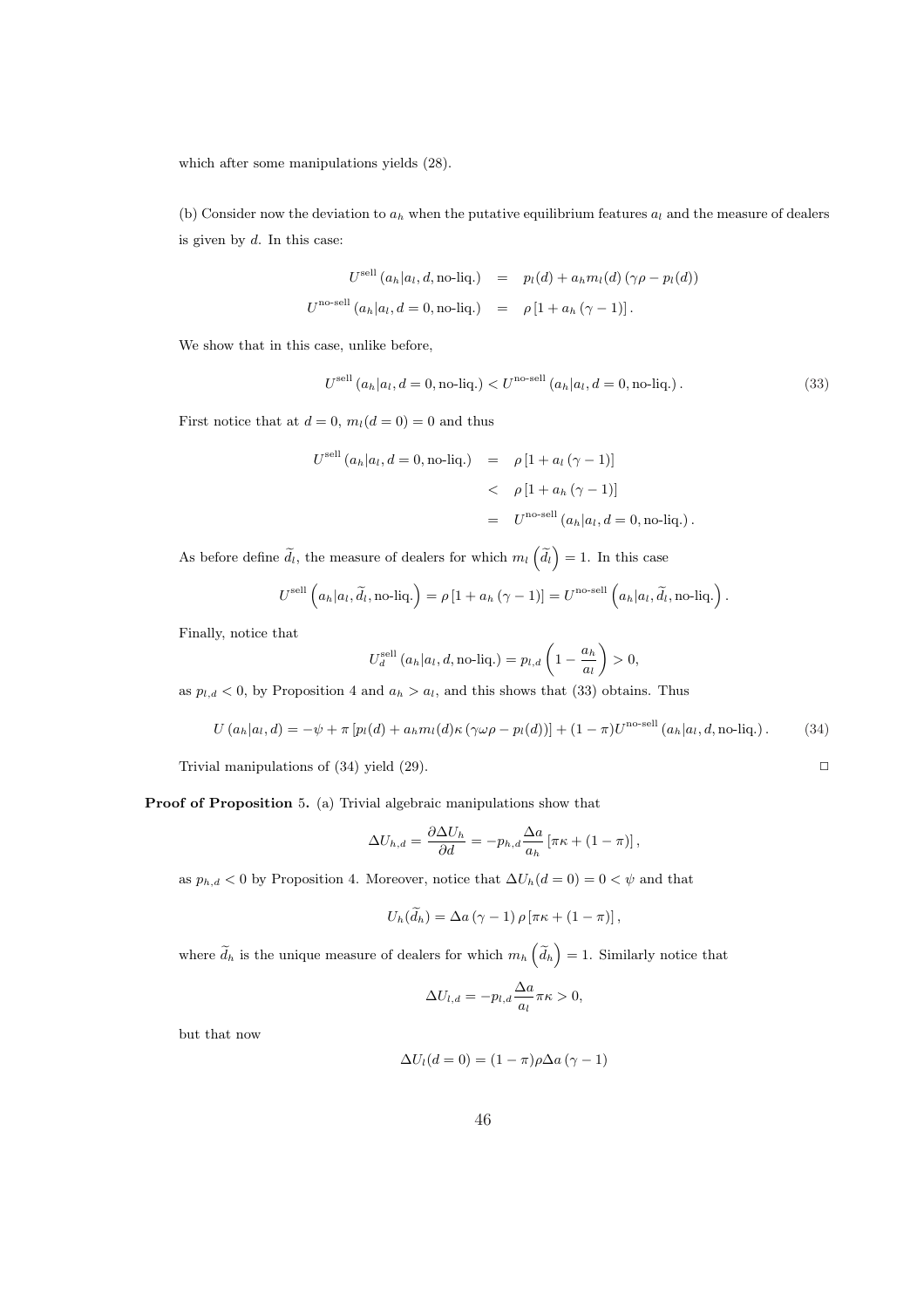and that

$$
\Delta U_l(\widetilde{d}_l) = \Delta a(\gamma - 1) \rho \left[ \pi \kappa + (1 - \pi) \right] = \Delta U_h(\widetilde{d}_h).
$$

(b) As for  $\Delta U_h(d) < \Delta U_l(d)$ ,

$$
\Delta U_h(d) = \pi \Delta a m_h(d) \kappa (\gamma \rho - p_h(d))
$$
  
+ 
$$
(1 - \pi) [\rho (1 + a_h (\gamma - 1)) - (p_h(d) + a_l m_h(d) (\gamma \rho - p_h(d)))]
$$
  
< 
$$
< \pi \Delta a m_h(d) \kappa (\gamma \rho - p_h(d))
$$
  
+ 
$$
(1 - \pi) [\rho (1 + a_h (\gamma - 1)) - \rho [1 + a_l (\gamma - 1)]]
$$
  
= 
$$
\pi \Delta a m_h(d) \kappa (\gamma \rho - p_h(d)) + (1 - \pi) \rho \Delta a (\gamma - 1)
$$
  

$$
< \pi \Delta a m_l(d) \kappa (\gamma \rho - p_l(d)) + (1 - \pi) \rho \Delta a (\gamma - 1)
$$
  
= 
$$
\Delta U_l(d),
$$

as

$$
m_l(d) > m_h(d)
$$
 and  $p_l(d) < p_h(d)$ ,

by Proposition 4 and this completes the proof.  $\Box$ 

- Comment. Notice thus that the difference between (28) and (29) is precisely the behavior of the entrepreneur in the absence of a liquidity shock. Whereas in the case where the agent deviates to  $a_l$  from  $a_h$ , he always prefer to sell this is not the case when he deviates to  $a_h$  from  $a_l$ . Effectively then in the case of the deviation in the putative high effort equilibrium, the utility level under the deviation is higher than the utility of the deviation under the putative low effort equilibrium relative to their respective equilibrium utility levels, which is what s driving the result in Proposition 5 (b).  $\Box$
- **Proof of Proposition** 6. Given the definition of  $\hat{d}_h$  and  $\hat{d}_l$  in (20) this proposition is an immediate corollary of Proposition 5.
- Proof of Proposition 7. This follows immediately from the observation that all high origination-effort equilibria have a measure of informed dealers  $d \in [\hat{d}_h, \overline{d}]$ , where  $\overline{d}$  was defined in (2) and it was such that  $m(a, \bar{d}) \leq 1$  (see expression (6)). Clearly that there exists an equilibrium for which  $d_h^* = \hat{d}_h$ can only be the case for a set of economies of measure 0, those economies for which the high effort equilibrium measure of dealers,  $d_h^*$ , satisfies  $\Delta U_h(d_h^*) = \psi$ . Finally notice that for any high effort equilibrium such that  $d_h^* > \hat{d}_h$ , there are too many dealers, which can only detract from efficiency, as the measure  $d_h^* - \hat{d}_h > 0$ , does not serve any additional incentive purposes and could instead be engaged in entrepreneurial activities.
- Comment. Notice that the arguments in Proposition 7 can be extended to show that even when the high effort is not socially efficient, any low effort equilibrium that features a measure of dealers  $d_l^* > 0$  is also